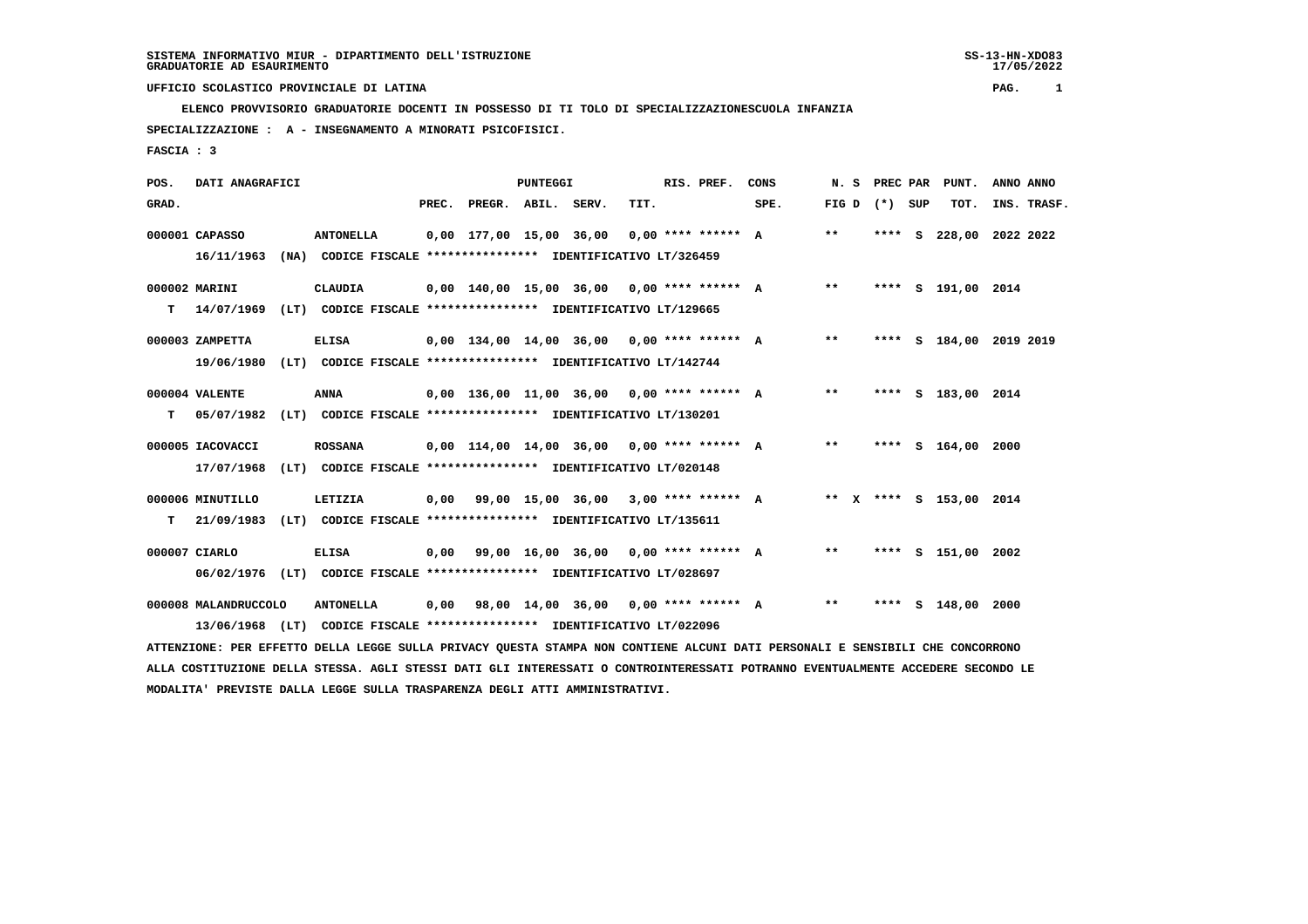**ELENCO PROVVISORIO GRADUATORIE DOCENTI IN POSSESSO DI TI TOLO DI SPECIALIZZAZIONESCUOLA INFANZIA**

 **SPECIALIZZAZIONE : A - INSEGNAMENTO A MINORATI PSICOFISICI.**

 **FASCIA : 3**

| POS.         | DATI ANAGRAFICI                |                                                                                                                                                                                                                             |       |                    | <b>PUNTEGGI</b> |                                             |      | RIS. PREF. | CONS                                      | N.S             |  | PREC PAR PUNT.               | ANNO ANNO |             |
|--------------|--------------------------------|-----------------------------------------------------------------------------------------------------------------------------------------------------------------------------------------------------------------------------|-------|--------------------|-----------------|---------------------------------------------|------|------------|-------------------------------------------|-----------------|--|------------------------------|-----------|-------------|
| GRAD.        |                                |                                                                                                                                                                                                                             | PREC. | PREGR. ABIL. SERV. |                 |                                             | TIT. |            | SPE.                                      | FIG D $(*)$ SUP |  | тот.                         |           | INS. TRASF. |
| 000009 CHELO | 17/11/1976                     | LUCIA<br>(LT) CODICE FISCALE **************** IDENTIFICATIVO LT/034880                                                                                                                                                      | 0,00  |                    |                 | 97,00 14,00 36,00 0,00 **** ****** A        |      |            |                                           | $***$           |  | **** S 147,00 2005 2005      |           |             |
|              | 000010 LUCIGNANO<br>03/05/1973 | CLELIA<br>(NA) CODICE FISCALE **************** IDENTIFICATIVO LT/128699                                                                                                                                                     |       |                    |                 |                                             |      |            | 0,00 81,00 16,00 36,00 0,00 **** ****** A | $***$           |  | **** S 133,00 2014 2014      |           |             |
|              | 000011 CAPPADOCIO              | <b>ANGELA</b><br>25/11/1974 (LT) CODICE FISCALE *************** IDENTIFICATIVO LT/028645                                                                                                                                    |       |                    |                 |                                             |      |            | 0,00 82,00 14,00 36,00 0,00 **** ****** A | $***$           |  | **** S 132,00 2002           |           |             |
|              | 000012 CIAMPINI<br>10/08/1979  | FABIOLA<br>(LT) CODICE FISCALE **************** IDENTIFICATIVO LT/028695                                                                                                                                                    |       |                    |                 | $0,00$ 81,00 14,00 36,00 0,00 **** ****** A |      |            |                                           | $***$           |  | **** S 131,00 2007           |           |             |
|              | 000013 CASALE                  | <b>MARIA PIA</b><br>29/03/1970 (LT) CODICE FISCALE *************** IDENTIFICATIVO LT/028682                                                                                                                                 |       |                    |                 | $0,00$ 76,00 14,00 36,00 0,00 **** ****** A |      |            |                                           | $**$            |  | **** S 126,00 2002           |           |             |
| т            | 000014 DELL'AVERSANA           | MARIADOMENICA<br>12/06/1978 (CE) CODICE FISCALE **************** IDENTIFICATIVO LT/135593                                                                                                                                   | 0,00  |                    |                 | 75,00 15,00 36,00 0,00 **** ****** A        |      |            |                                           | $***$           |  | **** S 126,00 2014           |           |             |
| т            | 000015 DELLI PAOLI             | <b>FRANCESCA</b><br>16/10/1971 (CE) CODICE FISCALE **************** IDENTIFICATIVO LT/142740                                                                                                                                | 0,00  |                    |                 | 73,00 13,00 36,00 3,00 **** ****** A        |      |            |                                           | $***$           |  | **** S 125,00 2019 2019      |           |             |
|              | 000016 DE LUCA                 | <b>SILVANA</b><br>23/12/1972 (LT) CODICE FISCALE **************** IDENTIFICATIVO LT/142732<br>ATTENZIONE: PER EFFETTO DELLA LEGGE SULLA PRIVACY QUESTA STAMPA NON CONTIENE ALCUNI DATI PERSONALI E SENSIBILI CHE CONCORRONO |       |                    |                 | $0,00$ 72,00 12,00 36,00 0,00 **** ****** A |      |            |                                           |                 |  | ** X **** S 120.00 2019 2019 |           |             |
|              |                                |                                                                                                                                                                                                                             |       |                    |                 |                                             |      |            |                                           |                 |  |                              |           |             |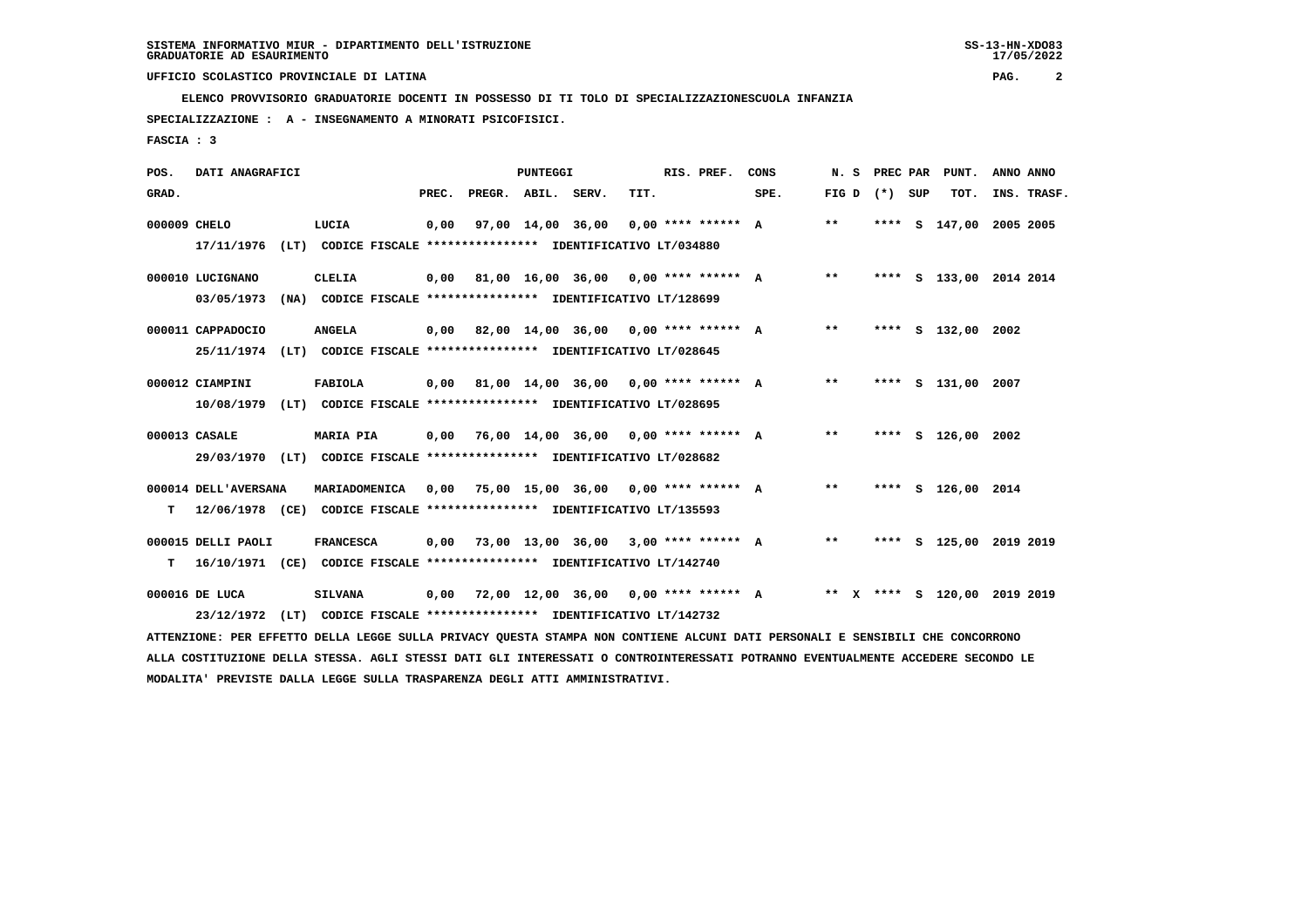**ELENCO PROVVISORIO GRADUATORIE DOCENTI IN POSSESSO DI TI TOLO DI SPECIALIZZAZIONESCUOLA INFANZIA**

 **SPECIALIZZAZIONE : A - INSEGNAMENTO A MINORATI PSICOFISICI.**

 **FASCIA : 3**

| POS.  | DATI ANAGRAFICI    |                                                                                                                               |       |                    | PUNTEGGI |                                             |      | RIS. PREF.           | CONS                                        | N. S  |                 | PREC PAR PUNT.               | ANNO ANNO |             |
|-------|--------------------|-------------------------------------------------------------------------------------------------------------------------------|-------|--------------------|----------|---------------------------------------------|------|----------------------|---------------------------------------------|-------|-----------------|------------------------------|-----------|-------------|
| GRAD. |                    |                                                                                                                               | PREC. | PREGR. ABIL. SERV. |          |                                             | TIT. |                      | SPE.                                        |       | FIG D $(*)$ SUP | TOT.                         |           | INS. TRASF. |
|       | 000017 CASCONI     | MICHELA                                                                                                                       | 0,00  | 75,00              |          | $0,00$ 36,00                                |      | $0.00$ **** ****** A |                                             | $***$ |                 | **** S 111,00 2019 2019      |           |             |
|       | 15/01/1975         | (LT) CODICE FISCALE *************** IDENTIFICATIVO LT/142705                                                                  |       |                    |          |                                             |      |                      |                                             |       |                 |                              |           |             |
|       | 000018 SCARDELLATO | <b>SIMONA</b>                                                                                                                 | 0,00  |                    |          |                                             |      |                      | 56,00 16,00 36,00 0,00 **** ****** A        |       |                 | ** X **** S 108,00 2007 2007 |           |             |
|       |                    | 16/10/1975 (LT) CODICE FISCALE *************** IDENTIFICATIVO LT/037184                                                       |       |                    |          |                                             |      |                      |                                             |       |                 |                              |           |             |
|       | 000019 FADIONE     | <b>SARA</b>                                                                                                                   |       |                    |          |                                             |      |                      | $0.00$ 53.00 13.00 36.00 0.00 **** ****** A | $***$ |                 | **** S 102,00 2014           |           |             |
| т     | 29/12/1979         | (LT) CODICE FISCALE **************** IDENTIFICATIVO LT/131039                                                                 |       |                    |          |                                             |      |                      |                                             |       |                 |                              |           |             |
|       | 000020 SABATINO    | <b>CONCETTA</b>                                                                                                               |       |                    |          | $0.00$ 82.00 15.00 0.00 0.00 **** ****** A  |      |                      |                                             | $***$ | **** S          | 97,00 2019 2019              |           |             |
| т     | 12/07/1979         | (NA) CODICE FISCALE **************** IDENTIFICATIVO LT/142832                                                                 |       |                    |          |                                             |      |                      |                                             |       |                 |                              |           |             |
|       | 000021 SOMELLINI   | <b>GIOVANNA</b>                                                                                                               |       |                    |          | $0,00$ 36,00 14,00 36,00 3,00 **** ****** A |      |                      |                                             | $* *$ | $***$ S         | 89,00 2019                   |           |             |
|       | 24/05/1979         | (TO) CODICE FISCALE **************** IDENTIFICATIVO LT/029436                                                                 |       |                    |          |                                             |      |                      |                                             |       |                 |                              |           |             |
|       | 000022 BLANDINO    | ANNA MARIA                                                                                                                    | 0.00  |                    |          | 36,00 15,00 36,00 0,00 **** ****** A        |      |                      |                                             | $***$ | **** S          | 87,00 2019 2019              |           |             |
|       |                    | 16/10/1965 (LT) CODICE FISCALE **************** IDENTIFICATIVO LT/142696                                                      |       |                    |          |                                             |      |                      |                                             |       |                 |                              |           |             |
|       |                    |                                                                                                                               |       |                    |          |                                             |      |                      |                                             | $* *$ |                 |                              |           |             |
|       | 000023 DE GREGORIS | <b>ERMENIA</b>                                                                                                                |       |                    |          | $0,00$ 35,00 11,00 36,00 0,00 **** ****** A |      |                      |                                             |       | **** S          | 82,00 2014                   |           |             |
| т     |                    | 01/01/1983 (LT) CODICE FISCALE *************** IDENTIFICATIVO LT/130767                                                       |       |                    |          |                                             |      |                      |                                             |       |                 |                              |           |             |
|       | 000024 PAGANO      | MARIAGIOVANNA                                                                                                                 | 0,00  |                    |          | 28,00 13,00 36,00 0,00 **** ****** A        |      |                      |                                             | $***$ | $***$ S         | 77,00 2014                   |           |             |
| т     | 01/08/1965         | (VV) CODICE FISCALE **************** IDENTIFICATIVO LT/135223                                                                 |       |                    |          |                                             |      |                      |                                             |       |                 |                              |           |             |
|       |                    | ATTENZIONE: PER EFFETTO DELLA LEGGE SULLA PRIVACY QUESTA STAMPA NON CONTIENE ALCUNI DATI PERSONALI E SENSIBILI CHE CONCORRONO |       |                    |          |                                             |      |                      |                                             |       |                 |                              |           |             |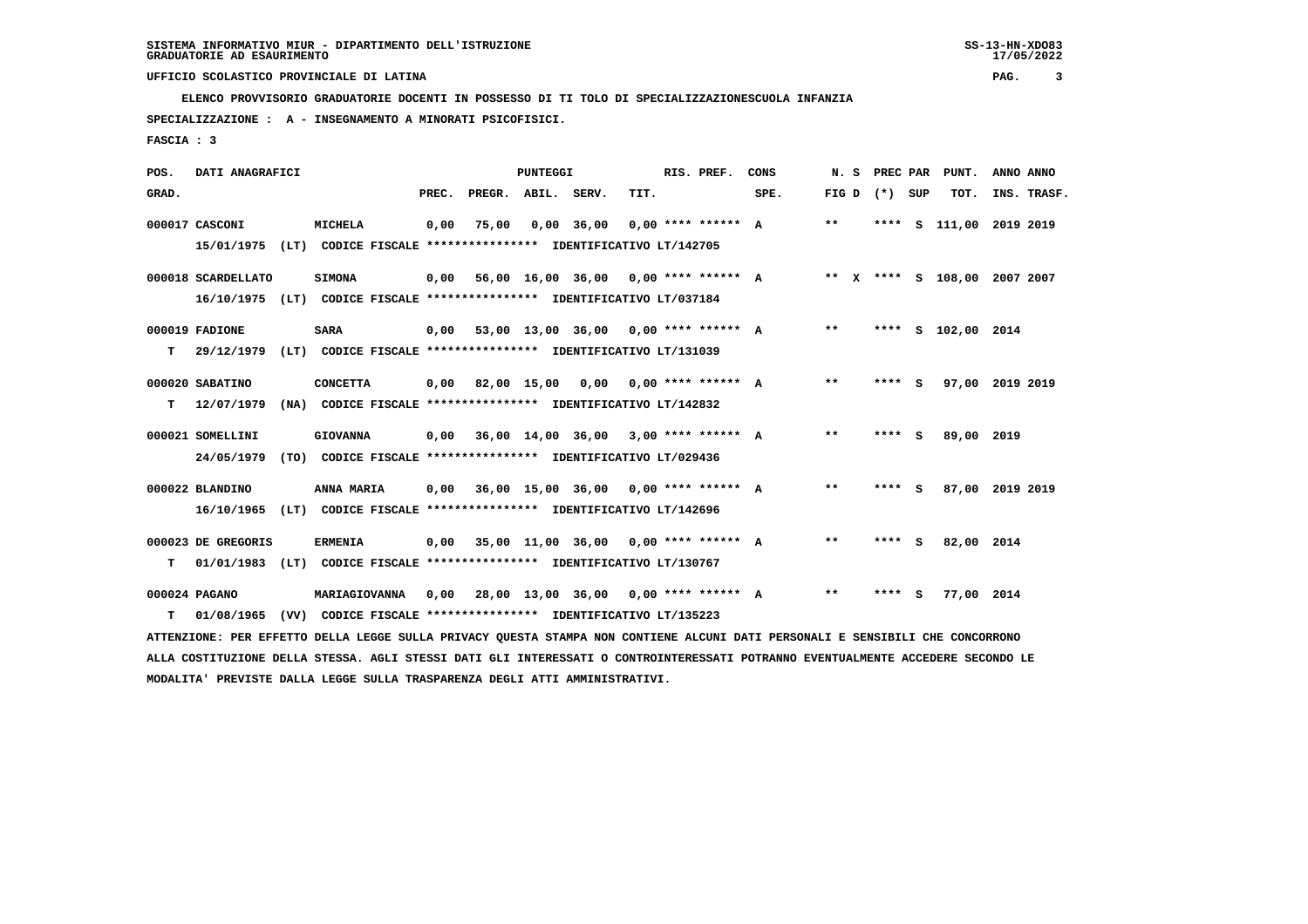**ELENCO PROVVISORIO GRADUATORIE DOCENTI IN POSSESSO DI TI TOLO DI SPECIALIZZAZIONESCUOLA INFANZIA**

 **SPECIALIZZAZIONE : A - INSEGNAMENTO A MINORATI PSICOFISICI.**

 **FASCIA : 3**

| POS.         | DATI ANAGRAFICI  |                                                                                                                               |       |                    | PUNTEGGI    |                                             |      | RIS. PREF.           | CONS | N. S            | PREC PAR | PUNT.      | ANNO ANNO       |
|--------------|------------------|-------------------------------------------------------------------------------------------------------------------------------|-------|--------------------|-------------|---------------------------------------------|------|----------------------|------|-----------------|----------|------------|-----------------|
| GRAD.        |                  |                                                                                                                               | PREC. | PREGR. ABIL. SERV. |             |                                             | TIT. |                      | SPE. | FIG D $(*)$ SUP |          | TOT.       | INS. TRASF.     |
|              | 000025 TOFFANIN  | <b>PAOLA</b>                                                                                                                  | 0,00  |                    | 60,00 13,00 | 0.00                                        |      | $0.00$ **** ****** A |      | **              | $***$ S  | 73,00 2014 |                 |
| т            | 22/09/1973       | (TO) CODICE FISCALE **************** IDENTIFICATIVO LT/130180                                                                 |       |                    |             |                                             |      |                      |      |                 |          |            |                 |
|              | 000026 CARELLA   | <b>STEFANIA</b>                                                                                                               |       |                    |             | $0.00$ 22.00 12.00 36.00 0.00 **** ****** A |      |                      |      | $* *$           | $***$ S  | 70,00 2019 |                 |
|              | 09/01/1975       | (LT) CODICE FISCALE *************** IDENTIFICATIVO LT/028660                                                                  |       |                    |             |                                             |      |                      |      |                 |          |            |                 |
| 000027 PACE  |                  | <b>MONICA</b>                                                                                                                 |       |                    |             | $0,00$ 15,00 15,00 36,00 0,00 **** ****** A |      |                      |      | **              | **** S   |            | 66,00 2007 2007 |
|              |                  | 25/08/1974 (LT) CODICE FISCALE *************** IDENTIFICATIVO LT/037500                                                       |       |                    |             |                                             |      |                      |      |                 |          |            |                 |
|              | 000028 FANTOZZI  | <b>RENATA</b>                                                                                                                 |       |                    |             | $0,00$ 12,00 16,00 36,00 0,00 **** ****** A |      |                      |      | $***$           | **** S   | 64,00 2002 |                 |
|              | 26/06/1969       | (LT) CODICE FISCALE **************** IDENTIFICATIVO LT/029223                                                                 |       |                    |             |                                             |      |                      |      |                 |          |            |                 |
| 000029 CONTE |                  | <b>CATERINA</b>                                                                                                               | 0,00  |                    |             | $0,00$ 14,00 36,00 0,00 **** ****** A       |      |                      |      | $**$            | **** S   |            | 50,00 2022 2022 |
|              |                  | 25/11/1979 (LT) CODICE FISCALE *************** IDENTIFICATIVO LT/326467                                                       |       |                    |             |                                             |      |                      |      |                 |          |            |                 |
|              | 000030 SPELDA    | <b>MARZIA</b>                                                                                                                 | 0,00  |                    |             | $0,00$ 11,00 36,00 1,00 **** ****** A       |      |                      |      | $***$           | **** S   | 48,00 2019 |                 |
|              | 17/05/1970       | (LT) CODICE FISCALE **************** IDENTIFICATIVO LT/036981                                                                 |       |                    |             |                                             |      |                      |      |                 |          |            |                 |
| 000031 CONTI |                  | <b>FRANCA</b>                                                                                                                 | 0,00  |                    |             | $0,00$ 12,00 25,00 0,00 **** ****** A       |      |                      |      | $**$            | **** S   | 37,00 2014 |                 |
| т            | 08/09/1976       | (FR) CODICE FISCALE **************** IDENTIFICATIVO LT/130153                                                                 |       |                    |             |                                             |      |                      |      |                 |          |            |                 |
|              |                  |                                                                                                                               |       |                    |             |                                             |      |                      |      |                 |          |            |                 |
|              | 000032 BATTAGLIA | <b>PAOLA</b>                                                                                                                  | 0,00  |                    |             | 6,00 13,00 12,00 0,00 **** ****** A         |      |                      |      | $* *$           | **** S   | 31,00 2002 |                 |
|              | 12/09/1972       | (CA) CODICE FISCALE **************** IDENTIFICATIVO LT/028563                                                                 |       |                    |             |                                             |      |                      |      |                 |          |            |                 |
|              |                  | ATTENZIONE: PER EFFETTO DELLA LEGGE SULLA PRIVACY OUESTA STAMPA NON CONTIENE ALCUNI DATI PERSONALI E SENSIBILI CHE CONCORRONO |       |                    |             |                                             |      |                      |      |                 |          |            |                 |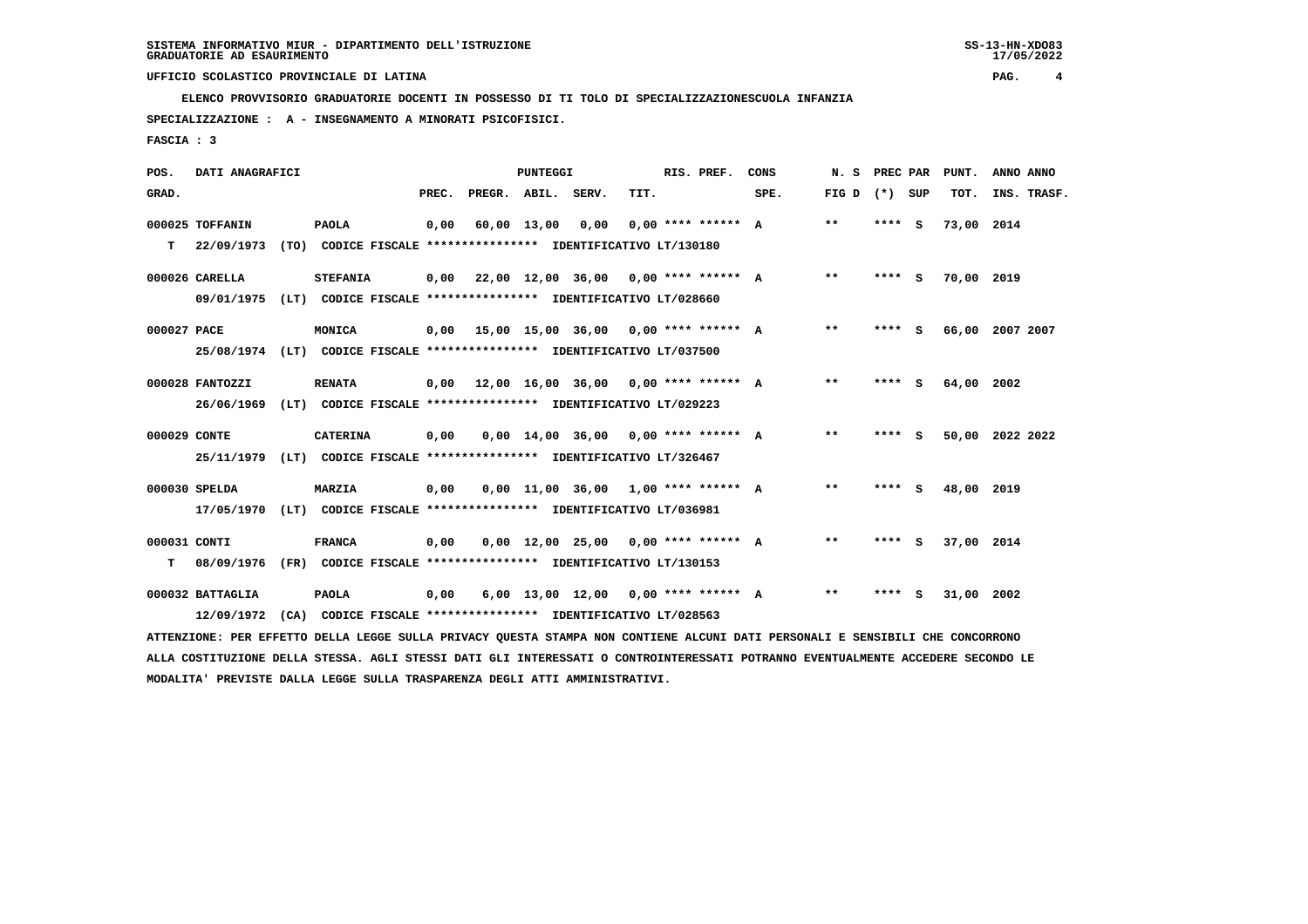**ELENCO PROVVISORIO GRADUATORIE DOCENTI IN POSSESSO DI TI TOLO DI SPECIALIZZAZIONESCUOLA INFANZIA**

 **SPECIALIZZAZIONE : A - INSEGNAMENTO A MINORATI PSICOFISICI.**

 **FASCIA : 3**

| POS.        | DATI ANAGRAFICI  |      |                                  |       |        | <b>PUNTEGGI</b> |                          |      | RIS. PREF.           | CONS | N. S PREC PAR |        |     | PUNT. | ANNO ANNO |             |
|-------------|------------------|------|----------------------------------|-------|--------|-----------------|--------------------------|------|----------------------|------|---------------|--------|-----|-------|-----------|-------------|
| GRAD.       |                  |      |                                  | PREC. | PREGR. | ABIL.           | SERV.                    | TIT. |                      | SPE. | FIG D         | $(* )$ | SUP | TOT.  |           | INS. TRASF. |
|             | 000033 ALBANO    |      | RITA                             | 0.00  | 18,00  | 0,00            | 0,00                     |      | $0.00$ **** ****** A |      | $* *$         | ****   | s   | 18,00 | 2019 2019 |             |
| т           | 18/08/1982       | (LT) | CODICE FISCALE ****************  |       |        |                 | IDENTIFICATIVO LT/142681 |      |                      |      |               |        |     |       |           |             |
| 000034 CASO |                  |      | <b>ROSANNA</b>                   | 0.00  |        | $0,00$ 11,00    | 0,00                     |      | $6,00$ **** ****** A |      | $* *$         | ****   | s   | 17,00 | 2014      |             |
| т           | 31/07/1976       | (SA) | CODICE FISCALE ****************  |       |        |                 | IDENTIFICATIVO LT/130215 |      |                      |      |               |        |     |       |           |             |
|             | 000035 MAGLIOZZI |      | <b>ANNUNZIATA</b>                | 0,00  |        | 0,00 15,00      | 0,00                     |      | $0.00$ **** ****** A |      | $***$ X       | ****   | s   | 15,00 | 2019 2019 |             |
|             | 04/10/1971       | (LT) | CODICE FISCALE ***************** |       |        |                 | IDENTIFICATIVO LT/142695 |      |                      |      |               |        |     |       |           |             |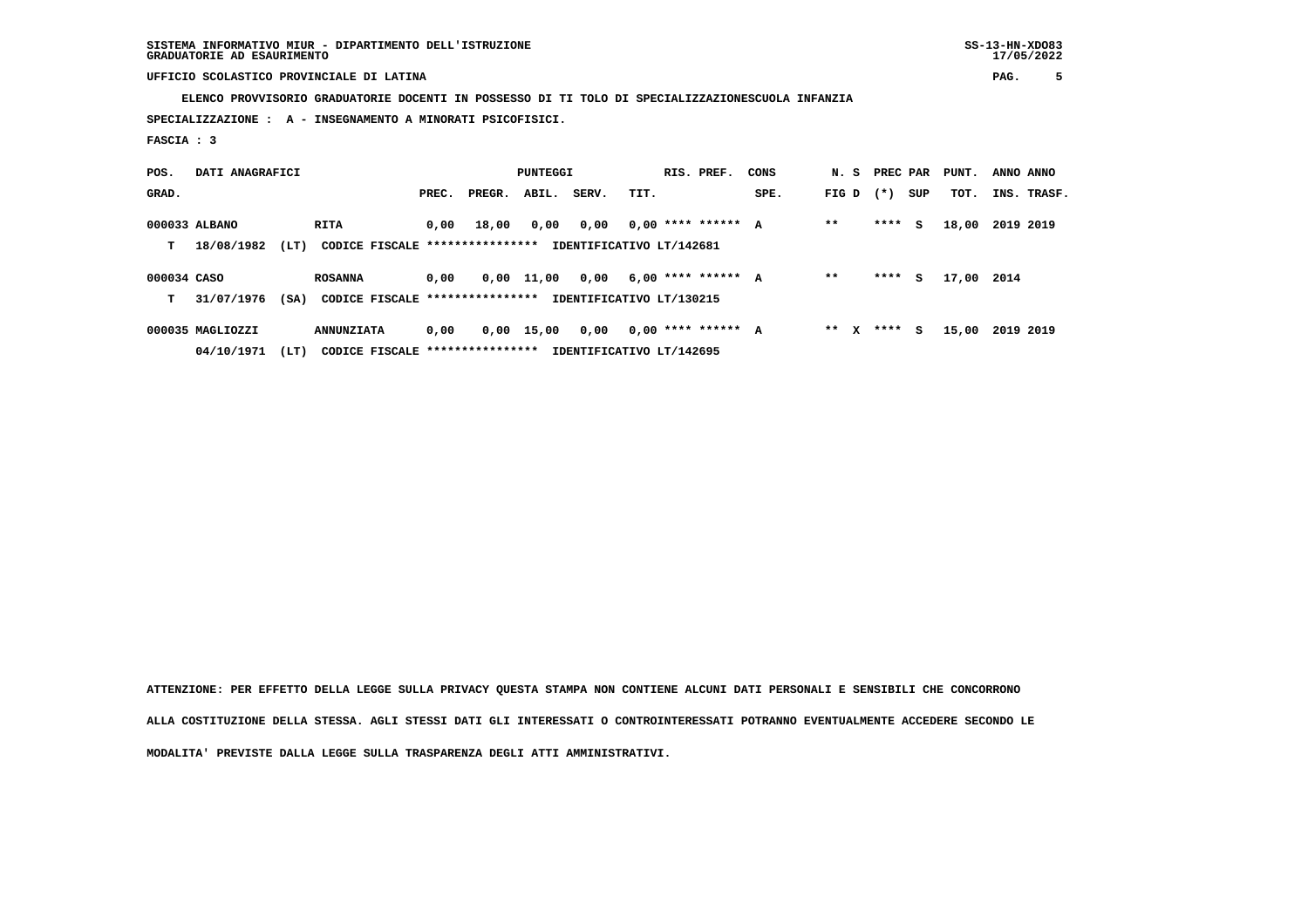**ELENCO PROVVISORIO GRADUATORIE DOCENTI IN POSSESSO DI TI TOLO DI SPECIALIZZAZIONESCUOLA INFANZIA**

 **SPECIALIZZAZIONE : A - INSEGNAMENTO A MINORATI PSICOFISICI.**

 **FASCIA : 3**

| POS.  | DATI ANAGRAFICI   |      |                                                                                                                               |       |                         | <b>PUNTEGGI</b> |                                             |      | RIS. PREF.           | CONS | N. S    | PREC PAR |     | PUNT.              | ANNO ANNO                    |
|-------|-------------------|------|-------------------------------------------------------------------------------------------------------------------------------|-------|-------------------------|-----------------|---------------------------------------------|------|----------------------|------|---------|----------|-----|--------------------|------------------------------|
| GRAD. |                   |      |                                                                                                                               | PREC. | PREGR. ABIL. SERV.      |                 |                                             | TIT. |                      | SPE. | FIG D   | $(* )$   | SUP | TOT.               | INS. TRASF.                  |
|       | 000036 DE GENNARO |      | <b>IOLANDA</b>                                                                                                                |       | 0,00 120,00 11,00 36,00 |                 |                                             |      | $0.00$ **** ****** R |      | $* *$   | ****     |     | S 167,00           | 2014                         |
| т     | 28/12/1969        | (MA) | CODICE FISCALE **************** IDENTIFICATIVO LT/136185                                                                      |       |                         |                 |                                             |      |                      |      |         |          |     |                    |                              |
|       | 000037 CARDARELLI |      | <b>ROBERTA</b>                                                                                                                | 0,00  |                         |                 | 78,00 14,00 36,00 3,00 **** ****** R        |      |                      |      | $* *$   |          |     | **** S 131,00 2014 |                              |
| т     | 19/05/1974        |      | (LT) CODICE FISCALE **************** IDENTIFICATIVO LT/129209                                                                 |       |                         |                 |                                             |      |                      |      |         |          |     |                    |                              |
|       | 000038 TRABUCCO   |      | <b>ELENA</b>                                                                                                                  | 0,00  |                         |                 | 73,00 15,00 36,00 0,00 **** ****** R        |      |                      |      |         |          |     |                    | ** X **** S 124,00 2019 2004 |
|       | 19/08/1977        |      | (CE) CODICE FISCALE **************** IDENTIFICATIVO LT/032355                                                                 |       |                         |                 |                                             |      |                      |      |         |          |     |                    |                              |
|       | 000039 ZANGRILLO  |      | <b>NICOLETTA</b>                                                                                                              | 0,00  |                         |                 | 67,00 13,00 38,00 3,00 **** ****** R        |      |                      |      | $***$   |          |     | **** S 121,00      | 2003                         |
|       | 19/10/1974        |      | (LT) CODICE FISCALE **************** IDENTIFICATIVO LT/030722                                                                 |       |                         |                 |                                             |      |                      |      |         |          |     |                    |                              |
|       | 000040 CORVO      |      | LORIS                                                                                                                         |       |                         |                 | $0,00$ 72,00 11,00 36,00 0,00 **** ****** R |      |                      |      | $* *$   |          |     | **** S 119,00      | 2007                         |
|       | 01/06/1970        |      | (LT) CODICE FISCALE **************** IDENTIFICATIVO LT/036687                                                                 |       |                         |                 |                                             |      |                      |      |         |          |     |                    |                              |
|       | 000041 MARINO     |      | <b>EUGENIA</b>                                                                                                                |       |                         |                 | $0.00$ 62.00 14.00 36.00 0.00 **** ****** R |      |                      |      | $* *$   |          |     |                    | **** S 112,00 2022 2022      |
|       | 16/02/1968        |      | (NA) CODICE FISCALE **************** IDENTIFICATIVO LT/326482                                                                 |       |                         |                 |                                             |      |                      |      |         |          |     |                    |                              |
|       | 000042 SIERVO     |      | <b>CHIARA</b>                                                                                                                 |       |                         |                 | $0.00$ 10.00 40.00 36.00 0.00 **** ****** R |      |                      |      | $***$ X | **** S   |     | 86,00              | 2019 2019                    |
|       | 28/12/1984        |      | (CE) CODICE FISCALE *************** IDENTIFICATIVO LT/142809                                                                  |       |                         |                 |                                             |      |                      |      |         |          |     |                    |                              |
|       | 000043 ISABELLA   |      | <b>MARIATERESA</b>                                                                                                            | 0,00  |                         |                 | 34,00 12,00 36,00 0,00 **** ****** R        |      |                      |      | $* *$   | **** S   |     | 82,00              | 2022                         |
| т     | 23/11/1968        | (RM) | CODICE FISCALE **************** IDENTIFICATIVO LT/128905                                                                      |       |                         |                 |                                             |      |                      |      |         |          |     |                    |                              |
|       |                   |      | ATTENZIONE: PER EFFETTO DELLA LEGGE SULLA PRIVACY QUESTA STAMPA NON CONTIENE ALCUNI DATI PERSONALI E SENSIBILI CHE CONCORRONO |       |                         |                 |                                             |      |                      |      |         |          |     |                    |                              |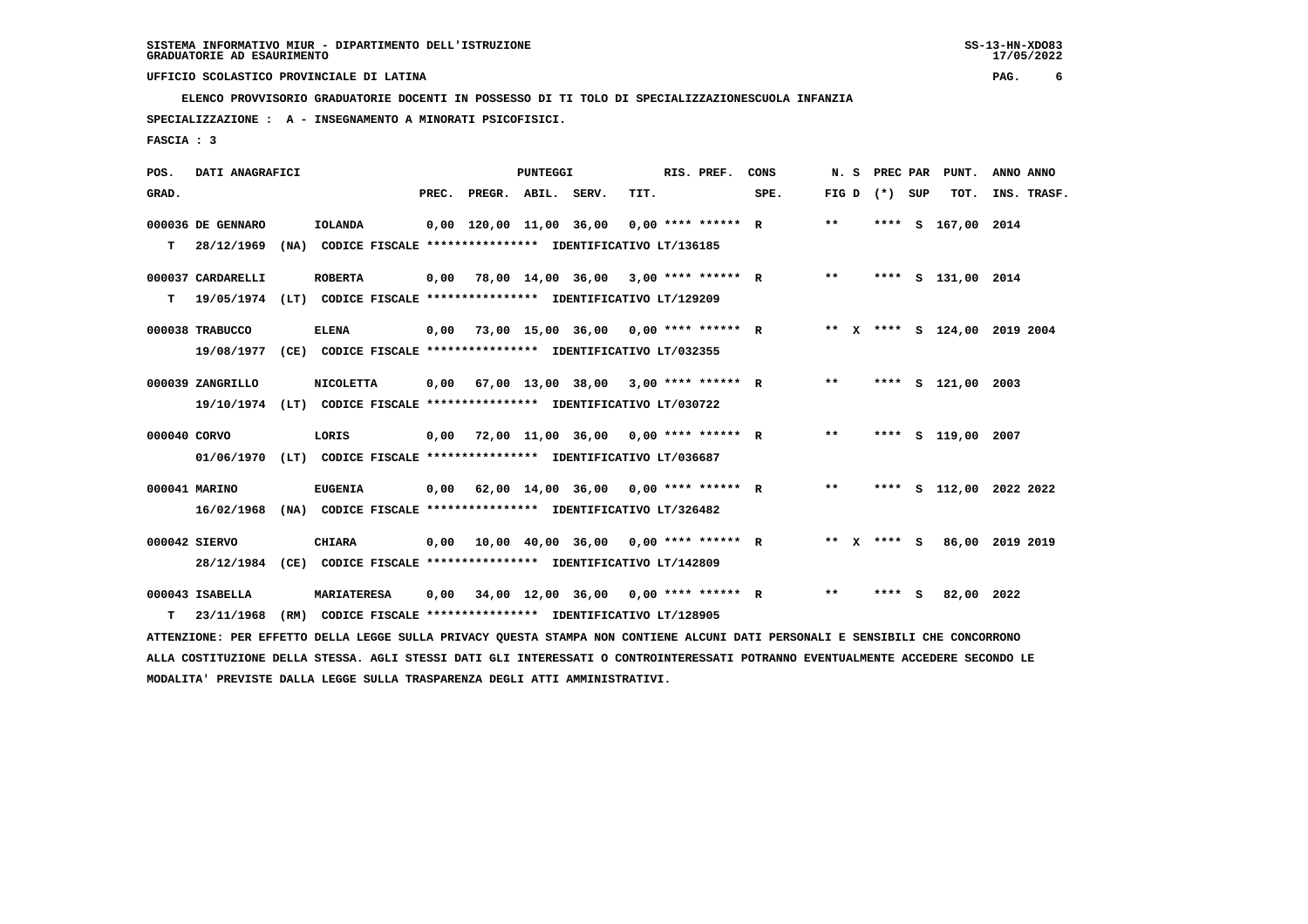**ELENCO PROVVISORIO GRADUATORIE DOCENTI IN POSSESSO DI TI TOLO DI SPECIALIZZAZIONESCUOLA INFANZIA**

 **SPECIALIZZAZIONE : A - INSEGNAMENTO A MINORATI PSICOFISICI.**

 **FASCIA : 3**

| POS.  | DATI ANAGRAFICI  |      |                                                               |       |              | <b>PUNTEGGI</b> |                                             |      | RIS. PREF. | CONS |        | N. S PREC PAR |     | PUNT.      | ANNO ANNO       |
|-------|------------------|------|---------------------------------------------------------------|-------|--------------|-----------------|---------------------------------------------|------|------------|------|--------|---------------|-----|------------|-----------------|
| GRAD. |                  |      |                                                               | PREC. | PREGR. ABIL. |                 | SERV.                                       | TIT. |            | SPE. | FIG D  | $(* )$        | SUP | TOT.       | INS. TRASF.     |
|       | 000044 LA TORRE  |      | <b>EMANUELA</b>                                               | 0,00  |              |                 | 29,00 12,00 36,00 0,00 **** ****** R        |      |            |      | $**$   | $***$ S       |     | 77,00 2014 |                 |
| т     | 09/12/1978       | (LT) | CODICE FISCALE **************** IDENTIFICATIVO LT/129897      |       |              |                 |                                             |      |            |      |        |               |     |            |                 |
|       | 000045 COMMUNARA |      | <b>ANGELA</b>                                                 |       |              |                 | $0,00$ 25,00 15,00 36,00 0,00 **** ****** R |      |            |      | $**$   | $***$ S       |     |            | 76,00 2019 2019 |
|       | 18/03/1978       |      | (NA) CODICE FISCALE **************** IDENTIFICATIVO LT/142716 |       |              |                 |                                             |      |            |      |        |               |     |            |                 |
|       | 000046 DAGOSTINO |      | PAOLA                                                         |       |              |                 | $0,00$ 26,00 12,00 36,00 0,00 **** ****** R |      |            |      | ** $X$ | $***$ S       |     |            | 74,00 2019 2019 |
| т     | 12/04/1980       | (CE) | <b>CODICE FISCALE</b>                                         |       |              |                 | **************** IDENTIFICATIVO LT/142729   |      |            |      |        |               |     |            |                 |
|       | 000047 GUGLIETTA |      | <b>STEFANIA</b>                                               |       |              |                 | $0,00$ 24,00 15,00 30,00 0,00 **** ****** R |      |            |      | $***$  | **** S        |     | 69,00 2007 |                 |
|       | 13/11/1973       | (LT) | CODICE FISCALE **************** IDENTIFICATIVO LT/029041      |       |              |                 |                                             |      |            |      |        |               |     |            |                 |
|       | 000048 ARZANO    |      | PAOLA                                                         |       |              |                 | $0,00$ 12,00 11,00 36,00 0,00 **** ****** R |      |            |      | $***$  | ****          | S.  | 59,00 2014 |                 |
|       | T 31/10/1974     | (LT) | CODICE FISCALE **************** IDENTIFICATIVO LT/129309      |       |              |                 |                                             |      |            |      |        |               |     |            |                 |

 **ATTENZIONE: PER EFFETTO DELLA LEGGE SULLA PRIVACY QUESTA STAMPA NON CONTIENE ALCUNI DATI PERSONALI E SENSIBILI CHE CONCORRONO ALLA COSTITUZIONE DELLA STESSA. AGLI STESSI DATI GLI INTERESSATI O CONTROINTERESSATI POTRANNO EVENTUALMENTE ACCEDERE SECONDO LE**

 **MODALITA' PREVISTE DALLA LEGGE SULLA TRASPARENZA DEGLI ATTI AMMINISTRATIVI.**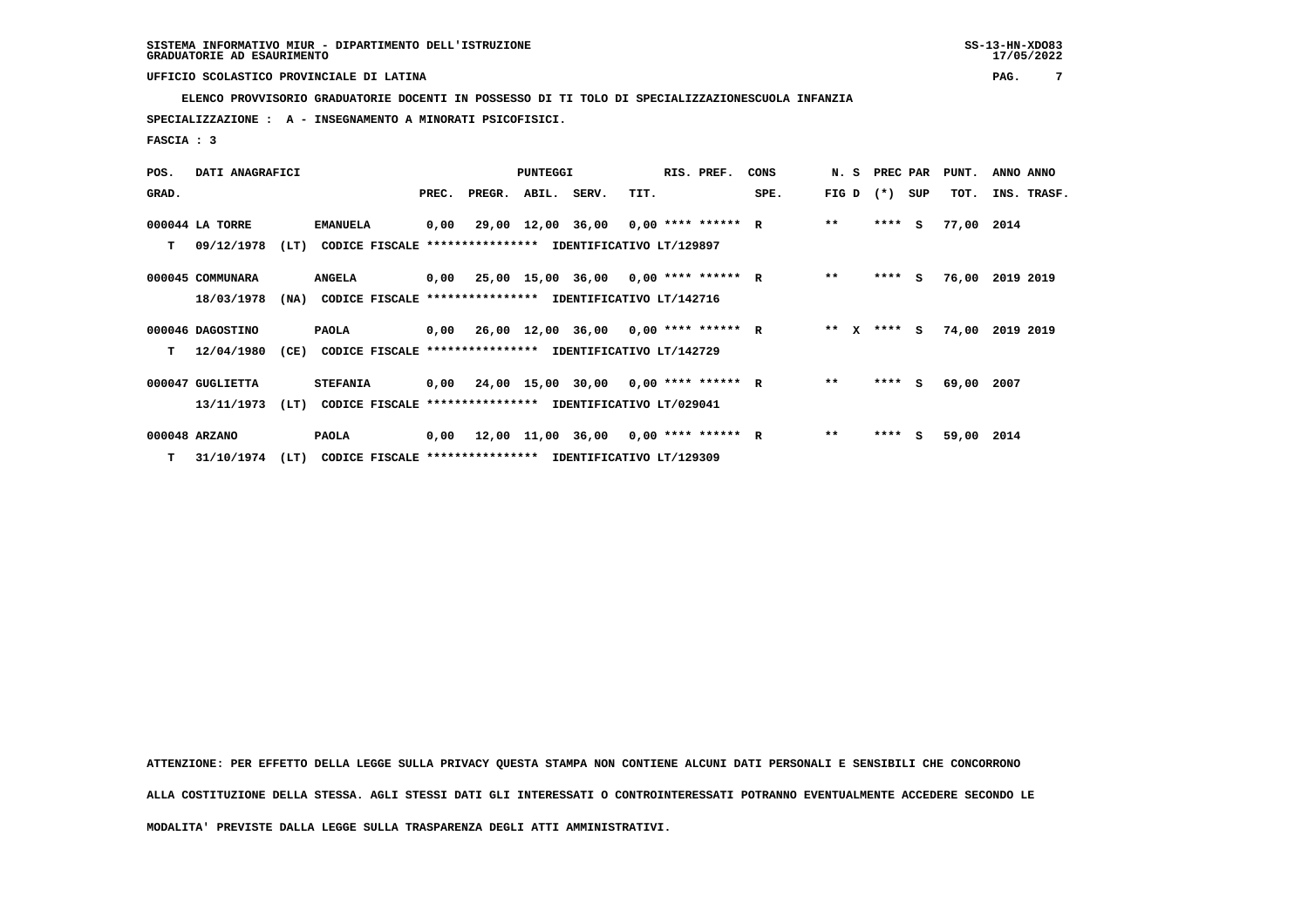**ELENCO PROVVISORIO GRADUATORIE DOCENTI IN POSSESSO DI TI TOLO DI SPECIALIZZAZIONESCUOLA INFANZIA**

 **SPECIALIZZAZIONE : B - INSEGNAMENTO A MINORATI DELLA VISTA.**

 **FASCIA : 3**

| POS.  | DATI ANAGRAFICI      |                                                                                                                               |      |                          | <b>PUNTEGGI</b> |                                              |      | RIS. PREF. | CONS | N. S  |                   | PREC PAR PUNT.          | ANNO ANNO |             |
|-------|----------------------|-------------------------------------------------------------------------------------------------------------------------------|------|--------------------------|-----------------|----------------------------------------------|------|------------|------|-------|-------------------|-------------------------|-----------|-------------|
| GRAD. |                      |                                                                                                                               |      | PREC. PREGR. ABIL. SERV. |                 |                                              | TIT. |            | SPE. |       | FIG $D$ $(*)$ SUP | TOT.                    |           | INS. TRASF. |
|       | 000001 CAPASSO       | <b>ANTONELLA</b>                                                                                                              |      |                          |                 | $0,00$ 177,00 15,00 36,00 0,00 **** ****** A |      |            |      | $***$ |                   | **** S 228,00 2022 2022 |           |             |
|       | 16/11/1963           | (NA) CODICE FISCALE **************** IDENTIFICATIVO LT/326459                                                                 |      |                          |                 |                                              |      |            |      |       |                   |                         |           |             |
|       | 000002 MARINI        | CLAUDIA                                                                                                                       |      |                          |                 | $0.00$ 140.00 15.00 36.00 0.00 **** ****** A |      |            |      | $***$ |                   | **** S 191,00 2014      |           |             |
| т     | 14/07/1969           | (LT) CODICE FISCALE **************** IDENTIFICATIVO LT/129665                                                                 |      |                          |                 |                                              |      |            |      |       |                   |                         |           |             |
|       | 000003 ZAMPETTA      | <b>ELISA</b>                                                                                                                  |      |                          |                 | 0,00 134,00 14,00 36,00 0,00 **** ****** A   |      |            |      | $***$ |                   | **** S 184,00 2019 2019 |           |             |
|       | 19/06/1980           | (LT) CODICE FISCALE **************** IDENTIFICATIVO LT/142744                                                                 |      |                          |                 |                                              |      |            |      |       |                   |                         |           |             |
|       | 000004 VALENTE       | <b>ANNA</b>                                                                                                                   |      |                          |                 | 0,00 136,00 11,00 36,00 0,00 **** ****** A   |      |            |      | $***$ |                   | **** S 183,00 2014      |           |             |
|       | T 05/07/1982         | (LT) CODICE FISCALE **************** IDENTIFICATIVO LT/130201                                                                 |      |                          |                 |                                              |      |            |      |       |                   |                         |           |             |
|       | 000005 IACOVACCI     | <b>ROSSANA</b>                                                                                                                |      |                          |                 | $0,00$ 114,00 14,00 36,00 0,00 **** ****** A |      |            |      | $***$ |                   | **** S 164,00 2000      |           |             |
|       | 17/07/1968           | (LT) CODICE FISCALE **************** IDENTIFICATIVO LT/020148                                                                 |      |                          |                 |                                              |      |            |      |       |                   |                         |           |             |
|       | 000006 MINUTILLO     | LETIZIA                                                                                                                       |      |                          |                 | $0,00$ 99,00 15,00 36,00 3,00 **** ****** A  |      |            |      |       |                   | ** X **** S 153,00 2014 |           |             |
| т     | 21/09/1983           | (LT) CODICE FISCALE **************** IDENTIFICATIVO LT/135611                                                                 |      |                          |                 |                                              |      |            |      |       |                   |                         |           |             |
|       | 000007 CIARLO        | <b>ELISA</b>                                                                                                                  | 0,00 |                          |                 | 99,00 16,00 36,00 0,00 **** ****** A         |      |            |      | $**$  |                   | **** S 151,00 2002      |           |             |
|       |                      | 06/02/1976 (LT) CODICE FISCALE *************** IDENTIFICATIVO LT/028697                                                       |      |                          |                 |                                              |      |            |      |       |                   |                         |           |             |
|       | 000008 MALANDRUCCOLO | <b>ANTONELLA</b>                                                                                                              | 0,00 |                          |                 | 98,00 14,00 36,00 0,00 **** ****** A         |      |            |      | $***$ |                   | **** S 148,00 2000      |           |             |
|       |                      | 13/06/1968 (LT) CODICE FISCALE **************** IDENTIFICATIVO LT/022096                                                      |      |                          |                 |                                              |      |            |      |       |                   |                         |           |             |
|       |                      | ATTENZIONE: PER EFFETTO DELLA LEGGE SULLA PRIVACY QUESTA STAMPA NON CONTIENE ALCUNI DATI PERSONALI E SENSIBILI CHE CONCORRONO |      |                          |                 |                                              |      |            |      |       |                   |                         |           |             |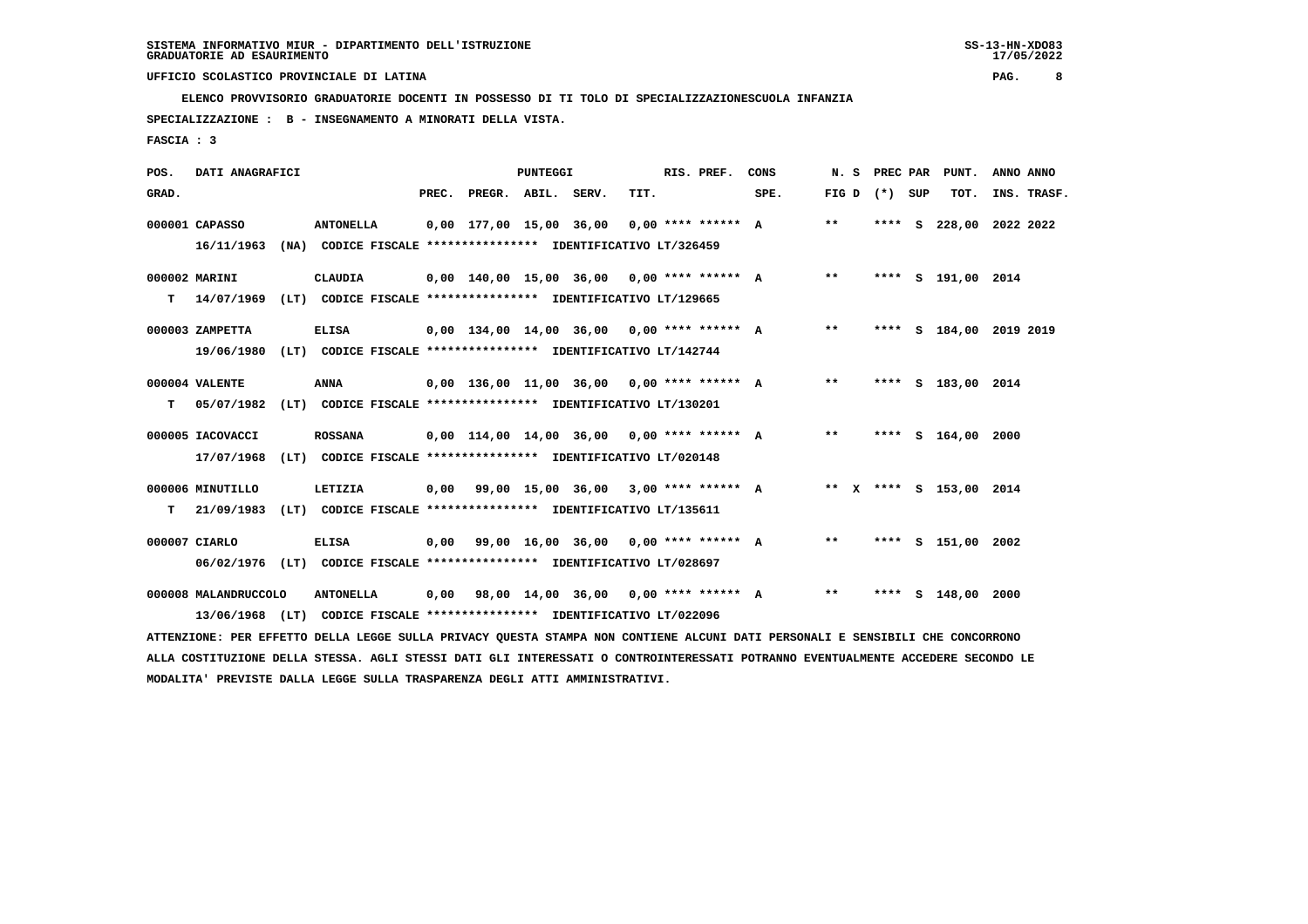**ELENCO PROVVISORIO GRADUATORIE DOCENTI IN POSSESSO DI TI TOLO DI SPECIALIZZAZIONESCUOLA INFANZIA**

 **SPECIALIZZAZIONE : B - INSEGNAMENTO A MINORATI DELLA VISTA.**

 **FASCIA : 3**

| POS.         | DATI ANAGRAFICI                |                                                                                                                                                                                                                             |       |                    | <b>PUNTEGGI</b> |                                             |      | RIS. PREF. | CONS                                      | N.S             |  | PREC PAR PUNT.               | ANNO ANNO |             |
|--------------|--------------------------------|-----------------------------------------------------------------------------------------------------------------------------------------------------------------------------------------------------------------------------|-------|--------------------|-----------------|---------------------------------------------|------|------------|-------------------------------------------|-----------------|--|------------------------------|-----------|-------------|
| GRAD.        |                                |                                                                                                                                                                                                                             | PREC. | PREGR. ABIL. SERV. |                 |                                             | TIT. |            | SPE.                                      | FIG D $(*)$ SUP |  | тот.                         |           | INS. TRASF. |
| 000009 CHELO | 17/11/1976                     | LUCIA<br>(LT) CODICE FISCALE **************** IDENTIFICATIVO LT/034880                                                                                                                                                      | 0,00  |                    |                 | 97,00 14,00 36,00 0,00 **** ****** A        |      |            |                                           | $***$           |  | **** S 147,00 2005 2005      |           |             |
|              | 000010 LUCIGNANO<br>03/05/1973 | CLELIA<br>(NA) CODICE FISCALE **************** IDENTIFICATIVO LT/128699                                                                                                                                                     |       |                    |                 |                                             |      |            | 0,00 81,00 16,00 36,00 0,00 **** ****** A | $***$           |  | **** S 133,00 2014 2014      |           |             |
|              | 000011 CAPPADOCIO              | <b>ANGELA</b><br>25/11/1974 (LT) CODICE FISCALE *************** IDENTIFICATIVO LT/028645                                                                                                                                    |       |                    |                 |                                             |      |            | 0,00 82,00 14,00 36,00 0,00 **** ****** A | $***$           |  | **** S 132,00 2002           |           |             |
|              | 000012 CIAMPINI<br>10/08/1979  | FABIOLA<br>(LT) CODICE FISCALE **************** IDENTIFICATIVO LT/028695                                                                                                                                                    |       |                    |                 | $0,00$ 81,00 14,00 36,00 0,00 **** ****** A |      |            |                                           | $***$           |  | **** S 131,00 2007           |           |             |
|              | 000013 CASALE                  | <b>MARIA PIA</b><br>29/03/1970 (LT) CODICE FISCALE *************** IDENTIFICATIVO LT/028682                                                                                                                                 |       |                    |                 | $0,00$ 76,00 14,00 36,00 0,00 **** ****** A |      |            |                                           | $**$            |  | **** S 126,00 2002           |           |             |
| т            | 000014 DELL'AVERSANA           | MARIADOMENICA<br>12/06/1978 (CE) CODICE FISCALE **************** IDENTIFICATIVO LT/135593                                                                                                                                   | 0,00  |                    |                 | 75,00 15,00 36,00 0,00 **** ****** A        |      |            |                                           | $***$           |  | **** S 126,00 2014           |           |             |
| т            | 000015 DELLI PAOLI             | <b>FRANCESCA</b><br>16/10/1971 (CE) CODICE FISCALE **************** IDENTIFICATIVO LT/142740                                                                                                                                | 0,00  |                    |                 | 73,00 13,00 36,00 3,00 **** ****** A        |      |            |                                           | $***$           |  | **** S 125,00 2019 2019      |           |             |
|              | 000016 DE LUCA                 | <b>SILVANA</b><br>23/12/1972 (LT) CODICE FISCALE **************** IDENTIFICATIVO LT/142732<br>ATTENZIONE: PER EFFETTO DELLA LEGGE SULLA PRIVACY QUESTA STAMPA NON CONTIENE ALCUNI DATI PERSONALI E SENSIBILI CHE CONCORRONO |       |                    |                 | $0,00$ 72,00 12,00 36,00 0,00 **** ****** A |      |            |                                           |                 |  | ** X **** S 120.00 2019 2019 |           |             |
|              |                                |                                                                                                                                                                                                                             |       |                    |                 |                                             |      |            |                                           |                 |  |                              |           |             |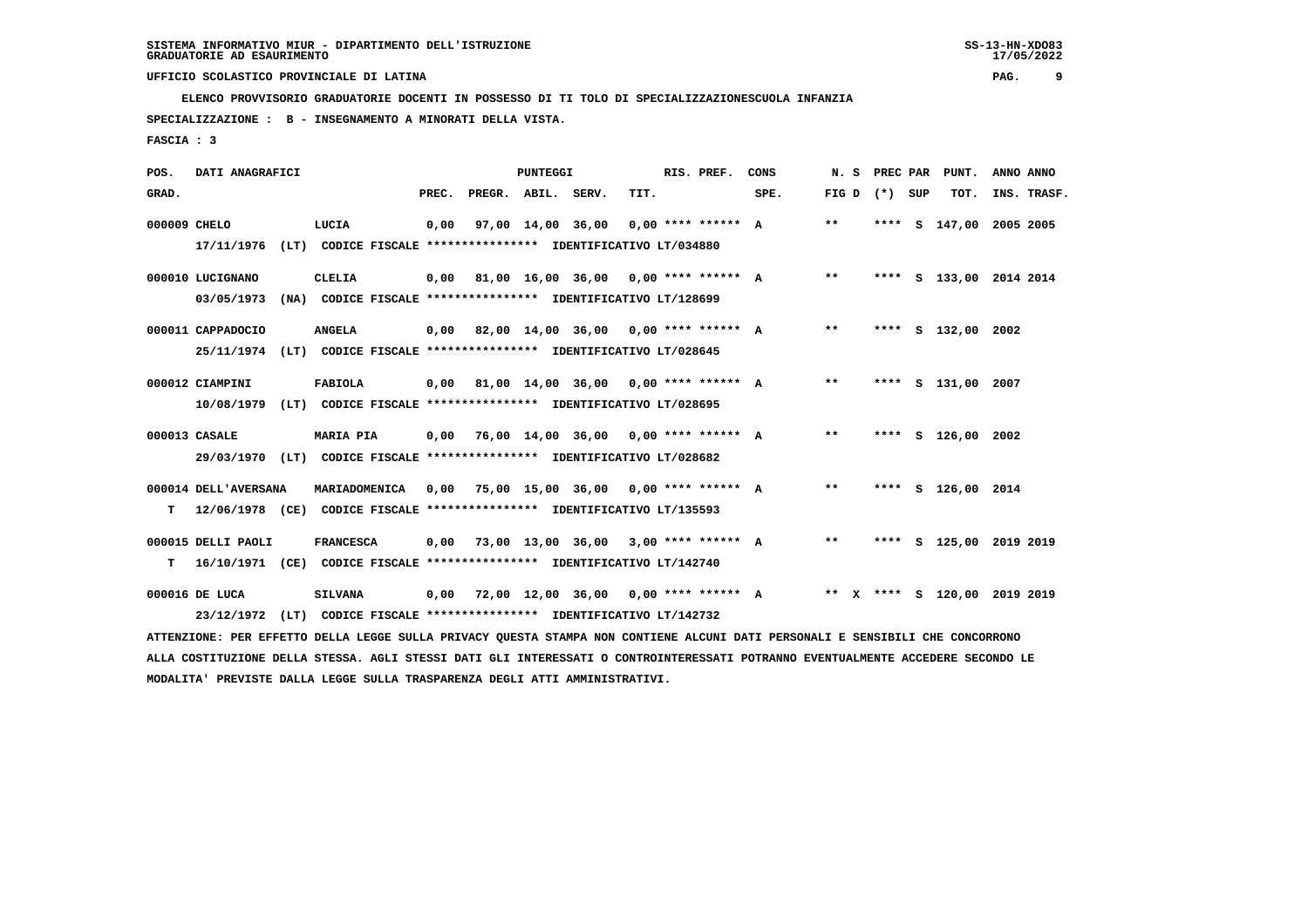**ELENCO PROVVISORIO GRADUATORIE DOCENTI IN POSSESSO DI TI TOLO DI SPECIALIZZAZIONESCUOLA INFANZIA**

 **SPECIALIZZAZIONE : B - INSEGNAMENTO A MINORATI DELLA VISTA.**

 **FASCIA : 3**

| POS.  | DATI ANAGRAFICI    |      |                                                                                                                               |       |                    | <b>PUNTEGGI</b> |                                             |      | RIS. PREF.           | CONS | N. S  |                 |         | PREC PAR PUNT.               | ANNO ANNO |             |
|-------|--------------------|------|-------------------------------------------------------------------------------------------------------------------------------|-------|--------------------|-----------------|---------------------------------------------|------|----------------------|------|-------|-----------------|---------|------------------------------|-----------|-------------|
| GRAD. |                    |      |                                                                                                                               | PREC. | PREGR. ABIL. SERV. |                 |                                             | TIT. |                      | SPE. |       | FIG D $(*)$ SUP |         | TOT.                         |           | INS. TRASF. |
|       | 000017 CASCONI     |      | MICHELA                                                                                                                       | 0,00  | 75,00              |                 | $0,00$ 36,00                                |      | $0.00$ **** ****** A |      | $* *$ |                 |         | **** S 111,00 2019 2019      |           |             |
|       | 15/01/1975         |      | (LT) CODICE FISCALE **************** IDENTIFICATIVO LT/142705                                                                 |       |                    |                 |                                             |      |                      |      |       |                 |         |                              |           |             |
|       | 000018 SCARDELLATO |      | <b>SIMONA</b>                                                                                                                 | 0,00  |                    |                 | 56,00 16,00 36,00 0,00 **** ****** A        |      |                      |      |       |                 |         | ** X **** S 108,00 2007 2007 |           |             |
|       |                    |      | 16/10/1975 (LT) CODICE FISCALE *************** IDENTIFICATIVO LT/037184                                                       |       |                    |                 |                                             |      |                      |      |       |                 |         |                              |           |             |
|       | 000019 FADIONE     |      | <b>SARA</b>                                                                                                                   | 0.00  |                    |                 | 53,00 13,00 36,00 0,00 **** ****** A        |      |                      |      | $***$ |                 |         | **** S 102,00 2014           |           |             |
| т     | 29/12/1979         |      | (LT) CODICE FISCALE **************** IDENTIFICATIVO LT/131039                                                                 |       |                    |                 |                                             |      |                      |      |       |                 |         |                              |           |             |
|       | 000020 SABATINO    |      | <b>CONCETTA</b>                                                                                                               |       |                    |                 | $0,00$ 82,00 15,00 0,00 0,00 **** ****** A  |      |                      |      | $* *$ |                 | $***$ S | 97,00 2019 2019              |           |             |
| т     | 12/07/1979         |      | (NA) CODICE FISCALE **************** IDENTIFICATIVO LT/142832                                                                 |       |                    |                 |                                             |      |                      |      |       |                 |         |                              |           |             |
|       |                    |      |                                                                                                                               |       |                    |                 |                                             |      |                      |      |       |                 |         |                              |           |             |
|       | 000021 SOMELLINI   |      | <b>GIOVANNA</b>                                                                                                               |       |                    |                 | $0,00$ 36,00 14,00 36,00 3,00 **** ****** A |      |                      |      | $***$ |                 | **** S  | 89,00 2019                   |           |             |
|       | 24/05/1979         |      | (TO) CODICE FISCALE **************** IDENTIFICATIVO LT/029436                                                                 |       |                    |                 |                                             |      |                      |      |       |                 |         |                              |           |             |
|       | 000022 BLANDINO    |      | ANNA MARIA                                                                                                                    | 0,00  |                    |                 | 36,00 15,00 36,00 0,00 **** ****** A        |      |                      |      | $* *$ |                 | **** S  | 87,00 2019 2019              |           |             |
|       | 16/10/1965         |      | (LT) CODICE FISCALE **************** IDENTIFICATIVO LT/142696                                                                 |       |                    |                 |                                             |      |                      |      |       |                 |         |                              |           |             |
|       | 000023 DE GREGORIS |      | <b>ERMENIA</b>                                                                                                                |       |                    |                 | $0,00$ 35,00 11,00 36,00 0,00 **** ****** A |      |                      |      | $***$ |                 | **** S  | 82,00 2014                   |           |             |
| т     |                    |      | 01/01/1983 (LT) CODICE FISCALE **************** IDENTIFICATIVO LT/130767                                                      |       |                    |                 |                                             |      |                      |      |       |                 |         |                              |           |             |
|       |                    |      |                                                                                                                               |       |                    |                 |                                             |      |                      |      |       |                 |         |                              |           |             |
|       | 000024 PAGANO      |      | MARIAGIOVANNA                                                                                                                 | 0,00  |                    |                 | 28,00 13,00 36,00 0,00 **** ****** A        |      |                      |      | $***$ |                 | **** S  | 77,00 2014                   |           |             |
| т     | 01/08/1965         | (VV) | CODICE FISCALE **************** IDENTIFICATIVO LT/135223                                                                      |       |                    |                 |                                             |      |                      |      |       |                 |         |                              |           |             |
|       |                    |      | ATTENZIONE: PER EFFETTO DELLA LEGGE SULLA PRIVACY QUESTA STAMPA NON CONTIENE ALCUNI DATI PERSONALI E SENSIBILI CHE CONCORRONO |       |                    |                 |                                             |      |                      |      |       |                 |         |                              |           |             |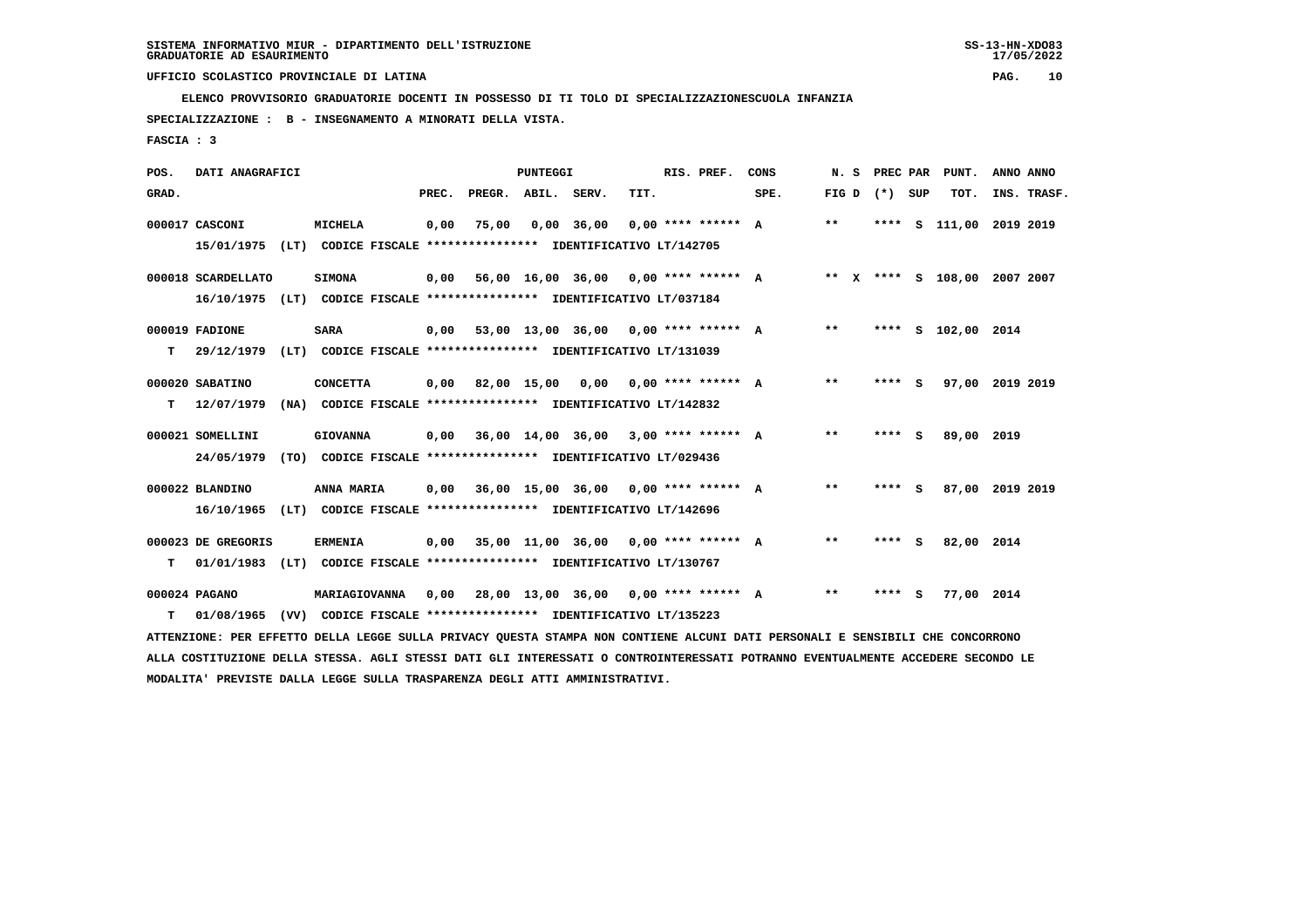**ELENCO PROVVISORIO GRADUATORIE DOCENTI IN POSSESSO DI TI TOLO DI SPECIALIZZAZIONESCUOLA INFANZIA**

 **SPECIALIZZAZIONE : B - INSEGNAMENTO A MINORATI DELLA VISTA.**

 **FASCIA : 3**

| POS.         | DATI ANAGRAFICI  |                                                                                                                               |       |                    | <b>PUNTEGGI</b> |                                             |      | RIS. PREF.           | CONS | N. S            | PREC PAR | PUNT.      | ANNO ANNO       |
|--------------|------------------|-------------------------------------------------------------------------------------------------------------------------------|-------|--------------------|-----------------|---------------------------------------------|------|----------------------|------|-----------------|----------|------------|-----------------|
| GRAD.        |                  |                                                                                                                               | PREC. | PREGR. ABIL. SERV. |                 |                                             | TIT. |                      | SPE. | FIG D $(*)$ SUP |          | TOT.       | INS. TRASF.     |
|              | 000025 TOFFANIN  | <b>PAOLA</b>                                                                                                                  | 0,00  |                    | 60,00 13,00     | 0,00                                        |      | $0.00$ **** ****** A |      | $\star\star$    | **** S   | 73,00 2014 |                 |
| т            | 22/09/1973       | (TO) CODICE FISCALE **************** IDENTIFICATIVO LT/130180                                                                 |       |                    |                 |                                             |      |                      |      |                 |          |            |                 |
|              | 000026 CARELLA   | <b>STEFANIA</b>                                                                                                               |       |                    |                 | $0.00$ 22.00 12.00 36.00 0.00 **** ****** A |      |                      |      | $* *$           | $***$ S  | 70,00 2019 |                 |
|              | 09/01/1975       | (LT) CODICE FISCALE *************** IDENTIFICATIVO LT/028660                                                                  |       |                    |                 |                                             |      |                      |      |                 |          |            |                 |
| 000027 PACE  |                  | MONICA                                                                                                                        |       |                    |                 | $0,00$ 15,00 15,00 36,00 0,00 **** ****** A |      |                      |      | **              | **** S   |            | 66,00 2007 2007 |
|              |                  | 25/08/1974 (LT) CODICE FISCALE *************** IDENTIFICATIVO LT/037500                                                       |       |                    |                 |                                             |      |                      |      |                 |          |            |                 |
|              | 000028 FANTOZZI  | <b>RENATA</b>                                                                                                                 |       |                    |                 | $0,00$ 12,00 16,00 36,00 0,00 **** ****** A |      |                      |      | **              | **** S   | 64,00 2002 |                 |
|              | 26/06/1969       | (LT) CODICE FISCALE **************** IDENTIFICATIVO LT/029223                                                                 |       |                    |                 |                                             |      |                      |      |                 |          |            |                 |
| 000029 CONTE |                  | <b>CATERINA</b>                                                                                                               | 0,00  |                    |                 | $0.00$ 14.00 36.00 0.00 **** ****** A       |      |                      |      | $* *$           | **** S   |            | 50,00 2022 2022 |
|              |                  | 25/11/1979 (LT) CODICE FISCALE *************** IDENTIFICATIVO LT/326467                                                       |       |                    |                 |                                             |      |                      |      |                 |          |            |                 |
|              | 000030 SPELDA    | <b>MARZIA</b>                                                                                                                 | 0,00  |                    |                 | $0.00$ 11.00 36.00 1.00 **** ****** A       |      |                      |      | $* *$           | **** S   | 48,00 2019 |                 |
|              | 17/05/1970       | (LT) CODICE FISCALE **************** IDENTIFICATIVO LT/036981                                                                 |       |                    |                 |                                             |      |                      |      |                 |          |            |                 |
| 000031 CONTI |                  | <b>FRANCA</b>                                                                                                                 | 0,00  |                    |                 | $0,00$ 12,00 25,00 0,00 **** ****** A       |      |                      |      | $* *$           | $***$ S  | 37,00 2014 |                 |
| т            | 08/09/1976       | (FR) CODICE FISCALE **************** IDENTIFICATIVO LT/130153                                                                 |       |                    |                 |                                             |      |                      |      |                 |          |            |                 |
|              | 000032 BATTAGLIA | <b>PAOLA</b>                                                                                                                  | 0,00  |                    |                 | 6,00 13,00 12,00 0,00 **** ****** A         |      |                      |      | $* *$           | **** S   | 31,00 2002 |                 |
|              | 12/09/1972       | (CA) CODICE FISCALE **************** IDENTIFICATIVO LT/028563                                                                 |       |                    |                 |                                             |      |                      |      |                 |          |            |                 |
|              |                  | ATTENZIONE: PER EFFETTO DELLA LEGGE SULLA PRIVACY OUESTA STAMPA NON CONTIENE ALCUNI DATI PERSONALI E SENSIBILI CHE CONCORRONO |       |                    |                 |                                             |      |                      |      |                 |          |            |                 |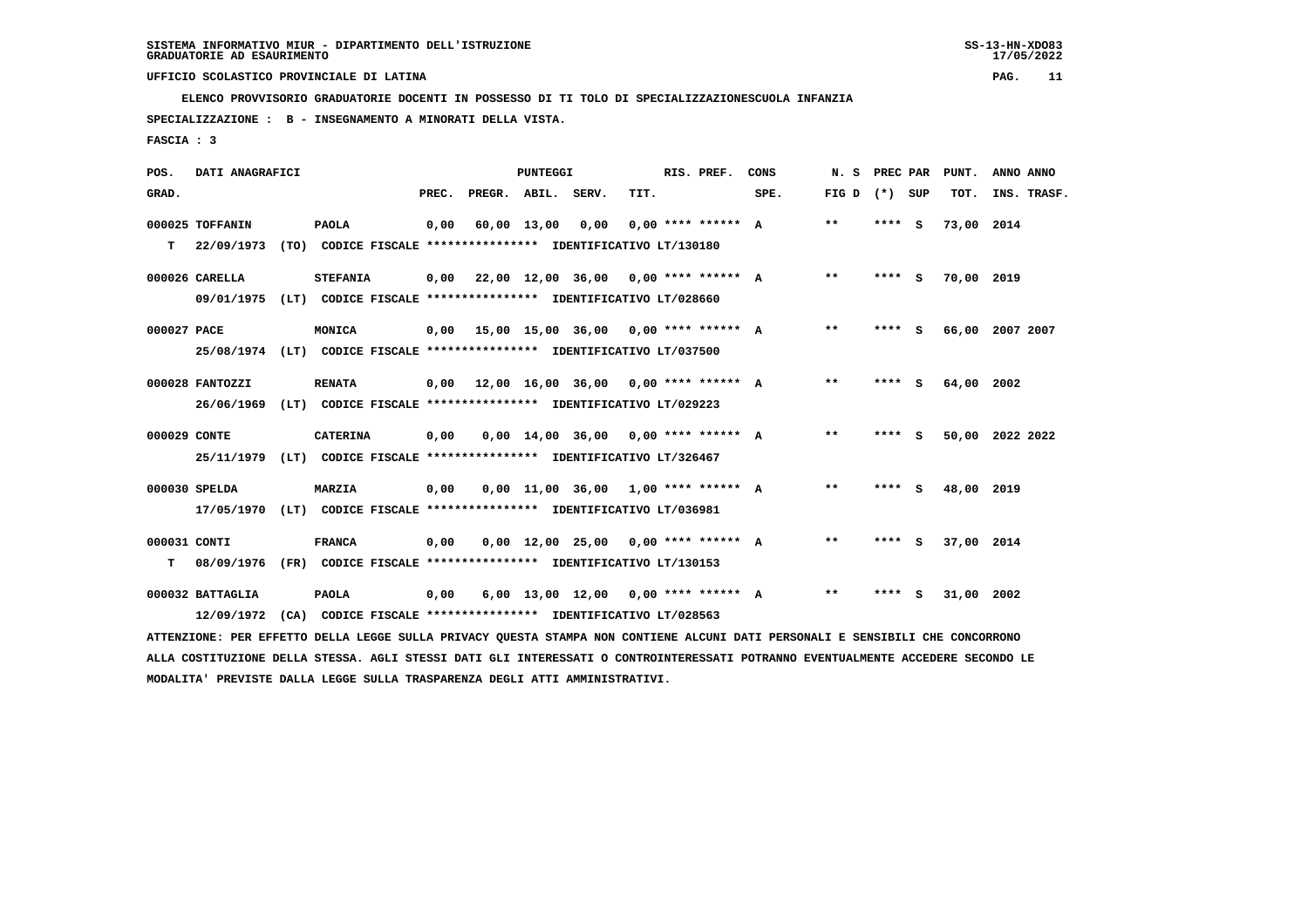**SISTEMA INFORMATIVO MIUR - DIPARTIMENTO DELL'ISTRUZIONE SS-13-HN-XDO83 GRADUATORIE AD ESAURIMENTO 17/05/2022**

 **UFFICIO SCOLASTICO PROVINCIALE DI LATINA PAG. 12**

 **ELENCO PROVVISORIO GRADUATORIE DOCENTI IN POSSESSO DI TI TOLO DI SPECIALIZZAZIONESCUOLA INFANZIA**

 **SPECIALIZZAZIONE : B - INSEGNAMENTO A MINORATI DELLA VISTA.**

 **FASCIA : 3**

| POS.        | DATI ANAGRAFICI  |      |                                 |       |        | PUNTEGGI     |                          |      | RIS. PREF.           | CONS |         | N. S PREC PAR |     | PUNT. | ANNO ANNO   |
|-------------|------------------|------|---------------------------------|-------|--------|--------------|--------------------------|------|----------------------|------|---------|---------------|-----|-------|-------------|
| GRAD.       |                  |      |                                 | PREC. | PREGR. | ABIL.        | SERV.                    | TIT. |                      | SPE. | FIG D   | $(* )$        | SUP | TOT.  | INS. TRASF. |
|             | 000033 ALBANO    |      | <b>RITA</b>                     | 0.00  | 18,00  | 0,00         | 0,00                     |      | $0.00$ **** ****** A |      | $* *$   | ****          | s   | 18,00 | 2019 2019   |
| т           | 18/08/1982       | (LT) | CODICE FISCALE **************** |       |        |              | IDENTIFICATIVO LT/142681 |      |                      |      |         |               |     |       |             |
| 000034 CASO |                  |      | <b>ROSANNA</b>                  | 0.00  |        | $0,00$ 11,00 | 0,00                     |      | $6,00$ **** ****** A |      | $* *$   | ****          | s   | 17,00 | 2014        |
| т           | 31/07/1976       | (SA) | CODICE FISCALE **************** |       |        |              | IDENTIFICATIVO LT/130215 |      |                      |      |         |               |     |       |             |
|             | 000035 MAGLIOZZI |      | <b>ANNUNZIATA</b>               | 0,00  | 0,00   | 15,00        | 0,00                     |      | $0.00$ **** ****** A |      | $***$ X | ****          | s   | 15,00 | 2019 2019   |
|             | 04/10/1971       | (LT) | CODICE FISCALE **************** |       |        |              | IDENTIFICATIVO LT/142695 |      |                      |      |         |               |     |       |             |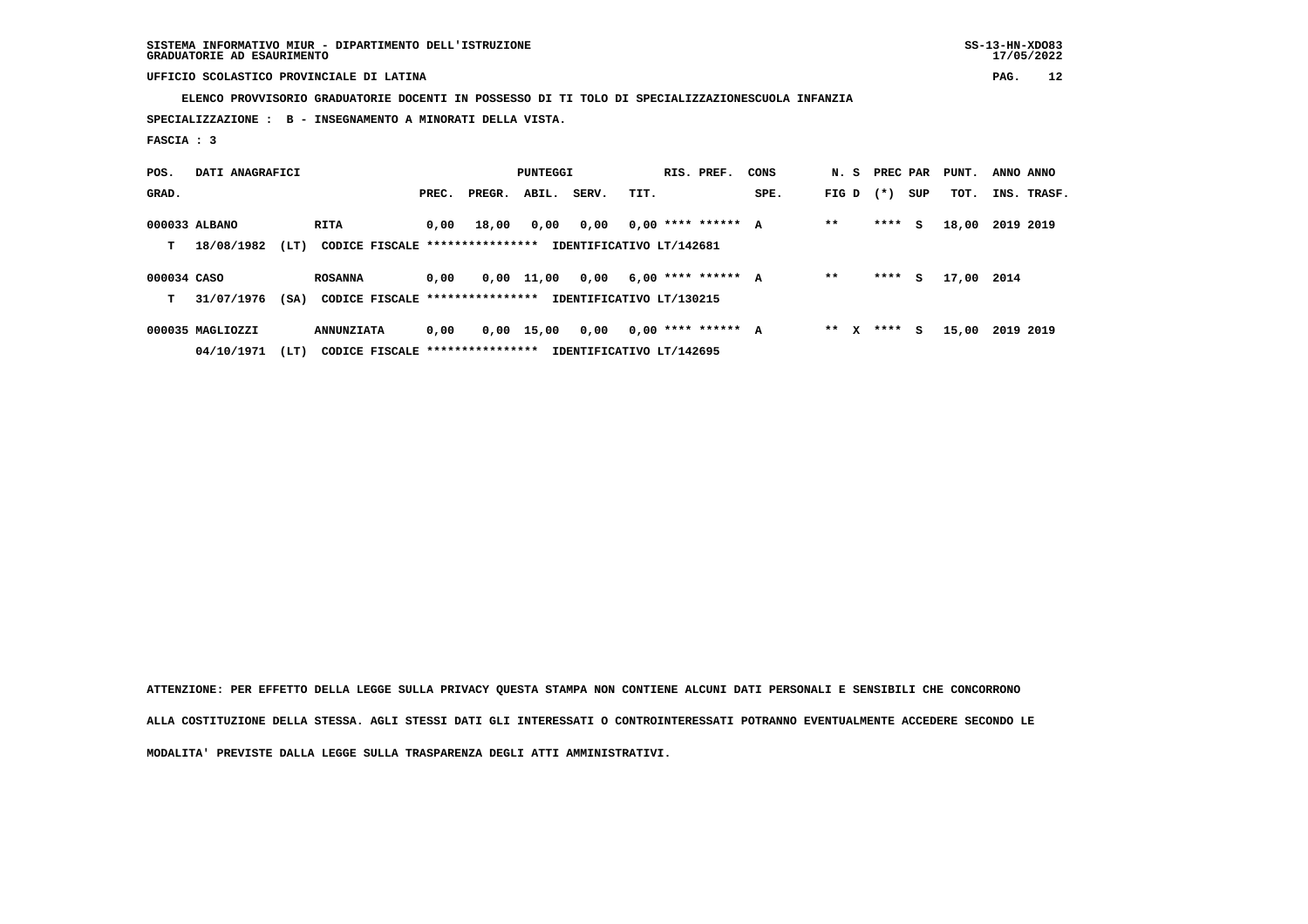**ELENCO PROVVISORIO GRADUATORIE DOCENTI IN POSSESSO DI TI TOLO DI SPECIALIZZAZIONESCUOLA INFANZIA**

 **SPECIALIZZAZIONE : B - INSEGNAMENTO A MINORATI DELLA VISTA.**

 **FASCIA : 3**

| POS.         | DATI ANAGRAFICI   |      |                                                                                                                               |       |                         | <b>PUNTEGGI</b> |                                        |      | RIS. PREF.           | CONS | N.S   | PREC PAR |     | PUNT.                        | ANNO ANNO |             |
|--------------|-------------------|------|-------------------------------------------------------------------------------------------------------------------------------|-------|-------------------------|-----------------|----------------------------------------|------|----------------------|------|-------|----------|-----|------------------------------|-----------|-------------|
| GRAD.        |                   |      |                                                                                                                               | PREC. | PREGR. ABIL. SERV.      |                 |                                        | TIT. |                      | SPE. | FIG D | $(*)$    | SUP | TOT.                         |           | INS. TRASF. |
|              | 000036 DE GENNARO |      | <b>IOLANDA</b>                                                                                                                |       | 0,00 120,00 11,00 36,00 |                 |                                        |      | $0.00$ **** ****** R |      | $**$  | ****     |     | S 167,00                     | 2014      |             |
| т            | 28/12/1969        | (NA) | CODICE FISCALE **************** IDENTIFICATIVO LT/136185                                                                      |       |                         |                 |                                        |      |                      |      |       |          |     |                              |           |             |
|              | 000037 CARDARELLI |      | <b>ROBERTA</b>                                                                                                                | 0,00  |                         |                 | 78,00 14,00 36,00 3,00 **** ****** R   |      |                      |      | $***$ | ****     |     | S 131,00 2014                |           |             |
| т            | 19/05/1974        |      | (LT) CODICE FISCALE **************** IDENTIFICATIVO LT/129209                                                                 |       |                         |                 |                                        |      |                      |      |       |          |     |                              |           |             |
|              | 000038 TRABUCCO   |      | <b>ELENA</b>                                                                                                                  | 0.00  |                         |                 | 73,00 15,00 36,00 0,00 **** ****** R   |      |                      |      |       |          |     | ** X **** S 124,00 2019 2004 |           |             |
|              | 19/08/1977        |      | (CE) CODICE FISCALE **************** IDENTIFICATIVO LT/032355                                                                 |       |                         |                 |                                        |      |                      |      |       |          |     |                              |           |             |
|              | 000039 ZANGRILLO  |      | <b>NICOLETTA</b>                                                                                                              | 0,00  |                         |                 | 67,00 13,00 38,00 3,00 **** ****** R   |      |                      |      | $***$ |          |     | **** S 121,00                | 2003      |             |
|              | 19/10/1974        |      | (LT) CODICE FISCALE **************** IDENTIFICATIVO LT/030722                                                                 |       |                         |                 |                                        |      |                      |      |       |          |     |                              |           |             |
| 000040 CORVO |                   |      | LORIS                                                                                                                         | 0.00  |                         |                 | 72,00 11,00 36,00 0,00 **** ****** R   |      |                      |      | $***$ | ****     |     | s 119,00                     | 2007      |             |
|              | 01/06/1970        |      | (LT) CODICE FISCALE **************** IDENTIFICATIVO LT/036687                                                                 |       |                         |                 |                                        |      |                      |      |       |          |     |                              |           |             |
|              | 000041 MARINO     |      | <b>EUGENIA</b>                                                                                                                | 0.00  |                         |                 | $62,00$ 14,00 36,00 0,00 **** ****** R |      |                      |      | $**$  | ****     |     | S 112,00 2022 2022           |           |             |
|              | 16/02/1968        |      | (NA) CODICE FISCALE **************** IDENTIFICATIVO LT/326482                                                                 |       |                         |                 |                                        |      |                      |      |       |          |     |                              |           |             |
|              | 000042 SIERVO     |      | <b>CHIARA</b>                                                                                                                 | 0.00  |                         |                 | 10,00 40,00 36,00 0,00 **** ****** R   |      |                      |      | ** X  | **** S   |     | 86,00                        | 2019 2019 |             |
|              | 28/12/1984        |      | (CE) CODICE FISCALE *************** IDENTIFICATIVO LT/142809                                                                  |       |                         |                 |                                        |      |                      |      |       |          |     |                              |           |             |
|              | 000043 ISABELLA   |      | <b>MARIATERESA</b>                                                                                                            | 0,00  |                         |                 | 34,00 12,00 36,00 0,00 **** ****** R   |      |                      |      | $**$  | ****     | - S | 82,00                        | 2022      |             |
| т            | 23/11/1968        | (RM) | CODICE FISCALE **************** IDENTIFICATIVO LT/128905                                                                      |       |                         |                 |                                        |      |                      |      |       |          |     |                              |           |             |
|              |                   |      | ATTENZIONE: PER EFFETTO DELLA LEGGE SULLA PRIVACY QUESTA STAMPA NON CONTIENE ALCUNI DATI PERSONALI E SENSIBILI CHE CONCORRONO |       |                         |                 |                                        |      |                      |      |       |          |     |                              |           |             |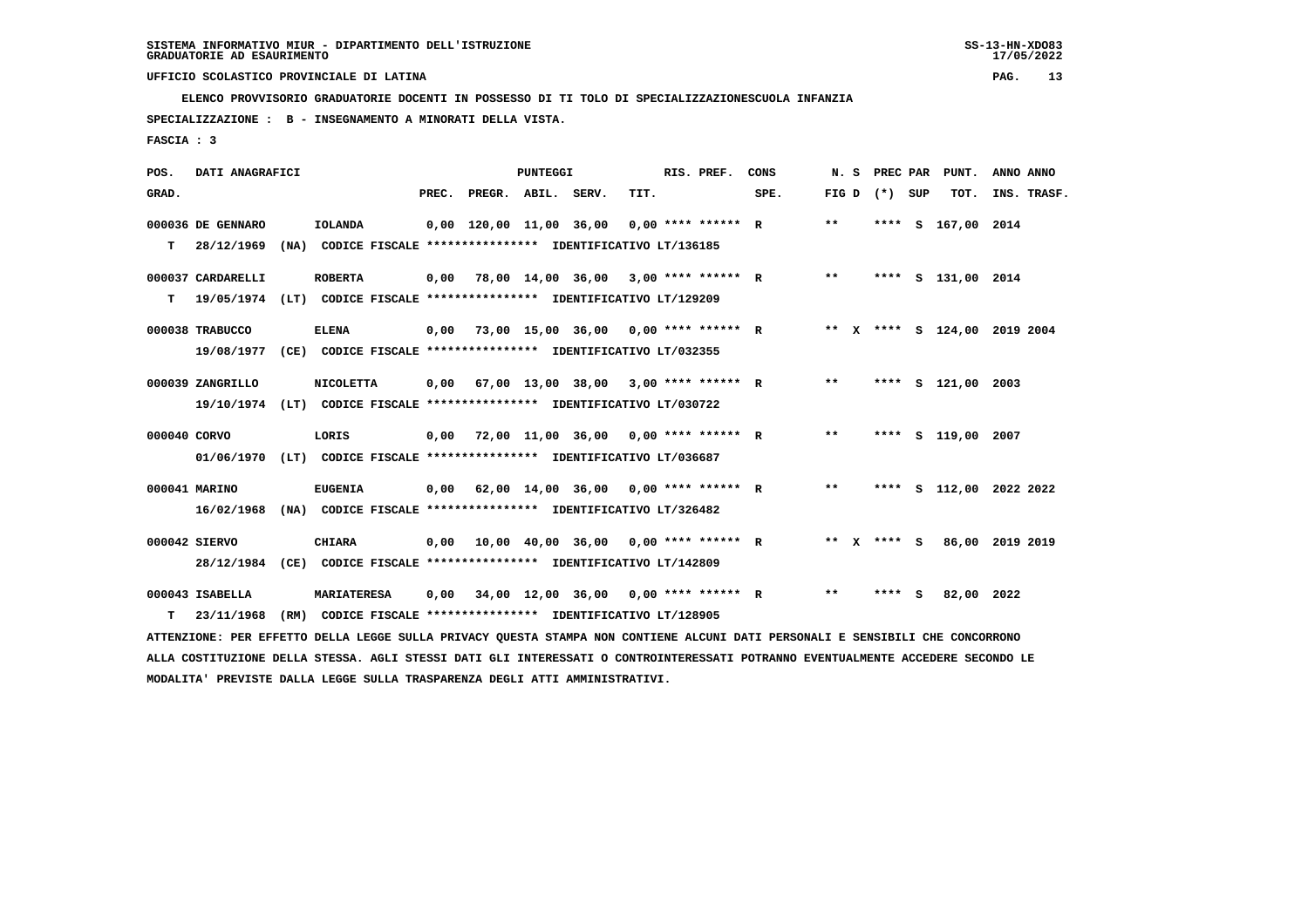**ELENCO PROVVISORIO GRADUATORIE DOCENTI IN POSSESSO DI TI TOLO DI SPECIALIZZAZIONESCUOLA INFANZIA**

 **SPECIALIZZAZIONE : B - INSEGNAMENTO A MINORATI DELLA VISTA.**

 **FASCIA : 3**

| POS.  | DATI ANAGRAFICI  |      |                                                               |       | <b>PUNTEGGI</b> |  |                                             | RIS. PREF. | CONS |      | N. S PREC PAR |         | PUNT. | ANNO ANNO  |                 |
|-------|------------------|------|---------------------------------------------------------------|-------|-----------------|--|---------------------------------------------|------------|------|------|---------------|---------|-------|------------|-----------------|
| GRAD. |                  |      |                                                               | PREC. | PREGR. ABIL.    |  | SERV.                                       | TIT.       |      | SPE. | FIG D         | $(* )$  | SUP   | TOT.       | INS. TRASF.     |
|       | 000044 LA TORRE  |      | <b>EMANUELA</b>                                               | 0,00  |                 |  | 29,00 12,00 36,00 0,00 **** ****** R        |            |      |      | $**$          | $***$ S |       | 77,00 2014 |                 |
| т     | 09/12/1978       | (LT) | CODICE FISCALE **************** IDENTIFICATIVO LT/129897      |       |                 |  |                                             |            |      |      |               |         |       |            |                 |
|       | 000045 COMMUNARA |      | <b>ANGELA</b>                                                 |       |                 |  | $0,00$ 25,00 15,00 36,00 0,00 **** ****** R |            |      |      | $**$          | $***$ S |       |            | 76,00 2019 2019 |
|       | 18/03/1978       |      | (NA) CODICE FISCALE **************** IDENTIFICATIVO LT/142716 |       |                 |  |                                             |            |      |      |               |         |       |            |                 |
|       | 000046 DAGOSTINO |      | PAOLA                                                         |       |                 |  | $0,00$ 26,00 12,00 36,00 0,00 **** ****** R |            |      |      | ** $X$        | $***$ S |       |            | 74,00 2019 2019 |
| т     | 12/04/1980       | (CE) | <b>CODICE FISCALE</b>                                         |       |                 |  | **************** IDENTIFICATIVO LT/142729   |            |      |      |               |         |       |            |                 |
|       | 000047 GUGLIETTA |      | <b>STEFANIA</b>                                               |       |                 |  | $0,00$ 24,00 15,00 30,00 0,00 **** ****** R |            |      |      | $***$         | **** S  |       | 69,00 2007 |                 |
|       | 13/11/1973       | (LT) | CODICE FISCALE **************** IDENTIFICATIVO LT/029041      |       |                 |  |                                             |            |      |      |               |         |       |            |                 |
|       | 000048 ARZANO    |      | PAOLA                                                         |       |                 |  | $0,00$ 12,00 11,00 36,00 0,00 **** ****** R |            |      |      | $***$         | ****    | S.    | 59,00 2014 |                 |
|       | T 31/10/1974     | (LT) | CODICE FISCALE **************** IDENTIFICATIVO LT/129309      |       |                 |  |                                             |            |      |      |               |         |       |            |                 |

 **ATTENZIONE: PER EFFETTO DELLA LEGGE SULLA PRIVACY QUESTA STAMPA NON CONTIENE ALCUNI DATI PERSONALI E SENSIBILI CHE CONCORRONO ALLA COSTITUZIONE DELLA STESSA. AGLI STESSI DATI GLI INTERESSATI O CONTROINTERESSATI POTRANNO EVENTUALMENTE ACCEDERE SECONDO LE**

 **MODALITA' PREVISTE DALLA LEGGE SULLA TRASPARENZA DEGLI ATTI AMMINISTRATIVI.**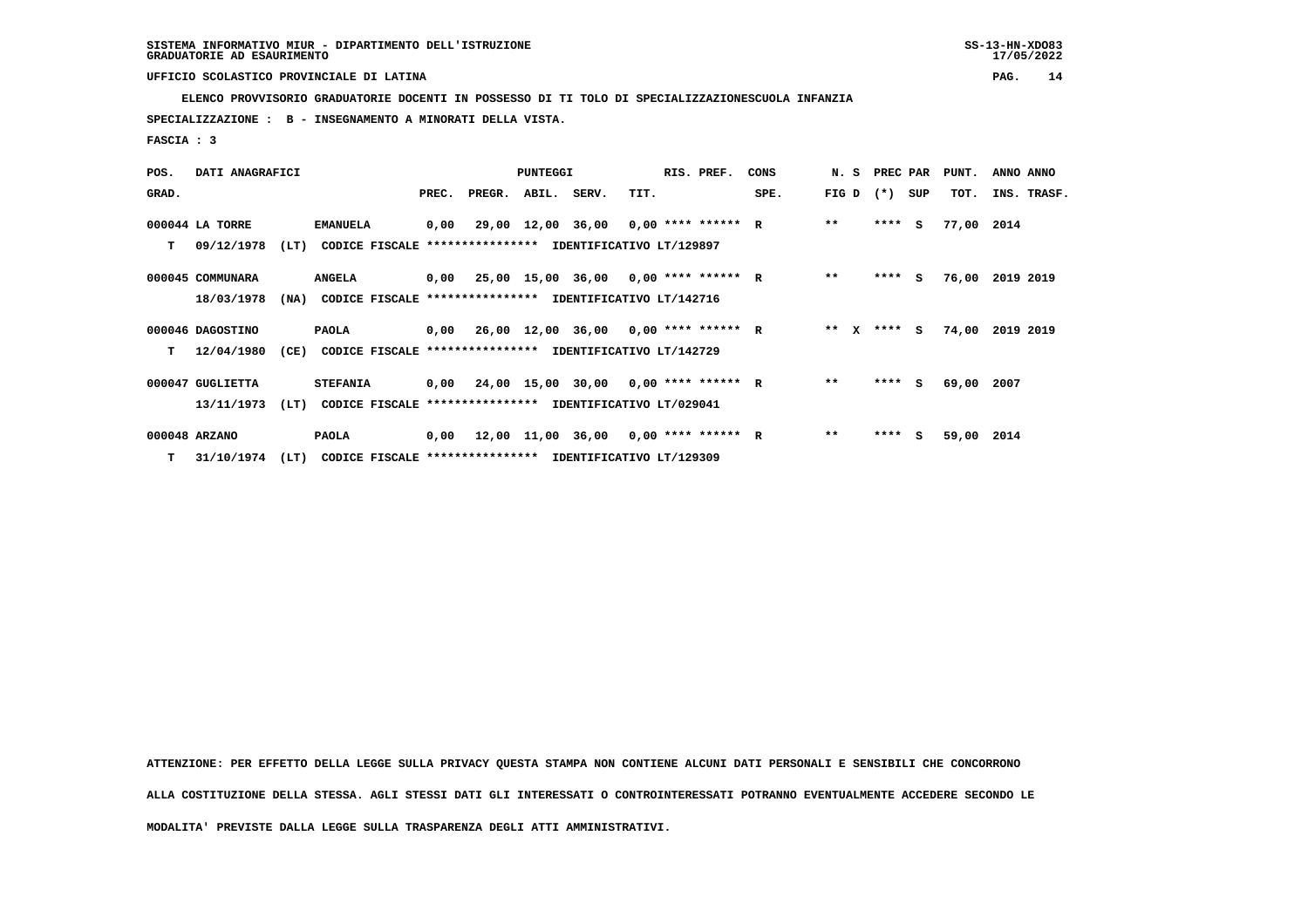**ELENCO PROVVISORIO GRADUATORIE DOCENTI IN POSSESSO DI TI TOLO DI SPECIALIZZAZIONESCUOLA INFANZIA**

 **SPECIALIZZAZIONE : C - INSEGNAMENTO A MINORATI DELL'UDITO.**

 **FASCIA : 3**

| POS.  | DATI ANAGRAFICI      |                                                                                                                               | <b>PUNTEGGI</b> |                    |  |                                              |      | RIS. PREF.           | CONS | N.S   | <b>PREC PAR</b>   | PUNT.                   | ANNO ANNO |             |
|-------|----------------------|-------------------------------------------------------------------------------------------------------------------------------|-----------------|--------------------|--|----------------------------------------------|------|----------------------|------|-------|-------------------|-------------------------|-----------|-------------|
| GRAD. |                      |                                                                                                                               | PREC.           | PREGR. ABIL. SERV. |  |                                              | TIT. |                      | SPE. |       | FIG $D$ $(*)$ SUP | тот.                    |           | INS. TRASF. |
|       | 000001 CAPASSO       | <b>ANTONELLA</b>                                                                                                              |                 |                    |  | 0,00 177,00 15,00 36,00                      |      | $0.00$ **** ****** A |      | $***$ |                   | **** S 228,00 2022 2022 |           |             |
|       | 16/11/1963           | (NA) CODICE FISCALE **************** IDENTIFICATIVO LT/326459                                                                 |                 |                    |  |                                              |      |                      |      |       |                   |                         |           |             |
|       | 000002 MARINI        | CLAUDIA                                                                                                                       |                 |                    |  | $0,00$ 140,00 15,00 36,00 0,00 **** ****** A |      |                      |      | $***$ |                   | **** S 191,00 2014      |           |             |
| T.    |                      | 14/07/1969 (LT) CODICE FISCALE **************** IDENTIFICATIVO LT/129665                                                      |                 |                    |  |                                              |      |                      |      |       |                   |                         |           |             |
|       | 000003 ZAMPETTA      | <b>ELISA</b>                                                                                                                  |                 |                    |  | $0.00$ 134,00 14,00 36,00 0,00 **** ****** A |      |                      |      | $***$ |                   | **** S 184,00 2019 2019 |           |             |
|       | 19/06/1980           | (LT) CODICE FISCALE **************** IDENTIFICATIVO LT/142744                                                                 |                 |                    |  |                                              |      |                      |      |       |                   |                         |           |             |
|       |                      |                                                                                                                               |                 |                    |  |                                              |      |                      |      |       |                   |                         |           |             |
|       | 000004 VALENTE       | <b>ANNA</b>                                                                                                                   |                 |                    |  | $0,00$ 136,00 11,00 36,00 0,00 **** ****** A |      |                      |      | $***$ |                   | **** S 183,00 2014      |           |             |
| T.    | 05/07/1982           | (LT) CODICE FISCALE **************** IDENTIFICATIVO LT/130201                                                                 |                 |                    |  |                                              |      |                      |      |       |                   |                         |           |             |
|       | 000005 IACOVACCI     | <b>ROSSANA</b>                                                                                                                |                 |                    |  | $0,00$ 114,00 14,00 36,00 0,00 **** ****** A |      |                      |      | $***$ |                   | **** S 164,00 2000      |           |             |
|       | 17/07/1968           | (LT) CODICE FISCALE **************** IDENTIFICATIVO LT/020148                                                                 |                 |                    |  |                                              |      |                      |      |       |                   |                         |           |             |
|       | 000006 MINUTILLO     | LETIZIA                                                                                                                       |                 |                    |  | $0,00$ 99,00 15,00 36,00 3,00 **** ****** A  |      |                      |      |       |                   | ** X **** S 153,00 2014 |           |             |
| т     | 21/09/1983           | (LT) CODICE FISCALE **************** IDENTIFICATIVO LT/135611                                                                 |                 |                    |  |                                              |      |                      |      |       |                   |                         |           |             |
|       |                      |                                                                                                                               |                 |                    |  |                                              |      |                      |      |       |                   |                         |           |             |
|       | 000007 CIARLO        | <b>ELISA</b>                                                                                                                  |                 |                    |  | $0.00$ 99.00 16.00 36.00 0.00 **** ****** A  |      |                      |      | $* *$ |                   | **** S 151,00 2002      |           |             |
|       |                      | 06/02/1976 (LT) CODICE FISCALE *************** IDENTIFICATIVO LT/028697                                                       |                 |                    |  |                                              |      |                      |      |       |                   |                         |           |             |
|       | 000008 MALANDRUCCOLO | <b>ANTONELLA</b>                                                                                                              | 0,00            |                    |  | 98,00 14,00 36,00 0,00 **** ****** A         |      |                      |      | $* *$ |                   | **** $S$ 148,00         | 2000      |             |
|       |                      | 13/06/1968 (LT) CODICE FISCALE **************** IDENTIFICATIVO LT/022096                                                      |                 |                    |  |                                              |      |                      |      |       |                   |                         |           |             |
|       |                      | ATTENZIONE: PER EFFETTO DELLA LEGGE SULLA PRIVACY QUESTA STAMPA NON CONTIENE ALCUNI DATI PERSONALI E SENSIBILI CHE CONCORRONO |                 |                    |  |                                              |      |                      |      |       |                   |                         |           |             |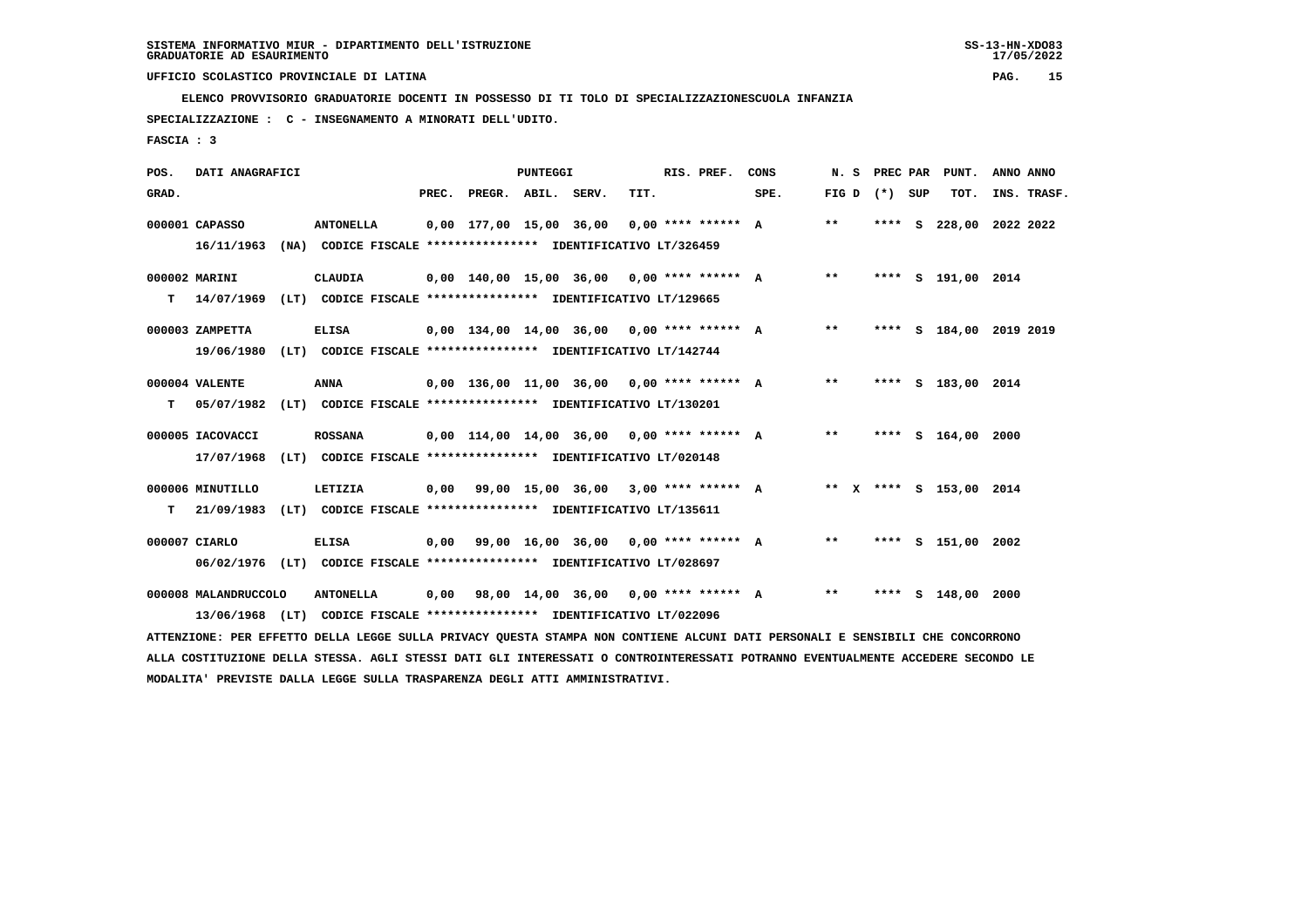**ELENCO PROVVISORIO GRADUATORIE DOCENTI IN POSSESSO DI TI TOLO DI SPECIALIZZAZIONESCUOLA INFANZIA**

 **SPECIALIZZAZIONE : C - INSEGNAMENTO A MINORATI DELL'UDITO.**

 **FASCIA : 3**

| POS.         | DATI ANAGRAFICI      |      |                                                                                                                               |       |                    | PUNTEGGI |                                             |      | RIS. PREF. | CONS                                        | N. S            |  | PREC PAR PUNT.               | ANNO ANNO |             |
|--------------|----------------------|------|-------------------------------------------------------------------------------------------------------------------------------|-------|--------------------|----------|---------------------------------------------|------|------------|---------------------------------------------|-----------------|--|------------------------------|-----------|-------------|
| GRAD.        |                      |      |                                                                                                                               | PREC. | PREGR. ABIL. SERV. |          |                                             | TIT. |            | SPE.                                        | FIG D $(*)$ SUP |  | TOT.                         |           | INS. TRASF. |
| 000009 CHELO |                      |      | LUCIA                                                                                                                         | 0,00  |                    |          | $97,00$ 14,00 36,00 0,00 **** ****** A      |      |            |                                             | $***$           |  | **** S 147,00 2005 2005      |           |             |
|              | 17/11/1976           |      | (LT) CODICE FISCALE **************** IDENTIFICATIVO LT/034880                                                                 |       |                    |          |                                             |      |            |                                             |                 |  |                              |           |             |
|              | 000010 LUCIGNANO     |      | CLELIA                                                                                                                        | 0.00  |                    |          | 81,00 16,00 36,00 0,00 **** ****** A        |      |            |                                             | $***$           |  | **** S 133,00 2014 2014      |           |             |
|              | 03/05/1973           |      | (NA) CODICE FISCALE **************** IDENTIFICATIVO LT/128699                                                                 |       |                    |          |                                             |      |            |                                             |                 |  |                              |           |             |
|              | 000011 CAPPADOCIO    |      | <b>ANGELA</b>                                                                                                                 |       |                    |          |                                             |      |            | 0,00 82,00 14,00 36,00 0,00 **** ****** A   | $**$            |  | **** S 132,00 2002           |           |             |
|              |                      |      | 25/11/1974 (LT) CODICE FISCALE *************** IDENTIFICATIVO LT/028645                                                       |       |                    |          |                                             |      |            |                                             |                 |  |                              |           |             |
|              |                      |      |                                                                                                                               |       |                    |          |                                             |      |            |                                             |                 |  |                              |           |             |
|              | 000012 CIAMPINI      |      | FABIOLA                                                                                                                       |       |                    |          |                                             |      |            | $0,00$ 81,00 14,00 36,00 0,00 **** ****** A | $***$           |  | **** S 131,00 2007           |           |             |
|              |                      |      | 10/08/1979 (LT) CODICE FISCALE *************** IDENTIFICATIVO LT/028695                                                       |       |                    |          |                                             |      |            |                                             |                 |  |                              |           |             |
|              | 000013 CASALE        |      | <b>MARIA PIA</b>                                                                                                              |       |                    |          | $0,00$ 76,00 14,00 36,00 0,00 **** ****** A |      |            |                                             | $***$           |  | **** S 126,00 2002           |           |             |
|              |                      |      | 29/03/1970 (LT) CODICE FISCALE *************** IDENTIFICATIVO LT/028682                                                       |       |                    |          |                                             |      |            |                                             |                 |  |                              |           |             |
|              |                      |      |                                                                                                                               |       |                    |          |                                             |      |            |                                             | $***$           |  | **** S 126,00 2014           |           |             |
|              | 000014 DELL'AVERSANA |      | MARIADOMENICA                                                                                                                 |       |                    |          | $0,00$ 75,00 15,00 36,00 0,00 **** ****** A |      |            |                                             |                 |  |                              |           |             |
| т            |                      |      | 12/06/1978 (CE) CODICE FISCALE *************** IDENTIFICATIVO LT/135593                                                       |       |                    |          |                                             |      |            |                                             |                 |  |                              |           |             |
|              | 000015 DELLI PAOLI   |      | <b>FRANCESCA</b>                                                                                                              | 0,00  |                    |          | 73,00 13,00 36,00 3,00 **** ****** A        |      |            |                                             | $***$           |  | **** S 125,00 2019 2019      |           |             |
| т            |                      |      | 16/10/1971 (CE) CODICE FISCALE **************** IDENTIFICATIVO LT/142740                                                      |       |                    |          |                                             |      |            |                                             |                 |  |                              |           |             |
|              | 000016 DE LUCA       |      | <b>SILVANA</b>                                                                                                                | 0,00  |                    |          | 72,00 12,00 36,00 0,00 **** ****** A        |      |            |                                             |                 |  | ** X **** S 120,00 2019 2019 |           |             |
|              | 23/12/1972           | (LT) | CODICE FISCALE **************** IDENTIFICATIVO LT/142732                                                                      |       |                    |          |                                             |      |            |                                             |                 |  |                              |           |             |
|              |                      |      | ATTENZIONE: PER EFFETTO DELLA LEGGE SULLA PRIVACY QUESTA STAMPA NON CONTIENE ALCUNI DATI PERSONALI E SENSIBILI CHE CONCORRONO |       |                    |          |                                             |      |            |                                             |                 |  |                              |           |             |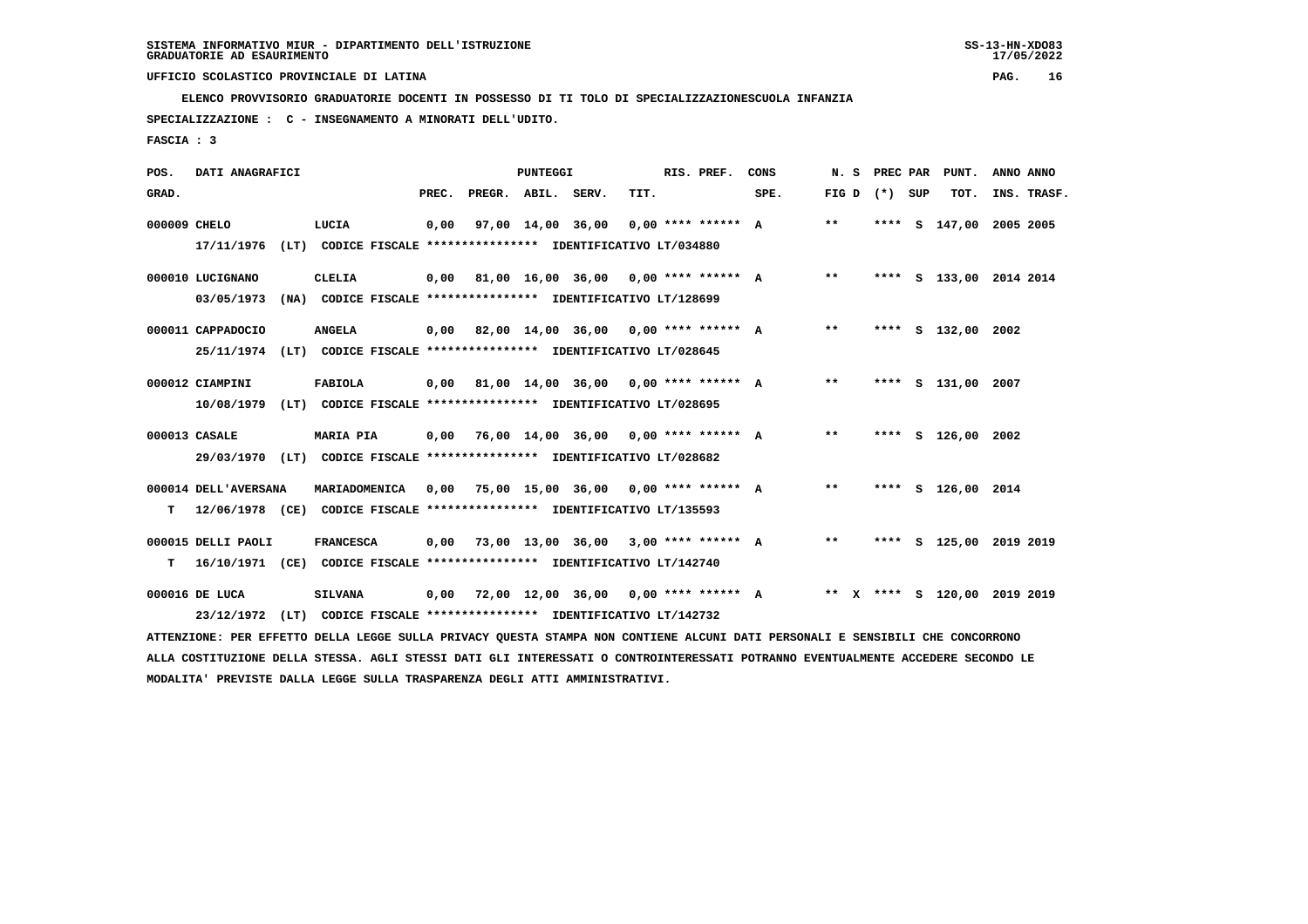**ELENCO PROVVISORIO GRADUATORIE DOCENTI IN POSSESSO DI TI TOLO DI SPECIALIZZAZIONESCUOLA INFANZIA**

 **SPECIALIZZAZIONE : C - INSEGNAMENTO A MINORATI DELL'UDITO.**

 **FASCIA : 3**

| POS.  | DATI ANAGRAFICI    |                                                                                                                               |       |                    | <b>PUNTEGGI</b> |                                             |      | RIS. PREF.           | CONS                                 | N. S  |                   | PREC PAR PUNT.               | ANNO ANNO |             |
|-------|--------------------|-------------------------------------------------------------------------------------------------------------------------------|-------|--------------------|-----------------|---------------------------------------------|------|----------------------|--------------------------------------|-------|-------------------|------------------------------|-----------|-------------|
| GRAD. |                    |                                                                                                                               | PREC. | PREGR. ABIL. SERV. |                 |                                             | TIT. |                      | SPE.                                 |       | FIG $D$ $(*)$ SUP | TOT.                         |           | INS. TRASF. |
|       | 000017 CASCONI     | MICHELA                                                                                                                       | 0,00  | 75,00              |                 | $0,00$ 36,00                                |      | $0.00$ **** ****** A |                                      | $***$ |                   | **** S 111,00 2019 2019      |           |             |
|       | 15/01/1975         | (LT) CODICE FISCALE *************** IDENTIFICATIVO LT/142705                                                                  |       |                    |                 |                                             |      |                      |                                      |       |                   |                              |           |             |
|       | 000018 SCARDELLATO | <b>SIMONA</b>                                                                                                                 | 0,00  |                    |                 | 56,00 16,00 36,00 0,00 **** ****** A        |      |                      |                                      |       |                   | ** X **** S 108,00 2007 2007 |           |             |
|       |                    | 16/10/1975 (LT) CODICE FISCALE **************** IDENTIFICATIVO LT/037184                                                      |       |                    |                 |                                             |      |                      |                                      |       |                   |                              |           |             |
|       | 000019 FADIONE     | <b>SARA</b>                                                                                                                   | 0,00  |                    |                 |                                             |      |                      | 53,00 13,00 36,00 0,00 **** ****** A | $***$ |                   | **** S 102,00 2014           |           |             |
| т     | 29/12/1979         | (LT) CODICE FISCALE **************** IDENTIFICATIVO LT/131039                                                                 |       |                    |                 |                                             |      |                      |                                      |       |                   |                              |           |             |
|       |                    |                                                                                                                               |       |                    |                 |                                             |      |                      |                                      |       |                   |                              |           |             |
|       | 000020 SABATINO    | <b>CONCETTA</b>                                                                                                               | 0.00  |                    |                 | 82,00 15,00 0,00 0,00 **** ****** A         |      |                      |                                      | $* *$ | **** S            | 97,00 2019 2019              |           |             |
| т     | 12/07/1979         | (NA) CODICE FISCALE **************** IDENTIFICATIVO LT/142832                                                                 |       |                    |                 |                                             |      |                      |                                      |       |                   |                              |           |             |
|       | 000021 SOMELLINI   | <b>GIOVANNA</b>                                                                                                               | 0,00  |                    |                 | 36,00 14,00 36,00 3,00 **** ****** A        |      |                      |                                      | $***$ | $***5$            | 89,00 2019                   |           |             |
|       | 24/05/1979         | (TO) CODICE FISCALE **************** IDENTIFICATIVO LT/029436                                                                 |       |                    |                 |                                             |      |                      |                                      |       |                   |                              |           |             |
|       |                    |                                                                                                                               |       |                    |                 |                                             |      |                      |                                      |       |                   |                              |           |             |
|       | 000022 BLANDINO    | ANNA MARIA                                                                                                                    | 0,00  |                    |                 | 36,00 15,00 36,00 0,00 **** ****** A        |      |                      |                                      | $* *$ | **** S            | 87,00 2019 2019              |           |             |
|       | 16/10/1965         | (LT) CODICE FISCALE **************** IDENTIFICATIVO LT/142696                                                                 |       |                    |                 |                                             |      |                      |                                      |       |                   |                              |           |             |
|       | 000023 DE GREGORIS | <b>ERMENIA</b>                                                                                                                |       |                    |                 | $0.00$ 35.00 11.00 36.00 0.00 **** ****** A |      |                      |                                      | **    | **** S            | 82,00 2014                   |           |             |
| т     |                    | 01/01/1983 (LT) CODICE FISCALE *************** IDENTIFICATIVO LT/130767                                                       |       |                    |                 |                                             |      |                      |                                      |       |                   |                              |           |             |
|       |                    |                                                                                                                               |       |                    |                 |                                             |      |                      |                                      |       |                   |                              |           |             |
|       | 000024 PAGANO      | MARIAGIOVANNA                                                                                                                 | 0,00  |                    |                 | 28,00 13,00 36,00 0,00 **** ****** A        |      |                      |                                      | $***$ | **** S            | 77,00 2014                   |           |             |
| т     | 01/08/1965         | (VV) CODICE FISCALE *************** IDENTIFICATIVO LT/135223                                                                  |       |                    |                 |                                             |      |                      |                                      |       |                   |                              |           |             |
|       |                    | ATTENZIONE: PER EFFETTO DELLA LEGGE SULLA PRIVACY QUESTA STAMPA NON CONTIENE ALCUNI DATI PERSONALI E SENSIBILI CHE CONCORRONO |       |                    |                 |                                             |      |                      |                                      |       |                   |                              |           |             |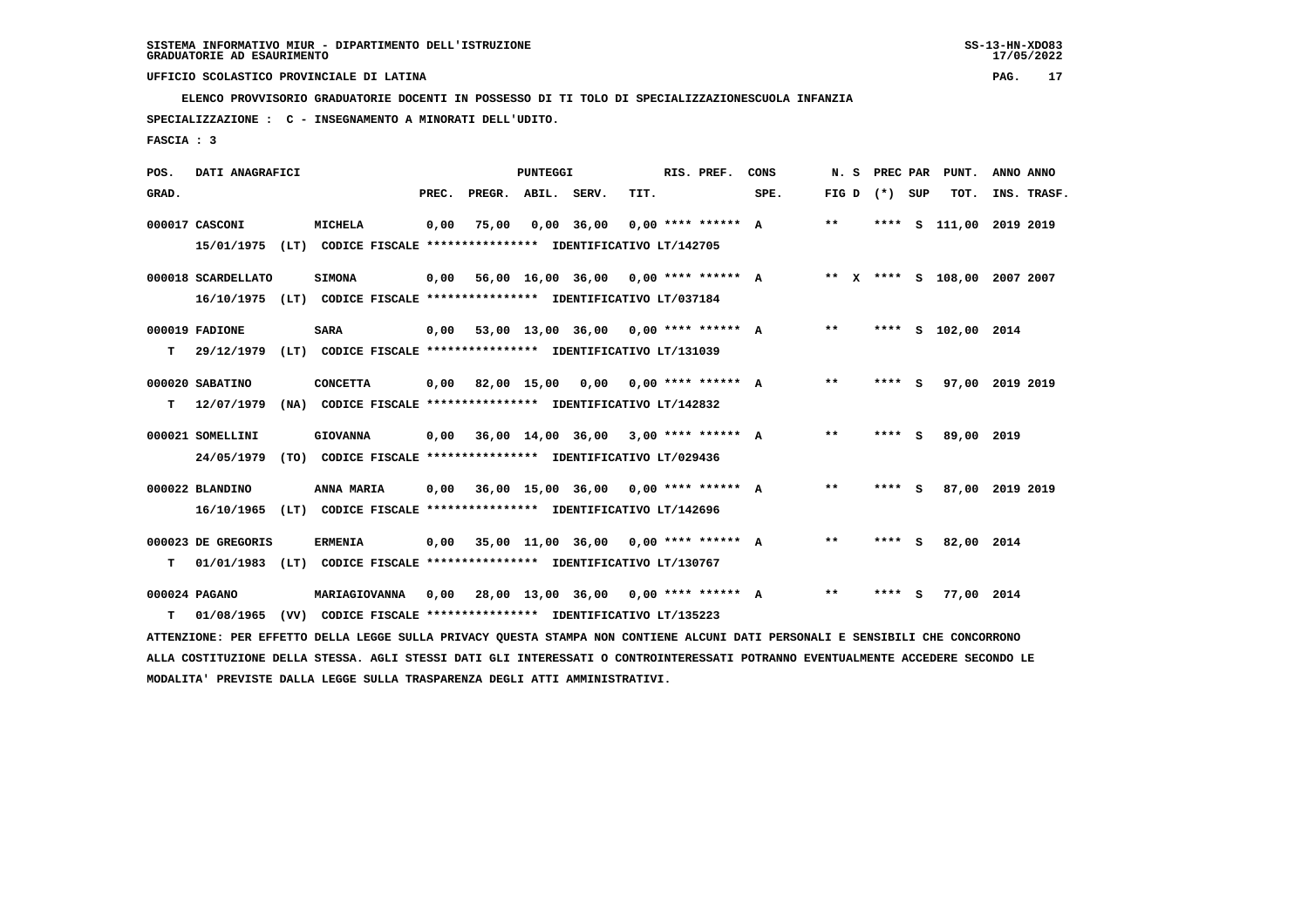**ELENCO PROVVISORIO GRADUATORIE DOCENTI IN POSSESSO DI TI TOLO DI SPECIALIZZAZIONESCUOLA INFANZIA**

 **SPECIALIZZAZIONE : C - INSEGNAMENTO A MINORATI DELL'UDITO.**

 **FASCIA : 3**

| POS.         | DATI ANAGRAFICI  |                                                                                                                               |      |                          | <b>PUNTEGGI</b>  |                                             |      | RIS. PREF.           | CONS |       | N. S PREC PAR | PUNT.           | ANNO ANNO |             |
|--------------|------------------|-------------------------------------------------------------------------------------------------------------------------------|------|--------------------------|------------------|---------------------------------------------|------|----------------------|------|-------|---------------|-----------------|-----------|-------------|
| GRAD.        |                  |                                                                                                                               |      | PREC. PREGR. ABIL. SERV. |                  |                                             | TIT. |                      | SPE. | FIG D | (*) SUP       | TOT.            |           | INS. TRASF. |
|              | 000025 TOFFANIN  | <b>PAOLA</b>                                                                                                                  | 0,00 |                          | 60,00 13,00 0,00 |                                             |      | $0.00$ **** ****** A |      | $***$ | **** S        | 73,00 2014      |           |             |
| т            | 22/09/1973       | (TO) CODICE FISCALE **************** IDENTIFICATIVO LT/130180                                                                 |      |                          |                  |                                             |      |                      |      |       |               |                 |           |             |
|              | 000026 CARELLA   | <b>STEFANIA</b>                                                                                                               |      |                          |                  | $0,00$ 22,00 12,00 36,00 0,00 **** ****** A |      |                      |      | $* *$ | $***$ S       | 70,00           | 2019      |             |
|              | 09/01/1975       | (LT) CODICE FISCALE *************** IDENTIFICATIVO LT/028660                                                                  |      |                          |                  |                                             |      |                      |      |       |               |                 |           |             |
| 000027 PACE  |                  | MONICA                                                                                                                        |      |                          |                  | $0,00$ 15,00 15,00 36,00 0,00 **** ****** A |      |                      |      | $* *$ | $***$ S       | 66,00 2007 2007 |           |             |
|              |                  | 25/08/1974 (LT) CODICE FISCALE *************** IDENTIFICATIVO LT/037500                                                       |      |                          |                  |                                             |      |                      |      |       |               |                 |           |             |
|              | 000028 FANTOZZI  | <b>RENATA</b>                                                                                                                 |      |                          |                  | $0,00$ 12,00 16,00 36,00 0,00 **** ****** A |      |                      |      | $* *$ | **** S        | 64,00           | 2002      |             |
|              | 26/06/1969       | (LT) CODICE FISCALE **************** IDENTIFICATIVO LT/029223                                                                 |      |                          |                  |                                             |      |                      |      |       |               |                 |           |             |
| 000029 CONTE |                  | <b>CATERINA</b>                                                                                                               | 0,00 |                          |                  | $0,00$ 14,00 36,00 0,00 **** ****** A       |      |                      |      | **    | **** S        | 50,00           | 2022 2022 |             |
|              | 25/11/1979       | (LT) CODICE FISCALE *************** IDENTIFICATIVO LT/326467                                                                  |      |                          |                  |                                             |      |                      |      |       |               |                 |           |             |
|              | 000030 SPELDA    | <b>MARZIA</b>                                                                                                                 | 0,00 |                          |                  | $0,00$ 11,00 36,00 1,00 **** ****** A       |      |                      |      | $***$ | **** S        | 48,00 2019      |           |             |
|              | 17/05/1970       | (LT) CODICE FISCALE **************** IDENTIFICATIVO LT/036981                                                                 |      |                          |                  |                                             |      |                      |      |       |               |                 |           |             |
| 000031 CONTI |                  | <b>FRANCA</b>                                                                                                                 | 0,00 |                          |                  | $0,00$ 12,00 25,00 0,00 **** ****** A       |      |                      |      | $* *$ | $***$ S       | 37,00 2014      |           |             |
| т            | 08/09/1976       | (FR) CODICE FISCALE **************** IDENTIFICATIVO LT/130153                                                                 |      |                          |                  |                                             |      |                      |      |       |               |                 |           |             |
|              | 000032 BATTAGLIA | <b>PAOLA</b>                                                                                                                  | 0,00 |                          |                  | $6.00$ 13.00 12.00 0.00 **** ****** A       |      |                      |      | $* *$ | **** S        | 31,00           | 2002      |             |
|              | 12/09/1972       | (CA) CODICE FISCALE **************** IDENTIFICATIVO LT/028563                                                                 |      |                          |                  |                                             |      |                      |      |       |               |                 |           |             |
|              |                  | ATTENZIONE: PER EFFETTO DELLA LEGGE SULLA PRIVACY QUESTA STAMPA NON CONTIENE ALCUNI DATI PERSONALI E SENSIBILI CHE CONCORRONO |      |                          |                  |                                             |      |                      |      |       |               |                 |           |             |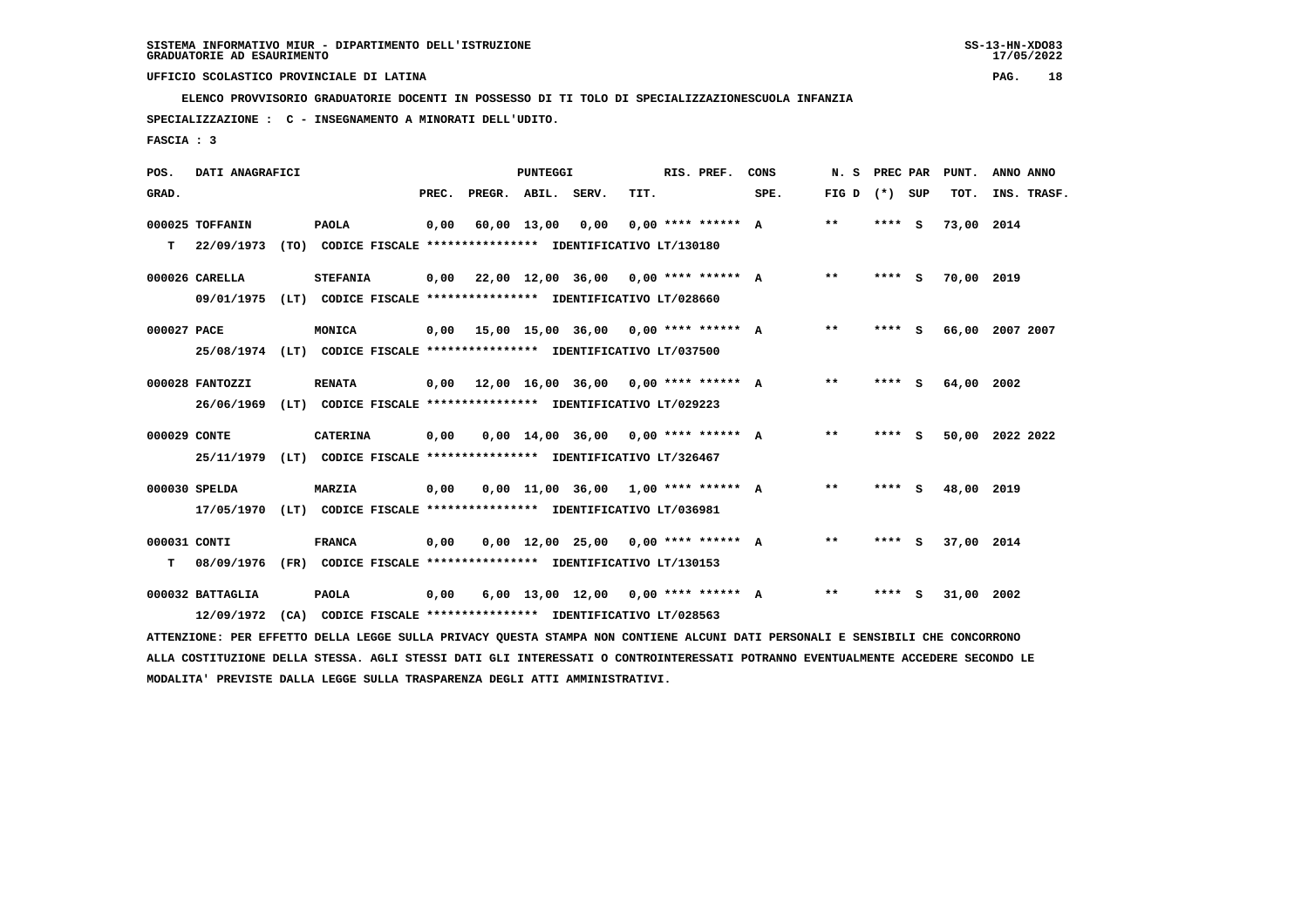**SISTEMA INFORMATIVO MIUR - DIPARTIMENTO DELL'ISTRUZIONE SS-13-HN-XDO83 GRADUATORIE AD ESAURIMENTO 17/05/2022**

 **UFFICIO SCOLASTICO PROVINCIALE DI LATINA PAG. 19**

 **ELENCO PROVVISORIO GRADUATORIE DOCENTI IN POSSESSO DI TI TOLO DI SPECIALIZZAZIONESCUOLA INFANZIA**

 **SPECIALIZZAZIONE : C - INSEGNAMENTO A MINORATI DELL'UDITO.**

 **FASCIA : 3**

| POS.        | DATI ANAGRAFICI  |      |                                 |       |        |              | PUNTEGGI                 |      | RIS. PREF.           | CONS |         | N. S PREC PAR |     | PUNT. | ANNO ANNO   |
|-------------|------------------|------|---------------------------------|-------|--------|--------------|--------------------------|------|----------------------|------|---------|---------------|-----|-------|-------------|
| GRAD.       |                  |      |                                 | PREC. | PREGR. | ABIL.        | SERV.                    | TIT. |                      | SPE. | FIG D   | $(* )$        | SUP | TOT.  | INS. TRASF. |
|             | 000033 ALBANO    |      | <b>RITA</b>                     | 0.00  | 18,00  | 0,00         | 0,00                     |      | $0.00$ **** ****** A |      | $* *$   | ****          | s   | 18,00 | 2019 2019   |
| т           | 18/08/1982       | (LT) | CODICE FISCALE **************** |       |        |              | IDENTIFICATIVO LT/142681 |      |                      |      |         |               |     |       |             |
| 000034 CASO |                  |      | <b>ROSANNA</b>                  | 0.00  |        | $0,00$ 11,00 | 0,00                     |      | $6,00$ **** ****** A |      | $* *$   | ****          | s   | 17,00 | 2014        |
| т           | 31/07/1976       | (SA) | CODICE FISCALE **************** |       |        |              | IDENTIFICATIVO LT/130215 |      |                      |      |         |               |     |       |             |
|             | 000035 MAGLIOZZI |      | <b>ANNUNZIATA</b>               | 0,00  | 0,00   | 15,00        | 0,00                     |      | $0.00$ **** ****** A |      | $***$ X | ****          | s   | 15,00 | 2019 2019   |
|             | 04/10/1971       | (LT) | CODICE FISCALE **************** |       |        |              | IDENTIFICATIVO LT/142695 |      |                      |      |         |               |     |       |             |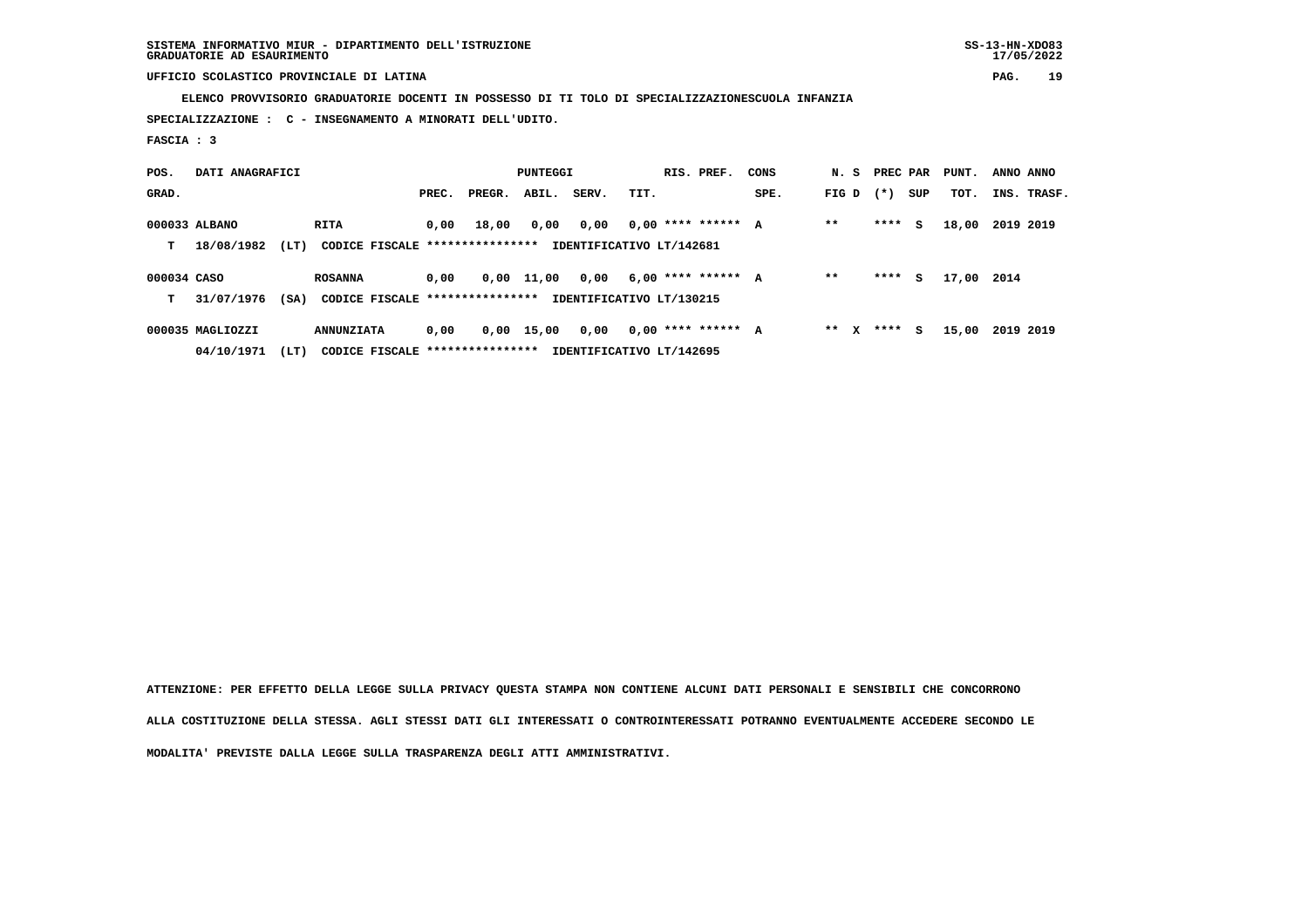**ELENCO PROVVISORIO GRADUATORIE DOCENTI IN POSSESSO DI TI TOLO DI SPECIALIZZAZIONESCUOLA INFANZIA**

 **SPECIALIZZAZIONE : C - INSEGNAMENTO A MINORATI DELL'UDITO.**

 **FASCIA : 3**

| POS.         | DATI ANAGRAFICI                                                                                                                 |                                                               |       |                         | PUNTEGGI |                                      |      | RIS. PREF.           | CONS | N. S  | PREC PAR        | PUNT.                        | ANNO ANNO |             |
|--------------|---------------------------------------------------------------------------------------------------------------------------------|---------------------------------------------------------------|-------|-------------------------|----------|--------------------------------------|------|----------------------|------|-------|-----------------|------------------------------|-----------|-------------|
| GRAD.        |                                                                                                                                 |                                                               | PREC. | PREGR. ABIL. SERV.      |          |                                      | TIT. |                      | SPE. |       | FIG D $(*)$ SUP | TOT.                         |           | INS. TRASF. |
|              | 000036 DE GENNARO                                                                                                               | IOLANDA                                                       |       | 0,00 120,00 11,00 36,00 |          |                                      |      | $0.00$ **** ****** R |      | $* *$ |                 | **** S 167,00 2014           |           |             |
| т            | 28/12/1969                                                                                                                      | (NA) CODICE FISCALE **************** IDENTIFICATIVO LT/136185 |       |                         |          |                                      |      |                      |      |       |                 |                              |           |             |
|              | 000037 CARDARELLI                                                                                                               | <b>ROBERTA</b>                                                | 0,00  |                         |          | 78,00 14,00 36,00 3,00 **** ****** R |      |                      |      | $* *$ |                 | **** S 131,00 2014           |           |             |
| т            | 19/05/1974                                                                                                                      | (LT) CODICE FISCALE **************** IDENTIFICATIVO LT/129209 |       |                         |          |                                      |      |                      |      |       |                 |                              |           |             |
|              | 000038 TRABUCCO                                                                                                                 | <b>ELENA</b>                                                  | 0,00  |                         |          | 73,00 15,00 36,00 0,00 **** ****** R |      |                      |      |       |                 | ** X **** S 124,00 2019 2004 |           |             |
|              | 19/08/1977                                                                                                                      | (CE) CODICE FISCALE **************** IDENTIFICATIVO LT/032355 |       |                         |          |                                      |      |                      |      |       |                 |                              |           |             |
|              | 000039 ZANGRILLO                                                                                                                | <b>NICOLETTA</b>                                              | 0,00  |                         |          | 67,00 13,00 38,00 3,00 **** ****** R |      |                      |      | $***$ |                 | **** S 121,00 2003           |           |             |
|              | 19/10/1974                                                                                                                      | (LT) CODICE FISCALE **************** IDENTIFICATIVO LT/030722 |       |                         |          |                                      |      |                      |      |       |                 |                              |           |             |
| 000040 CORVO |                                                                                                                                 | LORIS                                                         | 0,00  |                         |          | 72,00 11,00 36,00 0,00 **** ****** R |      |                      |      | $* *$ |                 | **** S 119,00 2007           |           |             |
|              | 01/06/1970                                                                                                                      | (LT) CODICE FISCALE **************** IDENTIFICATIVO LT/036687 |       |                         |          |                                      |      |                      |      |       |                 |                              |           |             |
|              | 000041 MARINO                                                                                                                   | <b>EUGENIA</b>                                                | 0,00  |                         |          | 62,00 14,00 36,00 0,00 **** ****** R |      |                      |      | $***$ |                 | **** S 112,00 2022 2022      |           |             |
|              | 16/02/1968                                                                                                                      | (NA) CODICE FISCALE **************** IDENTIFICATIVO LT/326482 |       |                         |          |                                      |      |                      |      |       |                 |                              |           |             |
|              | 000042 SIERVO                                                                                                                   | <b>CHIARA</b>                                                 | 0,00  |                         |          | 10,00 40,00 36,00 0,00 **** ****** R |      |                      |      |       | ** x **** s     | 86,00 2019 2019              |           |             |
|              | 28/12/1984 (CE) CODICE FISCALE *************** IDENTIFICATIVO LT/142809                                                         |                                                               |       |                         |          |                                      |      |                      |      |       |                 |                              |           |             |
|              | 000043 ISABELLA                                                                                                                 | <b>MARIATERESA</b>                                            | 0,00  |                         |          | 34,00 12,00 36,00 0,00 **** ****** R |      |                      |      | $* *$ | **** S          | 82,00 2022                   |           |             |
| т            | 23/11/1968                                                                                                                      | (RM) CODICE FISCALE **************** IDENTIFICATIVO LT/128905 |       |                         |          |                                      |      |                      |      |       |                 |                              |           |             |
|              | ATTENZIONE: PER EFFETTO DELLA LEGGE SULLA PRIVACY QUESTA STAMPA NON CONTIENE ALCUNI DATI PERSONALI E SENSIBILI CHE CONCORRONO   |                                                               |       |                         |          |                                      |      |                      |      |       |                 |                              |           |             |
|              | ALLA COSTITUZIONE DELLA STESSA. AGLI STESSI DATI GLI INTERESSATI O CONTROINTERESSATI POTRANNO EVENTUALMENTE ACCEDERE SECONDO LE |                                                               |       |                         |          |                                      |      |                      |      |       |                 |                              |           |             |

 **MODALITA' PREVISTE DALLA LEGGE SULLA TRASPARENZA DEGLI ATTI AMMINISTRATIVI.**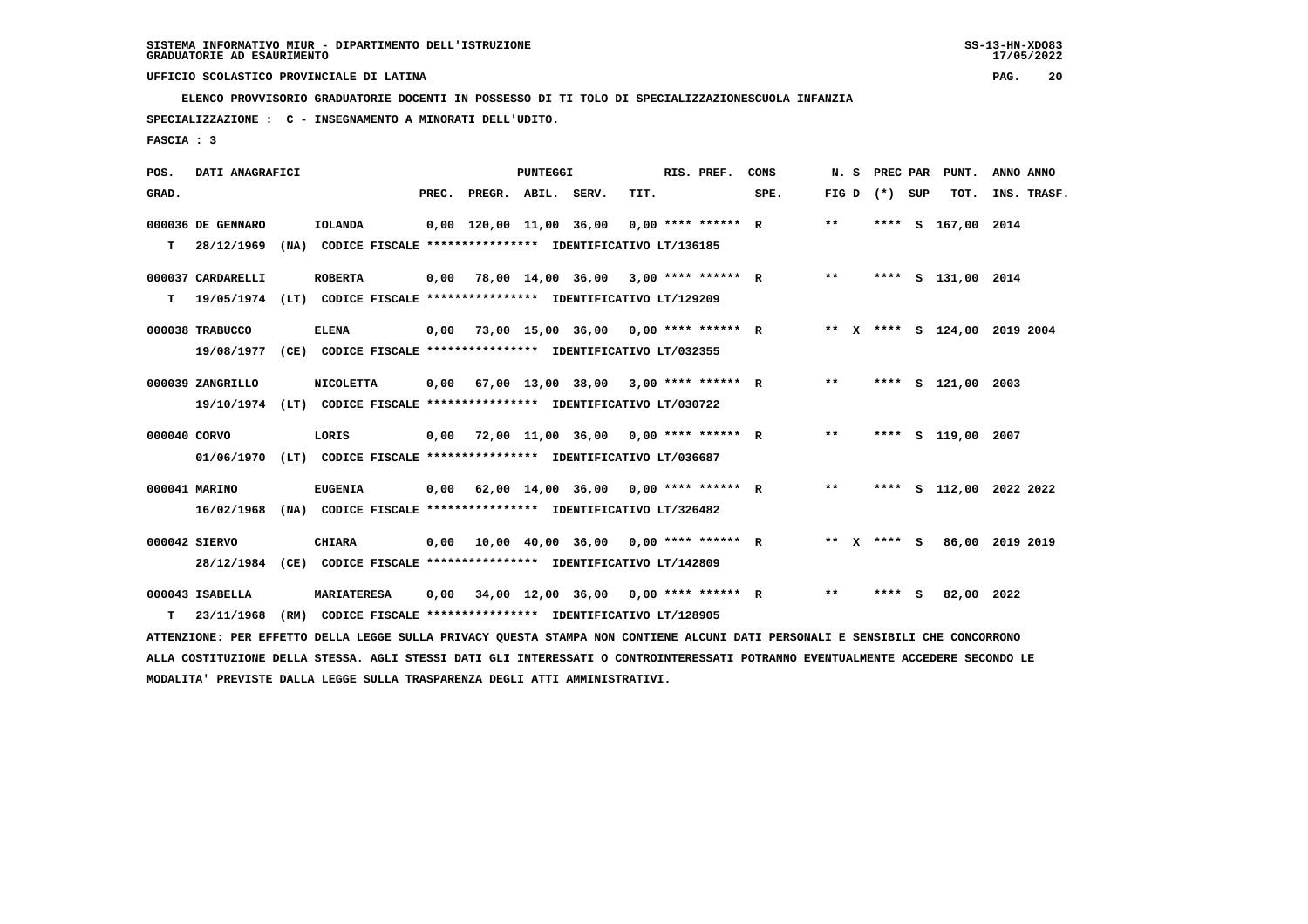**ELENCO PROVVISORIO GRADUATORIE DOCENTI IN POSSESSO DI TI TOLO DI SPECIALIZZAZIONESCUOLA INFANZIA**

 **SPECIALIZZAZIONE : C - INSEGNAMENTO A MINORATI DELL'UDITO.**

 **FASCIA : 3**

| POS.  | DATI ANAGRAFICI  |      |                                                               |       | <b>PUNTEGGI</b> |  |                                             | RIS. PREF. | CONS |      | N. S PREC PAR |         | PUNT. | ANNO ANNO  |                 |
|-------|------------------|------|---------------------------------------------------------------|-------|-----------------|--|---------------------------------------------|------------|------|------|---------------|---------|-------|------------|-----------------|
| GRAD. |                  |      |                                                               | PREC. | PREGR. ABIL.    |  | SERV.                                       | TIT.       |      | SPE. | FIG D         | $(* )$  | SUP   | TOT.       | INS. TRASF.     |
|       | 000044 LA TORRE  |      | <b>EMANUELA</b>                                               | 0,00  |                 |  | 29,00 12,00 36,00 0,00 **** ****** R        |            |      |      | $**$          | $***$ S |       | 77,00 2014 |                 |
| т     | 09/12/1978       | (LT) | CODICE FISCALE **************** IDENTIFICATIVO LT/129897      |       |                 |  |                                             |            |      |      |               |         |       |            |                 |
|       | 000045 COMMUNARA |      | <b>ANGELA</b>                                                 |       |                 |  | $0,00$ 25,00 15,00 36,00 0,00 **** ****** R |            |      |      | $**$          | $***$ S |       |            | 76,00 2019 2019 |
|       | 18/03/1978       |      | (NA) CODICE FISCALE **************** IDENTIFICATIVO LT/142716 |       |                 |  |                                             |            |      |      |               |         |       |            |                 |
|       | 000046 DAGOSTINO |      | PAOLA                                                         |       |                 |  | $0,00$ 26,00 12,00 36,00 0,00 **** ****** R |            |      |      | ** $X$        | $***$ S |       |            | 74,00 2019 2019 |
| т     | 12/04/1980       | (CE) | <b>CODICE FISCALE</b>                                         |       |                 |  | **************** IDENTIFICATIVO LT/142729   |            |      |      |               |         |       |            |                 |
|       | 000047 GUGLIETTA |      | <b>STEFANIA</b>                                               |       |                 |  | $0,00$ 24,00 15,00 30,00 0,00 **** ****** R |            |      |      | $***$         | **** S  |       | 69,00 2007 |                 |
|       | 13/11/1973       | (LT) | CODICE FISCALE **************** IDENTIFICATIVO LT/029041      |       |                 |  |                                             |            |      |      |               |         |       |            |                 |
|       | 000048 ARZANO    |      | PAOLA                                                         |       |                 |  | $0,00$ 12,00 11,00 36,00 0,00 **** ****** R |            |      |      | $***$         | ****    | S.    | 59,00 2014 |                 |
|       | T 31/10/1974     | (LT) | CODICE FISCALE **************** IDENTIFICATIVO LT/129309      |       |                 |  |                                             |            |      |      |               |         |       |            |                 |

 **ATTENZIONE: PER EFFETTO DELLA LEGGE SULLA PRIVACY QUESTA STAMPA NON CONTIENE ALCUNI DATI PERSONALI E SENSIBILI CHE CONCORRONO ALLA COSTITUZIONE DELLA STESSA. AGLI STESSI DATI GLI INTERESSATI O CONTROINTERESSATI POTRANNO EVENTUALMENTE ACCEDERE SECONDO LE**

 **MODALITA' PREVISTE DALLA LEGGE SULLA TRASPARENZA DEGLI ATTI AMMINISTRATIVI.**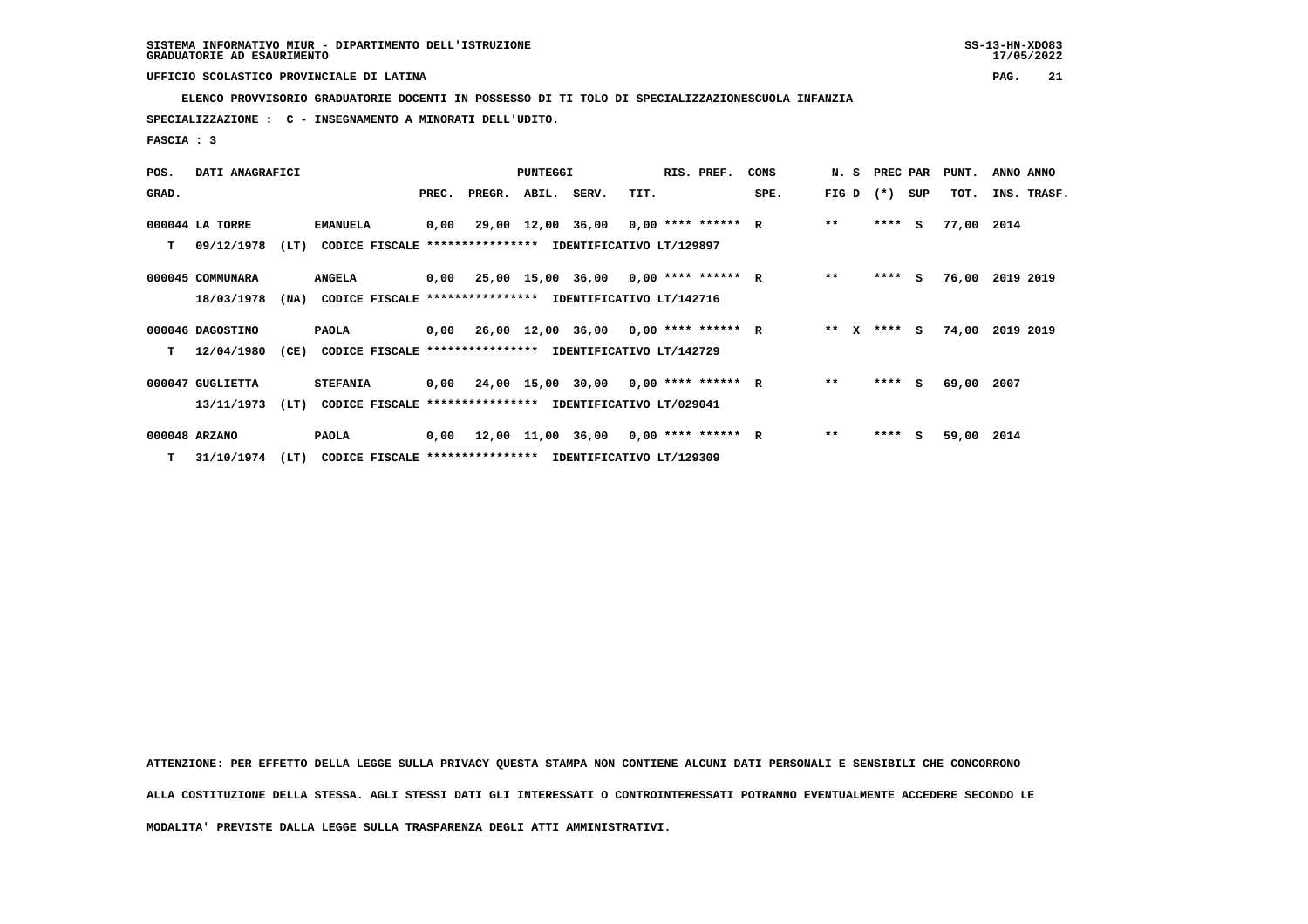**ELENCO PROVVISORIO GRADUATORIE DOCENTI IN POSSESSO DI TI TOLO DI SPECIALIZZAZIONESCUOLA INFANZIA**

 **SPECIALIZZAZIONE : E - INSEGNAMENTO A INDIRIZZO DIFFERENZIATO MONTESSORI.**

 **FASCIA : 3**

|            |                                                                                                                                                             |                               |                                    |              |      |                                                                                |  | CONS                                                                                                                                                                                                                                                                                                                                                                                                                                                                                                                                                     |                                                                                                                                                                                                                                                                                                            |       |     | PUNT.  | ANNO ANNO                                                                                                                                                                                                                                                                                                                                                               |
|------------|-------------------------------------------------------------------------------------------------------------------------------------------------------------|-------------------------------|------------------------------------|--------------|------|--------------------------------------------------------------------------------|--|----------------------------------------------------------------------------------------------------------------------------------------------------------------------------------------------------------------------------------------------------------------------------------------------------------------------------------------------------------------------------------------------------------------------------------------------------------------------------------------------------------------------------------------------------------|------------------------------------------------------------------------------------------------------------------------------------------------------------------------------------------------------------------------------------------------------------------------------------------------------------|-------|-----|--------|-------------------------------------------------------------------------------------------------------------------------------------------------------------------------------------------------------------------------------------------------------------------------------------------------------------------------------------------------------------------------|
|            |                                                                                                                                                             |                               | PREC.                              |              |      | TIT.                                                                           |  | SPE.                                                                                                                                                                                                                                                                                                                                                                                                                                                                                                                                                     |                                                                                                                                                                                                                                                                                                            |       |     |        | INS. TRASF.                                                                                                                                                                                                                                                                                                                                                             |
|            |                                                                                                                                                             | <b>ANNAMARIA</b>              | 0,00                               |              |      |                                                                                |  |                                                                                                                                                                                                                                                                                                                                                                                                                                                                                                                                                          | $***$                                                                                                                                                                                                                                                                                                      |       |     |        | 2002                                                                                                                                                                                                                                                                                                                                                                    |
| 10/04/1971 |                                                                                                                                                             |                               |                                    |              |      |                                                                                |  |                                                                                                                                                                                                                                                                                                                                                                                                                                                                                                                                                          |                                                                                                                                                                                                                                                                                                            |       |     |        |                                                                                                                                                                                                                                                                                                                                                                         |
|            |                                                                                                                                                             | <b>AMELIA</b>                 |                                    |              |      |                                                                                |  |                                                                                                                                                                                                                                                                                                                                                                                                                                                                                                                                                          |                                                                                                                                                                                                                                                                                                            |       |     |        |                                                                                                                                                                                                                                                                                                                                                                         |
|            |                                                                                                                                                             |                               |                                    |              |      |                                                                                |  |                                                                                                                                                                                                                                                                                                                                                                                                                                                                                                                                                          |                                                                                                                                                                                                                                                                                                            |       |     |        |                                                                                                                                                                                                                                                                                                                                                                         |
|            |                                                                                                                                                             | <b>PREZIOSA</b>               |                                    |              |      |                                                                                |  |                                                                                                                                                                                                                                                                                                                                                                                                                                                                                                                                                          |                                                                                                                                                                                                                                                                                                            |       |     |        |                                                                                                                                                                                                                                                                                                                                                                         |
| 03/02/1978 |                                                                                                                                                             |                               |                                    |              |      |                                                                                |  |                                                                                                                                                                                                                                                                                                                                                                                                                                                                                                                                                          |                                                                                                                                                                                                                                                                                                            |       |     |        |                                                                                                                                                                                                                                                                                                                                                                         |
|            |                                                                                                                                                             | <b>ROSANNA</b>                |                                    |              |      |                                                                                |  |                                                                                                                                                                                                                                                                                                                                                                                                                                                                                                                                                          | $***$                                                                                                                                                                                                                                                                                                      |       |     |        |                                                                                                                                                                                                                                                                                                                                                                         |
|            |                                                                                                                                                             |                               |                                    |              |      |                                                                                |  |                                                                                                                                                                                                                                                                                                                                                                                                                                                                                                                                                          |                                                                                                                                                                                                                                                                                                            |       |     |        |                                                                                                                                                                                                                                                                                                                                                                         |
|            |                                                                                                                                                             | MARIA ROSARIA                 | 0,00                               |              |      |                                                                                |  |                                                                                                                                                                                                                                                                                                                                                                                                                                                                                                                                                          | $* *$                                                                                                                                                                                                                                                                                                      |       |     |        |                                                                                                                                                                                                                                                                                                                                                                         |
| 29/08/1966 |                                                                                                                                                             |                               |                                    |              |      |                                                                                |  |                                                                                                                                                                                                                                                                                                                                                                                                                                                                                                                                                          |                                                                                                                                                                                                                                                                                                            |       |     |        |                                                                                                                                                                                                                                                                                                                                                                         |
|            |                                                                                                                                                             | <b>SILVANA</b>                |                                    | 76,00        |      |                                                                                |  |                                                                                                                                                                                                                                                                                                                                                                                                                                                                                                                                                          | $***$                                                                                                                                                                                                                                                                                                      |       |     |        |                                                                                                                                                                                                                                                                                                                                                                         |
| 03/11/1956 |                                                                                                                                                             |                               |                                    |              |      |                                                                                |  |                                                                                                                                                                                                                                                                                                                                                                                                                                                                                                                                                          |                                                                                                                                                                                                                                                                                                            |       |     |        |                                                                                                                                                                                                                                                                                                                                                                         |
|            |                                                                                                                                                             |                               |                                    |              |      |                                                                                |  |                                                                                                                                                                                                                                                                                                                                                                                                                                                                                                                                                          |                                                                                                                                                                                                                                                                                                            |       |     |        |                                                                                                                                                                                                                                                                                                                                                                         |
| 19/02/1976 |                                                                                                                                                             |                               |                                    |              |      |                                                                                |  |                                                                                                                                                                                                                                                                                                                                                                                                                                                                                                                                                          |                                                                                                                                                                                                                                                                                                            |       |     |        |                                                                                                                                                                                                                                                                                                                                                                         |
|            |                                                                                                                                                             |                               |                                    |              |      |                                                                                |  |                                                                                                                                                                                                                                                                                                                                                                                                                                                                                                                                                          |                                                                                                                                                                                                                                                                                                            |       |     |        | 2011 2011                                                                                                                                                                                                                                                                                                                                                               |
|            |                                                                                                                                                             |                               |                                    |              |      |                                                                                |  |                                                                                                                                                                                                                                                                                                                                                                                                                                                                                                                                                          |                                                                                                                                                                                                                                                                                                            |       |     |        |                                                                                                                                                                                                                                                                                                                                                                         |
|            |                                                                                                                                                             |                               |                                    |              |      |                                                                                |  |                                                                                                                                                                                                                                                                                                                                                                                                                                                                                                                                                          |                                                                                                                                                                                                                                                                                                            |       |     |        |                                                                                                                                                                                                                                                                                                                                                                         |
|            | 000001 MARINO<br>000002 PETRILLO<br>000003 OLIVIERO<br>000004 CILENTA<br>000005 DI NARDO<br>000006 CIERVO<br>000007 GRIMALDI<br>000008 BONITO<br>05/09/1963 | DATI ANAGRAFICI<br>20/08/1964 | (CE)<br>CRISTINA<br><b>ASSUNTA</b> | 0,00<br>0,00 | 0,00 | <b>PUNTEGGI</b><br>PREGR. ABIL. SERV.<br>91,00 13,00 36,00<br>82,00 16,00 0,00 |  | RIS. PREF.<br>(NA) CODICE FISCALE **************** IDENTIFICATIVO LT/029288<br>(NA) CODICE FISCALE **************** IDENTIFICATIVO LT/020470<br>(CE) CODICE FISCALE **************** IDENTIFICATIVO LT/326496<br>13/11/1964 (SA) CODICE FISCALE **************** IDENTIFICATIVO LT/128637<br>(FI) CODICE FISCALE **************** IDENTIFICATIVO LT/032459<br>CODICE FISCALE **************** IDENTIFICATIVO LT/142714<br>(CE) CODICE FISCALE **************** IDENTIFICATIVO LT/142522<br>(NA) CODICE FISCALE **************** IDENTIFICATIVO LT/124226 | 3,00 **** ****** A<br>$0,00$ 86,00 13,00 36,00 0,00 **** ****** A<br>$0,00$ 97,00 15,00 19,00 0,00 **** ****** A<br>$0,00$ 76,00 14,00 36,00 0,00 **** ****** A<br>72,00 15,00 36,00 0,00 **** ****** A<br>$0.00$ 36,00 0.00 **** ****** A<br>40,00 16,00 38,00 6,00 **** ****** A<br>$0.00$ **** ****** A | $***$ | N.S | **** S | PREC PAR<br>FIG $D$ $(*)$ SUP<br>TOT.<br>**** S 143,00<br>** X **** S 135,00 2000<br>** X **** S 131,00 2022 2022<br>**** S 126,00 2014 2014<br>**** S 123,00 2004 2004<br>**** S 112,00 2019 2019<br>** X **** S 100,00 2014<br>98,00<br>ATTENZIONE: PER EFFETTO DELLA LEGGE SULLA PRIVACY QUESTA STAMPA NON CONTIENE ALCUNI DATI PERSONALI E SENSIBILI CHE CONCORRONO |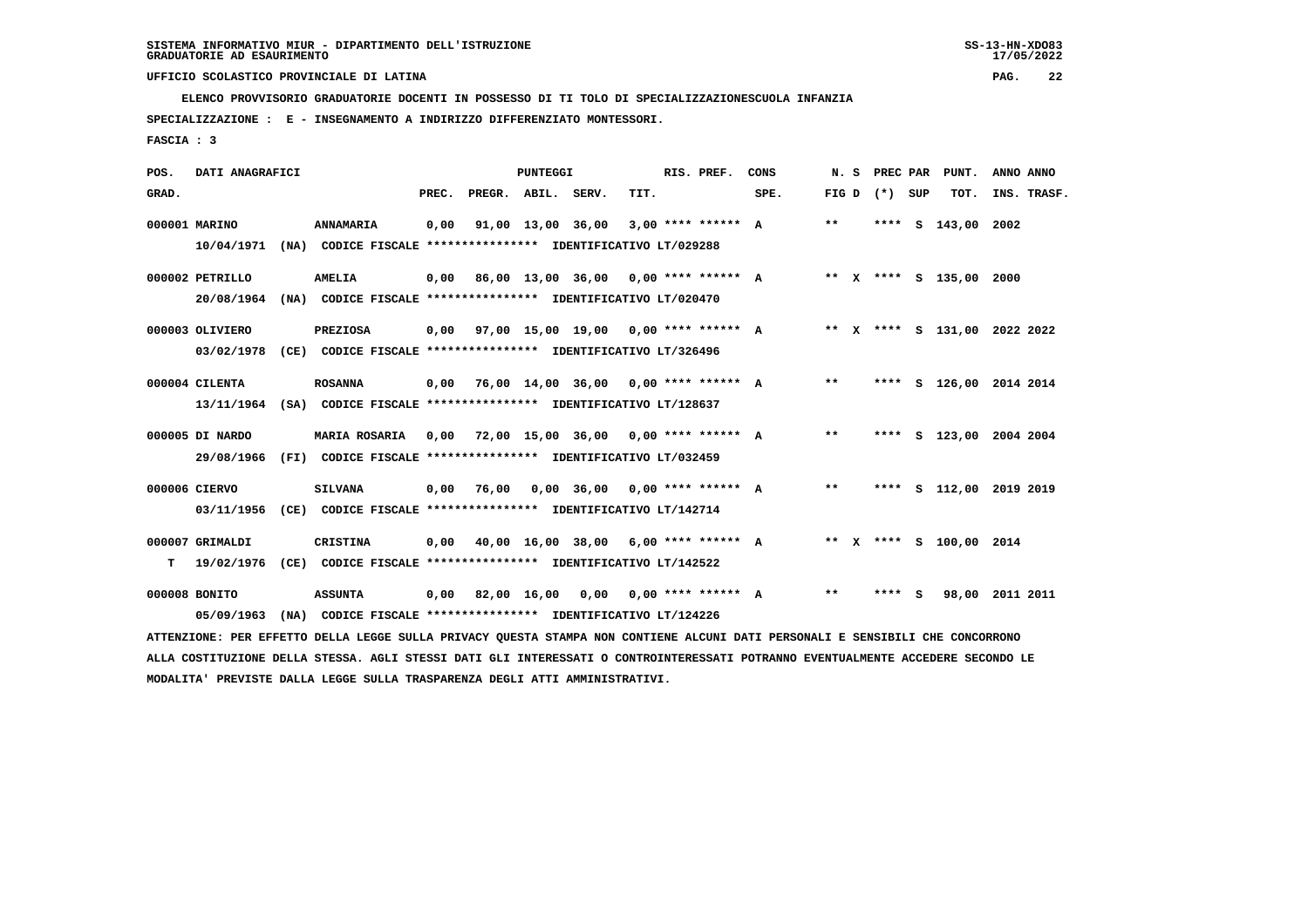**ELENCO PROVVISORIO GRADUATORIE DOCENTI IN POSSESSO DI TI TOLO DI SPECIALIZZAZIONESCUOLA INFANZIA**

 **SPECIALIZZAZIONE : E - INSEGNAMENTO A INDIRIZZO DIFFERENZIATO MONTESSORI.**

 **FASCIA : 3**

| POS.         | DATI ANAGRAFICI     |      |                                                                         |       |                    | PUNTEGGI   |                                                    |      | RIS. PREF.           | CONS | N. S  | PREC PAR |     | PUNT.           | ANNO ANNO |             |
|--------------|---------------------|------|-------------------------------------------------------------------------|-------|--------------------|------------|----------------------------------------------------|------|----------------------|------|-------|----------|-----|-----------------|-----------|-------------|
| GRAD.        |                     |      |                                                                         | PREC. | PREGR. ABIL. SERV. |            |                                                    | TIT. |                      | SPE. | FIG D | (*) SUP  |     | TOT.            |           | INS. TRASF. |
|              | 000009 CAPALDO      |      | <b>ANNA</b>                                                             | 0,00  |                    |            | $0.00$ 15.00 61.00 0.00 **** ****** A              |      |                      |      | **    | $***$ S  |     | 76,00 2022 2007 |           |             |
|              | 10/02/1965          |      | (NA) CODICE FISCALE **************** IDENTIFICATIVO LT/037577           |       |                    |            |                                                    |      |                      |      |       |          |     |                 |           |             |
|              | 000010 DI BENEDETTI |      | <b>ROBERTA</b>                                                          | 0,00  |                    |            | $18.00$ $15.00$ $36.00$ $0.00$ $***$ **** ****** A |      |                      |      | $**$  | ****     | - S | 69,00 2019      |           |             |
|              |                     |      | 26/05/1964 (LT) CODICE FISCALE *************** IDENTIFICATIVO LT/021005 |       |                    |            |                                                    |      |                      |      |       |          |     |                 |           |             |
|              | 000011 ILLIANO      |      | <b>ANNUNZIATA</b>                                                       | 0,00  |                    |            | $26,00$ 15,00 22,00 3,00 **** ****** A             |      |                      |      | $* *$ | ****     | - S | 66,00 2019 2019 |           |             |
|              | 21/10/1971          | (NA) | CODICE FISCALE **************** IDENTIFICATIVO LT/142780                |       |                    |            |                                                    |      |                      |      |       |          |     |                 |           |             |
|              | 000012 FANTOZZI     |      | <b>RENATA</b>                                                           | 0.00  | 12,00 16,00 36,00  |            |                                                    |      | $0.00*********$ A    |      | $* *$ | ****     | - 5 | 64,00           | 2002      |             |
|              | 26/06/1969          | (LT) | CODICE FISCALE **************** IDENTIFICATIVO LT/029223                |       |                    |            |                                                    |      |                      |      |       |          |     |                 |           |             |
|              | 000013 MAROTTA      |      | <b>ANNALISA</b>                                                         | 0.00  |                    |            | 33,00 15,00 12,00 0,00 **** ****** A               |      |                      |      | $* *$ | ****     | - 5 | 60,00           | 2022 2022 |             |
|              | 22/11/1977          |      | (CE) CODICE FISCALE **************** IDENTIFICATIVO LT/326504           |       |                    |            |                                                    |      |                      |      |       |          |     |                 |           |             |
| 000014 DENTE |                     |      | LUCIANA                                                                 |       |                    |            | $0.00$ 15.00 15.00 24.00 0.00 **** ****** A        |      |                      |      | $**$  | ****     | - 5 | 54,00           | 2019 2007 |             |
|              | 07/01/1973          |      | (NA) CODICE FISCALE **************** IDENTIFICATIVO LT/037466           |       |                    |            |                                                    |      |                      |      |       |          |     |                 |           |             |
|              | 000015 CANNAVALE    |      | <b>STEFANIA</b>                                                         | 0,00  |                    |            | $5.00$ 15.00 34.00 0.00 **** ****** A              |      |                      |      | $* *$ | ****     | S.  | 54,00 2019      |           |             |
|              | 25/12/1968          | (RM) | CODICE FISCALE **************** IDENTIFICATIVO LT/020831                |       |                    |            |                                                    |      |                      |      |       |          |     |                 |           |             |
|              | 000016 SULPIZI      |      | <b>ELISA</b>                                                            | 0,00  |                    | 7,00 15,00 | 0,00                                               |      | $0.00$ **** ****** A |      | $* *$ | ****     | - S | 22,00 2000      |           |             |
|              | 29/08/1960          | (EE) | CODICE FISCALE **************** IDENTIFICATIVO LT/020635                |       |                    |            |                                                    |      |                      |      |       |          |     |                 |           |             |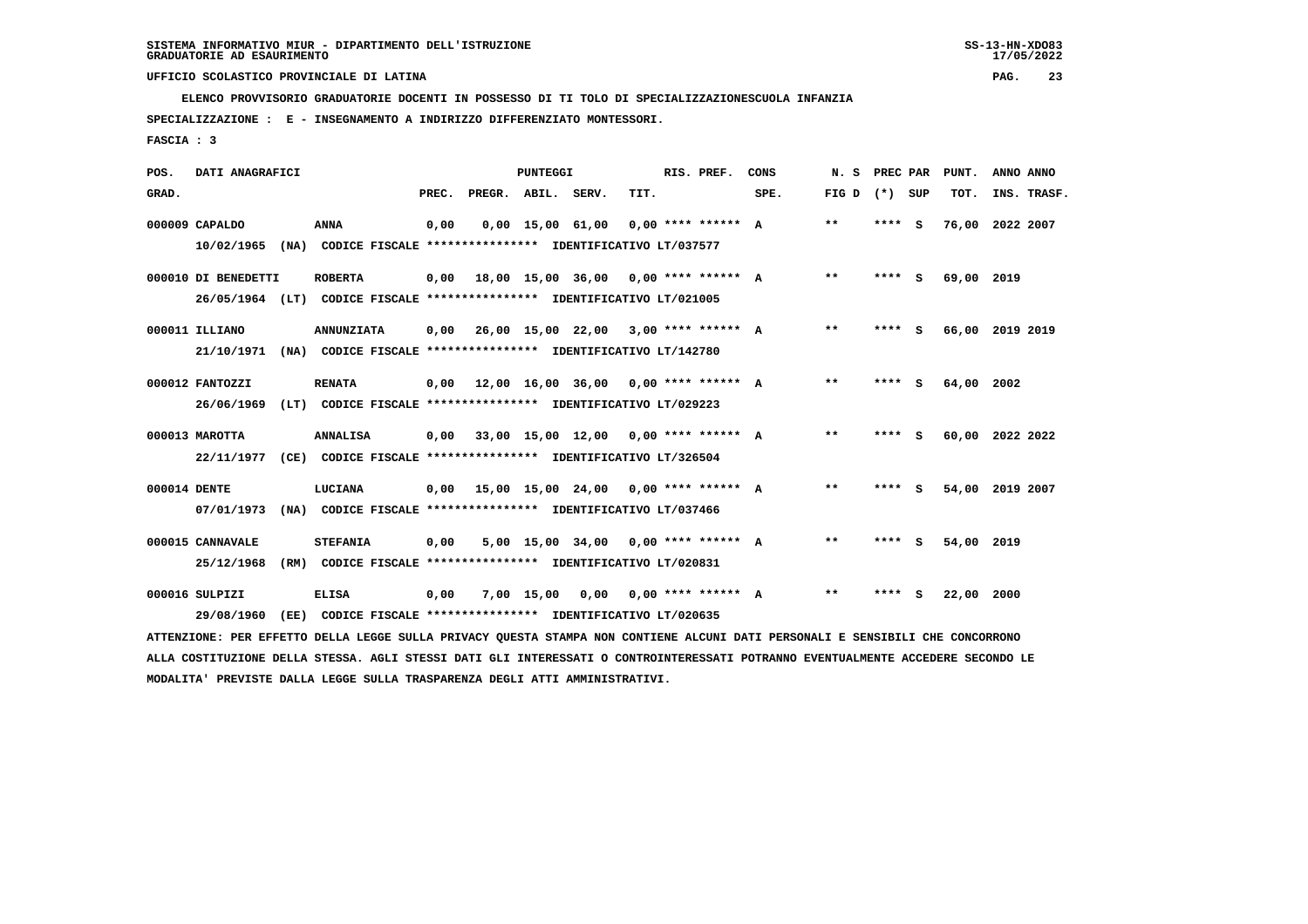**ELENCO PROVVISORIO GRADUATORIE DOCENTI IN POSSESSO DI TI TOLO DI SPECIALIZZAZIONESCUOLA INFANZIA**

 **SPECIALIZZAZIONE : E - INSEGNAMENTO A INDIRIZZO DIFFERENZIATO MONTESSORI.**

 **FASCIA : 3**

| POS.         | DATI ANAGRAFICI     |      |                                                          |       | <b>PUNTEGGI</b>                           |                    |                                      |                             | RIS. PREF.           | CONS | N.S   |              | PREC PAR        |          | PUNT.      | ANNO ANNO   |  |
|--------------|---------------------|------|----------------------------------------------------------|-------|-------------------------------------------|--------------------|--------------------------------------|-----------------------------|----------------------|------|-------|--------------|-----------------|----------|------------|-------------|--|
| GRAD.        |                     |      |                                                          | PREC. | PREGR. ABIL. SERV.                        |                    |                                      | TIT.                        |                      | SPE. |       |              | FIG D $(*)$ SUP |          | TOT.       | INS. TRASF. |  |
| 000017 NASSA |                     |      | <b>ANNA MARIA</b>                                        | 0,00  |                                           | $6,00 \quad 16,00$ | 0,00                                 |                             | $0.00$ **** ****** A |      | $* *$ | $\mathbf{x}$ | **** S          |          | 22,00      | 2022 2022   |  |
|              | 26/12/1966          | (CE) | CODICE FISCALE                                           |       | **************** IDENTIFICATIVO LT/326502 |                    |                                      |                             |                      |      |       |              |                 |          |            |             |  |
|              | 000018 AGOSTINELLI  |      | <b>TERESA</b>                                            | 0,00  |                                           | $6,00 \quad 14,00$ | 0,00                                 |                             | $0.00$ **** ****** A |      | $***$ |              | ****            | <b>S</b> | 20,00      | 2003 2003   |  |
|              | 31/01/1966          | (LT) | CODICE FISCALE **************** IDENTIFICATIVO LT/030857 |       |                                           |                    |                                      |                             |                      |      |       |              |                 |          |            |             |  |
|              | 000019 DI LELLO     |      | <b>LOREDANA</b>                                          | 0,00  |                                           | $3,00$ 15,00       | 0,00                                 |                             | $0.00$ **** ****** A |      | $* *$ |              | ****            | <b>S</b> | 18,00      | 2022 2005   |  |
|              | 13/11/1961          | (LT) | CODICE FISCALE **************** IDENTIFICATIVO LT/035180 |       |                                           |                    |                                      |                             |                      |      |       |              |                 |          |            |             |  |
|              | 000020 TAGLIALATELA |      | <b>MARISA</b>                                            | 0,00  | 12,00                                     | 0.00               | 0,00                                 |                             | $3.00$ **** ****** A |      | $* *$ |              | ****            | - S      | 15,00      | 2022        |  |
| т            | 10/01/1969          | (CE) | CODICE FISCALE **************** IDENTIFICATIVO LT/135506 |       |                                           |                    |                                      |                             |                      |      |       |              |                 |          |            |             |  |
|              | 000021 MANNUCCI     |      | <b>FLAVIA</b>                                            | 0,00  | 13,00                                     | 0.00               |                                      | $0,00$ $0,00$ **** ****** A |                      |      | $***$ | $\mathbf{x}$ | **** S          |          | 13,00      | 2022 2022   |  |
|              | 22/04/1979          | (RM) | CODICE FISCALE **************** IDENTIFICATIVO LT/326508 |       |                                           |                    |                                      |                             |                      |      |       |              |                 |          |            |             |  |
|              | 000022 NAPOLITANO   |      | <b>ANGELINA</b>                                          | 0,00  |                                           | $0.00$ 11.00       |                                      | $0.00$ $0.00$ **** ****** A |                      |      | $* *$ |              | ****            | - S      | 11,00 2014 |             |  |
| т            | 27/03/1970          | (NA) | CODICE FISCALE **************** IDENTIFICATIVO LT/129757 |       |                                           |                    |                                      |                             |                      |      |       |              |                 |          |            |             |  |
|              | 000023 CANZONIERI   |      | PATRIZIA                                                 | 0,00  |                                           |                    | $0,00$ 11,00 0,00 0,00 **** ****** A |                             |                      |      | $***$ | $\mathbf{x}$ | **** S          |          | 11,00 2022 |             |  |
| т            | 14/06/1967          | (SA) | CODICE FISCALE **************** IDENTIFICATIVO LT/130524 |       |                                           |                    |                                      |                             |                      |      |       |              |                 |          |            |             |  |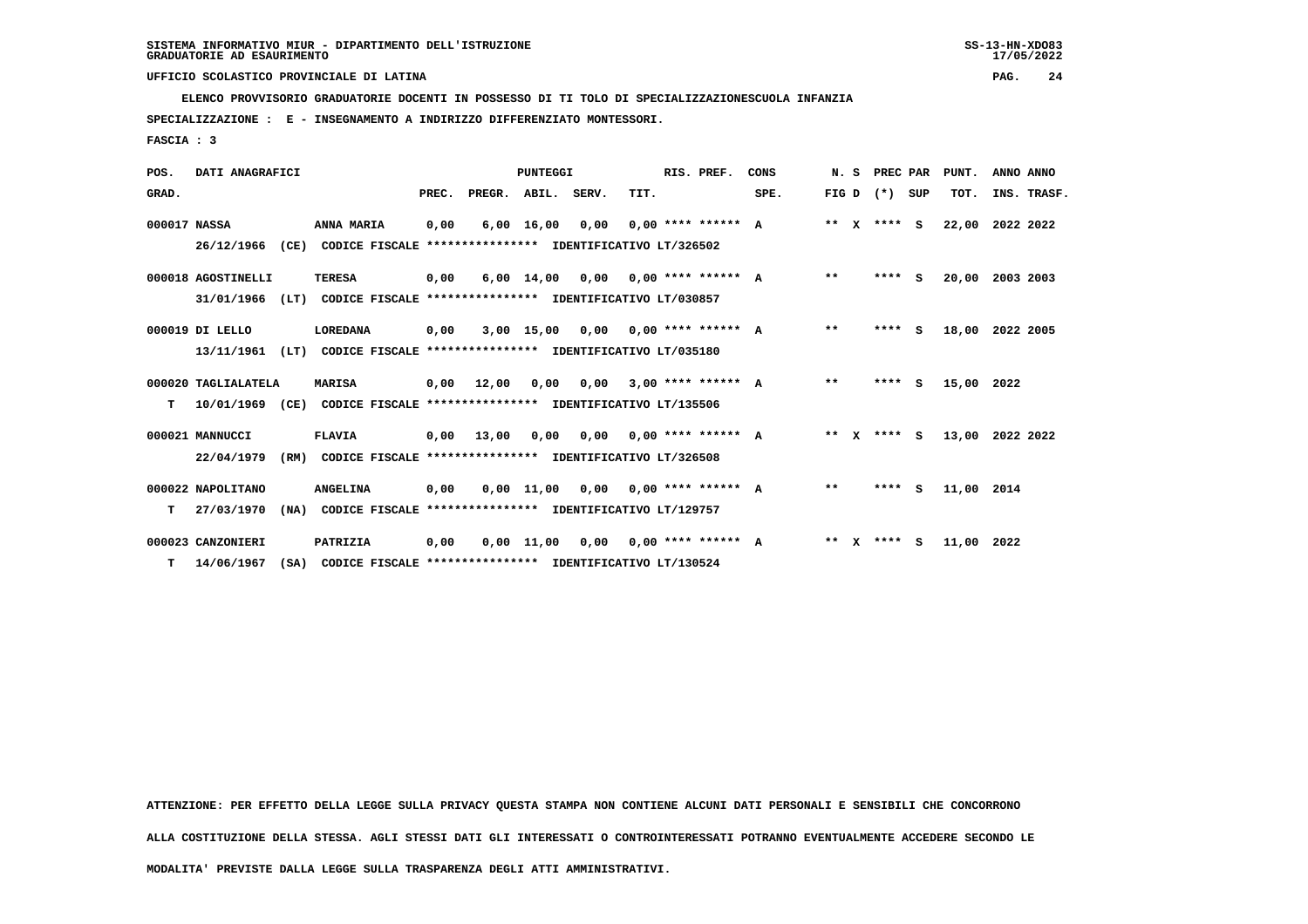**ELENCO PROVVISORIO GRADUATORIE DOCENTI IN POSSESSO DI TI TOLO DI SPECIALIZZAZIONESCUOLA INFANZIA**

 **SPECIALIZZAZIONE : F - INSEGNAMENTO AD ALTRO INDIRIZZO DIFFERENZIATO.**

 **FASCIA : 3**

| POS.  | DATI ANAGRAFICI   |      |                                                                                                                               |       |                    | PUNTEGGI |                                              |      | RIS. PREF.           | CONS | N.S   | PREC PAR          | PUNT.                        | ANNO ANNO   |  |
|-------|-------------------|------|-------------------------------------------------------------------------------------------------------------------------------|-------|--------------------|----------|----------------------------------------------|------|----------------------|------|-------|-------------------|------------------------------|-------------|--|
| GRAD. |                   |      |                                                                                                                               | PREC. | PREGR. ABIL. SERV. |          |                                              | TIT. |                      | SPE. |       | FIG $D$ $(*)$ SUP | TOT.                         | INS. TRASF. |  |
|       | 000001 NASTA      |      | <b>GIUSEPPA</b>                                                                                                               | 0,00  |                    |          | 6,00 16,00 204,00                            |      | $0.00$ **** ****** A |      | $***$ | ****              | 226,00 2022                  |             |  |
|       |                   |      | 23/05/1965 (LT) CODICE FISCALE *************** IDENTIFICATIVO LT/021571                                                       |       |                    |          |                                              |      |                      |      |       |                   |                              |             |  |
|       | 000002 DI NORA    |      | LUCIA                                                                                                                         |       |                    |          | $0,00$ 150,00 11,00 36,00 0,00 **** ****** A |      |                      |      |       |                   | ** X **** S 197,00 2014      |             |  |
| T.    |                   |      | 01/05/1972 (LT) CODICE FISCALE **************** IDENTIFICATIVO LT/133684                                                      |       |                    |          |                                              |      |                      |      |       |                   |                              |             |  |
|       | 000003 MARINI     |      | CLAUDIA                                                                                                                       |       |                    |          | 0,00 140,00 15,00 36,00 0,00 **** ****** A   |      |                      |      | $***$ |                   | **** S 191,00 2014           |             |  |
| т     |                   |      | 14/07/1969 (LT) CODICE FISCALE **************** IDENTIFICATIVO LT/129665                                                      |       |                    |          |                                              |      |                      |      |       |                   |                              |             |  |
|       | 000004 COSTANZO   |      | MARGHERITA                                                                                                                    |       |                    |          | $0.00$ 123.00 15.00 36.00 0.00 **** ****** A |      |                      |      |       |                   | ** X **** S 174,00 2003 2003 |             |  |
|       | 04/07/1965        |      | (EE) CODICE FISCALE **************** IDENTIFICATIVO LT/030626                                                                 |       |                    |          |                                              |      |                      |      |       |                   |                              |             |  |
|       | 000005 DE GENNARO |      | <b>IOLANDA</b>                                                                                                                |       |                    |          | $0,00$ 120,00 11,00 36,00 0,00 **** ****** A |      |                      |      | $***$ |                   | **** S 167,00 2014           |             |  |
| т     | 28/12/1969        |      | (NA) CODICE FISCALE **************** IDENTIFICATIVO LT/136185                                                                 |       |                    |          |                                              |      |                      |      |       |                   |                              |             |  |
|       | 000006 CICCONE    |      | <b>ELENA</b>                                                                                                                  |       |                    |          | $0,00$ 110,00 13,00 36,00 0,00 **** ****** A |      |                      |      | $***$ |                   | **** S 159,00 2005 2005      |             |  |
|       | 16/06/1961        |      | (LT) CODICE FISCALE **************** IDENTIFICATIVO LT/034889                                                                 |       |                    |          |                                              |      |                      |      |       |                   |                              |             |  |
|       | 000007 FEULA      |      | DANILA                                                                                                                        |       |                    |          | $0,00$ 103,00 13,00 36,00 0,00 **** ****** A |      |                      |      | $***$ |                   | **** S 152,00 2002           |             |  |
|       | 25/09/1971        |      | (LT) CODICE FISCALE **************** IDENTIFICATIVO LT/029231                                                                 |       |                    |          |                                              |      |                      |      |       |                   |                              |             |  |
|       | 000008 TACCARI    |      | <b>SERENELLA</b>                                                                                                              | 0,00  |                    |          | 96,00 15,00 36,00 0,00 **** ****** A         |      |                      |      | $***$ |                   | **** S 147,00 2004           |             |  |
|       | 30/01/1968        | (RM) | CODICE FISCALE **************** IDENTIFICATIVO LT/032237                                                                      |       |                    |          |                                              |      |                      |      |       |                   |                              |             |  |
|       |                   |      | ATTENZIONE: PER EFFETTO DELLA LEGGE SULLA PRIVACY QUESTA STAMPA NON CONTIENE ALCUNI DATI PERSONALI E SENSIBILI CHE CONCORRONO |       |                    |          |                                              |      |                      |      |       |                   |                              |             |  |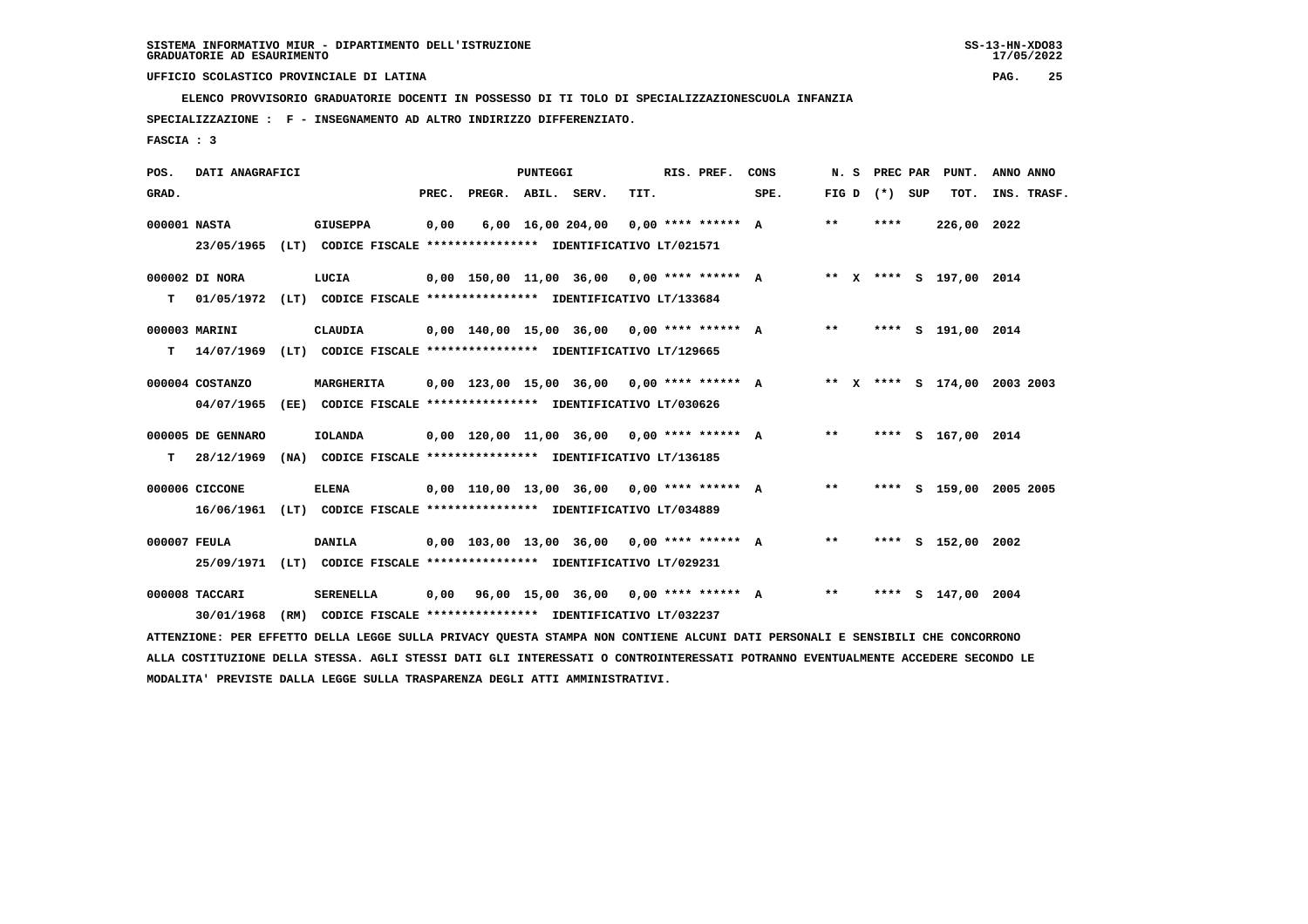**ELENCO PROVVISORIO GRADUATORIE DOCENTI IN POSSESSO DI TI TOLO DI SPECIALIZZAZIONESCUOLA INFANZIA**

 **SPECIALIZZAZIONE : F - INSEGNAMENTO AD ALTRO INDIRIZZO DIFFERENZIATO.**

 **FASCIA : 3**

| POS.  | DATI ANAGRAFICI                 |                                                                                                                                                                                                                        |       |                    | <b>PUNTEGGI</b> |                                             |      | RIS. PREF.           | CONS                                      | N.S   |                   | PREC PAR PUNT.          | ANNO ANNO               |
|-------|---------------------------------|------------------------------------------------------------------------------------------------------------------------------------------------------------------------------------------------------------------------|-------|--------------------|-----------------|---------------------------------------------|------|----------------------|-------------------------------------------|-------|-------------------|-------------------------|-------------------------|
| GRAD. |                                 |                                                                                                                                                                                                                        | PREC. | PREGR. ABIL. SERV. |                 |                                             | TIT. |                      | SPE.                                      |       | FIG $D$ $(*)$ SUP | TOT.                    | INS. TRASF.             |
|       | 000009 MARINO<br>10/04/1971     | ANNAMARIA<br>(NA) CODICE FISCALE **************** IDENTIFICATIVO LT/029288                                                                                                                                             | 0,00  |                    |                 | 91,00 13,00 36,00                           |      | $3.00$ **** ****** A |                                           | $***$ |                   | **** S 143,00 2002      |                         |
|       | 000010 SORRENTINO<br>03/07/1960 | <b>CARMELA</b><br>(NA) CODICE FISCALE **************** IDENTIFICATIVO LT/129026                                                                                                                                        |       |                    |                 |                                             |      |                      | 0,00 92,00 12,00 36,00 0,00 **** ****** A |       |                   | ** X **** S 140,00 2014 |                         |
|       | 000011 CELOTTO<br>18/08/1969    | <b>LOREDANA</b><br>(NA) CODICE FISCALE **************** IDENTIFICATIVO LT/142706                                                                                                                                       | 0,00  |                    |                 | 88,00 13,00 36,00 0,00 **** ****** A        |      |                      |                                           | $* *$ |                   |                         | **** S 137,00 2019 2019 |
|       | 000012 PETRILLO<br>20/08/1964   | <b>AMELIA</b><br>(NA) CODICE FISCALE **************** IDENTIFICATIVO LT/020470                                                                                                                                         |       |                    |                 | $0,00$ 86,00 13,00 36,00 0,00 **** ****** A |      |                      |                                           |       |                   | ** X **** S 135,00 2000 |                         |
|       | 000013 LUCIGNANO<br>03/05/1973  | <b>CLELIA</b><br>(NA) CODICE FISCALE **************** IDENTIFICATIVO LT/128699                                                                                                                                         | 0,00  |                    |                 | 81,00 16,00 36,00 0,00 **** ****** A        |      |                      |                                           | $***$ |                   |                         | **** S 133,00 2014 2014 |
| т     | 000014 CARDARELLI               | <b>ROBERTA</b><br>19/05/1974 (LT) CODICE FISCALE **************** IDENTIFICATIVO LT/129209                                                                                                                             | 0,00  |                    |                 | 78,00 14,00 36,00 3,00 **** ****** A        |      |                      |                                           | $* *$ |                   | **** S 131,00 2014      |                         |
| т     | 000015 DELL'AVERSANA            | MARIADOMENICA<br>12/06/1978 (CE) CODICE FISCALE **************** IDENTIFICATIVO LT/135593                                                                                                                              | 0,00  |                    |                 | 75,00 15,00 36,00 0,00 **** ****** A        |      |                      |                                           | $***$ |                   | **** S 126,00 2014      |                         |
|       | 000016 DI NARDO<br>29/08/1966   | <b>MARIA ROSARIA</b><br>(FI) CODICE FISCALE **************** IDENTIFICATIVO LT/032459<br>ATTENZIONE: PER EFFETTO DELLA LEGGE SULLA PRIVACY QUESTA STAMPA NON CONTIENE ALCUNI DATI PERSONALI E SENSIBILI CHE CONCORRONO |       |                    |                 | $0,00$ 72,00 15,00 36,00 0,00 **** ****** A |      |                      |                                           | $***$ |                   |                         | **** S 123,00 2004 2004 |
|       |                                 |                                                                                                                                                                                                                        |       |                    |                 |                                             |      |                      |                                           |       |                   |                         |                         |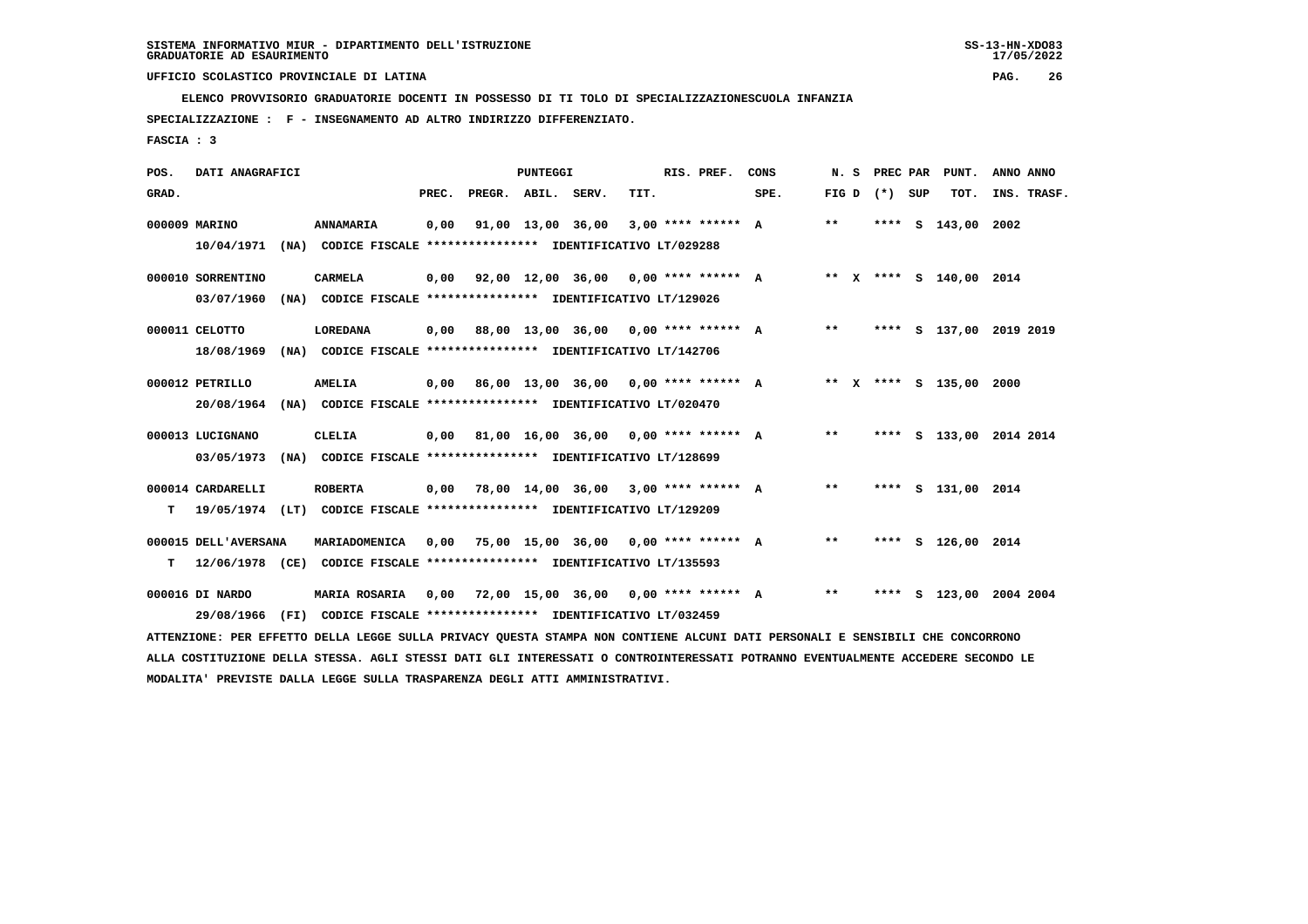**ELENCO PROVVISORIO GRADUATORIE DOCENTI IN POSSESSO DI TI TOLO DI SPECIALIZZAZIONESCUOLA INFANZIA**

 **SPECIALIZZAZIONE : F - INSEGNAMENTO AD ALTRO INDIRIZZO DIFFERENZIATO.**

 **FASCIA : 3**

| POS.         | DATI ANAGRAFICI                                                                                                               |      |                                                               |       |                    | PUNTEGGI |                                                          |      | RIS. PREF.           | CONS                                        | N.S   | PREC PAR          | PUNT.                        | ANNO ANNO |             |
|--------------|-------------------------------------------------------------------------------------------------------------------------------|------|---------------------------------------------------------------|-------|--------------------|----------|----------------------------------------------------------|------|----------------------|---------------------------------------------|-------|-------------------|------------------------------|-----------|-------------|
| GRAD.        |                                                                                                                               |      |                                                               | PREC. | PREGR. ABIL. SERV. |          |                                                          | TIT. |                      | SPE.                                        |       | FIG $D$ $(*)$ SUP | TOT.                         |           | INS. TRASF. |
|              | 000017 DE LUCA                                                                                                                |      | <b>SILVANA</b>                                                | 0,00  |                    |          | 72,00 12,00 36,00                                        |      | $0,00$ **** ****** A |                                             |       |                   | ** X **** S 120,00 2019 2019 |           |             |
|              | 23/12/1972 (LT) CODICE FISCALE *************** IDENTIFICATIVO LT/142732                                                       |      |                                                               |       |                    |          |                                                          |      |                      |                                             |       |                   |                              |           |             |
|              | 000018 CIERVO                                                                                                                 |      | <b>SILVANA</b>                                                | 0,00  | 76,00              |          | $0,00$ 36,00 0,00 **** ****** A                          |      |                      |                                             | $***$ |                   | **** S 112,00 2019 2019      |           |             |
|              | 03/11/1956                                                                                                                    |      | (CE) CODICE FISCALE *************** IDENTIFICATIVO LT/142714  |       |                    |          |                                                          |      |                      |                                             |       |                   |                              |           |             |
|              | 000019 CAVONE                                                                                                                 |      | <b>LORETA</b>                                                 | 0,00  |                    |          |                                                          |      |                      | 61,00 14,00 36,00 0,00 **** ****** A        | $***$ |                   | **** S 111,00 2019           |           |             |
|              | 22/08/1965                                                                                                                    |      | (LT) CODICE FISCALE **************** IDENTIFICATIVO LT/028691 |       |                    |          |                                                          |      |                      |                                             |       |                   |                              |           |             |
|              | 000020 SCARDELLATO                                                                                                            |      | <b>SIMONA</b>                                                 |       |                    |          |                                                          |      |                      | 0,00 56,00 16,00 36,00 0,00 **** ****** A   |       |                   | ** X **** S 108,00 2007 2007 |           |             |
|              | 16/10/1975 (LT) CODICE FISCALE *************** IDENTIFICATIVO LT/037184                                                       |      |                                                               |       |                    |          |                                                          |      |                      |                                             |       |                   |                              |           |             |
|              | 000021 FADIONE                                                                                                                |      | <b>SARA</b>                                                   |       |                    |          |                                                          |      |                      | 0,00 53,00 13,00 36,00 0,00 **** ****** A   | $***$ |                   | **** S 102,00 2014           |           |             |
| т            | 29/12/1979                                                                                                                    |      | (LT) CODICE FISCALE **************** IDENTIFICATIVO LT/131039 |       |                    |          |                                                          |      |                      |                                             |       |                   |                              |           |             |
| 000022 VAUDO |                                                                                                                               |      | <b>MARIA</b>                                                  |       |                    |          |                                                          |      |                      | $0,00$ 44,00 17,00 36,00 3,00 **** ****** A | $***$ |                   | **** S 100,00 2000           |           |             |
|              | 11/11/1965                                                                                                                    |      | (LT) CODICE FISCALE **************** IDENTIFICATIVO LT/021729 |       |                    |          |                                                          |      |                      |                                             |       |                   |                              |           |             |
|              | 000023 BONITO                                                                                                                 |      | <b>ASSUNTA</b>                                                |       |                    |          |                                                          |      |                      | 0,00 82,00 16,00 0,00 0,00 **** ****** A    | $**$  | **** S            | 98,00                        | 2011 2011 |             |
|              | 05/09/1963                                                                                                                    |      | (NA) CODICE FISCALE **************** IDENTIFICATIVO LT/124226 |       |                    |          |                                                          |      |                      |                                             |       |                   |                              |           |             |
|              | 000024 SQUILLACE                                                                                                              |      | <b>ANNUNZIATA</b>                                             | 0,00  |                    |          | 28,00 16,00 48,00 0,00 **** ****** A                     |      |                      |                                             | $***$ | **** S            | 92,00 2019 2019              |           |             |
|              | 22/07/1964                                                                                                                    | (NA) |                                                               |       |                    |          | CODICE FISCALE **************** IDENTIFICATIVO LT/142805 |      |                      |                                             |       |                   |                              |           |             |
|              | ATTENZIONE: PER EFFETTO DELLA LEGGE SULLA PRIVACY QUESTA STAMPA NON CONTIENE ALCUNI DATI PERSONALI E SENSIBILI CHE CONCORRONO |      |                                                               |       |                    |          |                                                          |      |                      |                                             |       |                   |                              |           |             |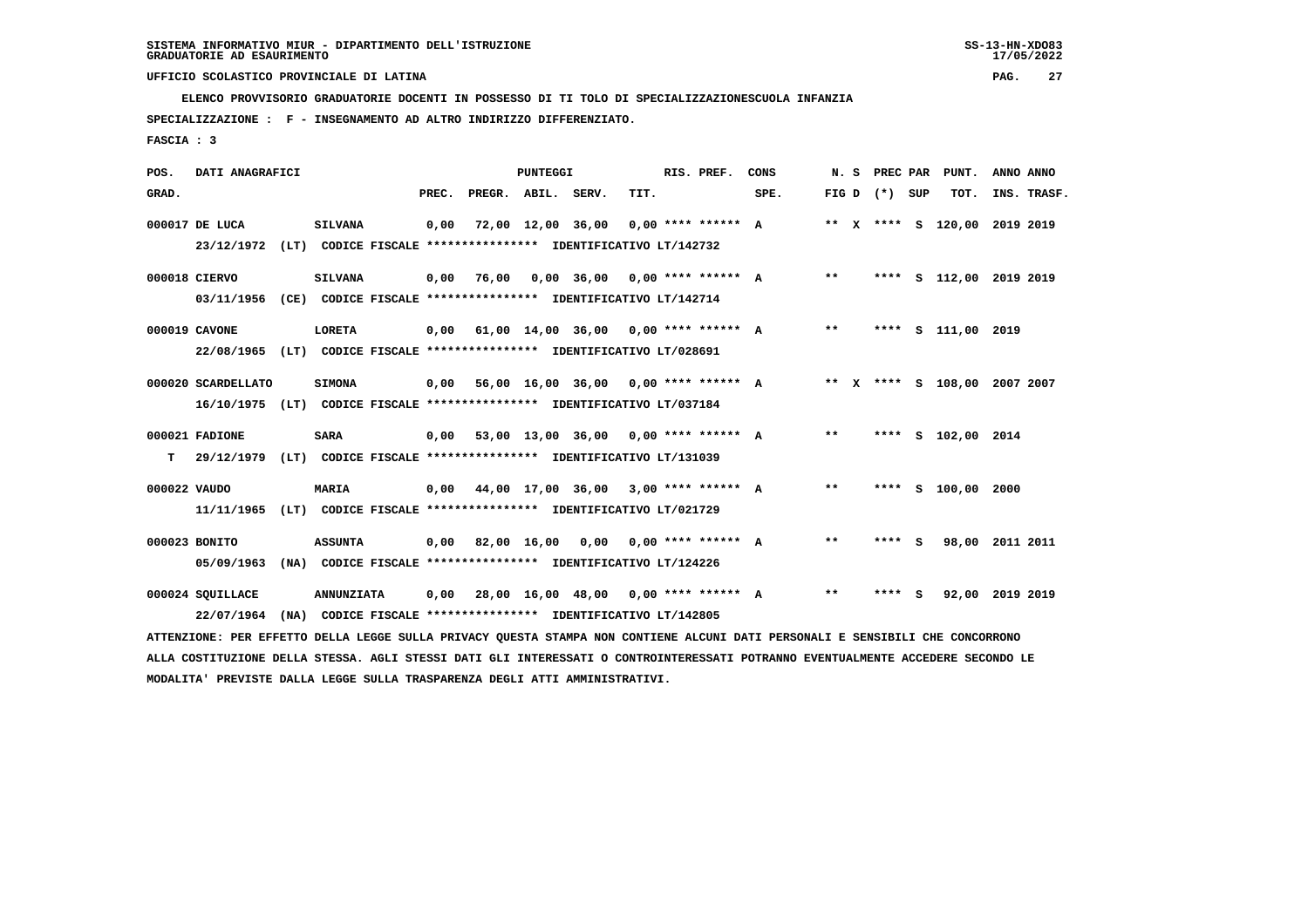**ELENCO PROVVISORIO GRADUATORIE DOCENTI IN POSSESSO DI TI TOLO DI SPECIALIZZAZIONESCUOLA INFANZIA**

 **SPECIALIZZAZIONE : F - INSEGNAMENTO AD ALTRO INDIRIZZO DIFFERENZIATO.**

 **FASCIA : 3**

| POS.         | DATI ANAGRAFICI     |                                                                                                                                                                                                         |       | <b>PUNTEGGI</b>    |                                             |      | RIS. PREF. | CONS                                        | N.S   | PREC PAR    | PUNT.      | ANNO ANNO   |
|--------------|---------------------|---------------------------------------------------------------------------------------------------------------------------------------------------------------------------------------------------------|-------|--------------------|---------------------------------------------|------|------------|---------------------------------------------|-------|-------------|------------|-------------|
| GRAD.        |                     |                                                                                                                                                                                                         | PREC. | PREGR. ABIL. SERV. |                                             | TIT. |            | SPE.                                        | FIG D | (*) SUP     | TOT.       | INS. TRASF. |
|              | 000025 SOMELLINI    | <b>GIOVANNA</b>                                                                                                                                                                                         | 0,00  |                    | 36,00 14,00 36,00 3,00 **** ****** A        |      |            |                                             | $***$ | $***$ S     | 89,00 2019 |             |
|              | 24/05/1979          | (TO) CODICE FISCALE **************** IDENTIFICATIVO LT/029436                                                                                                                                           |       |                    |                                             |      |            |                                             |       |             |            |             |
|              | 000026 MONFORTE     | <b>PAOLA</b>                                                                                                                                                                                            |       |                    | $0,00$ 36,00 16,00 30,00 3,00 **** ****** A |      |            |                                             | $***$ | **** S      | 85,00 2014 |             |
|              | 29/10/1973          | (LT) CODICE FISCALE **************** IDENTIFICATIVO LT/129403                                                                                                                                           |       |                    |                                             |      |            |                                             |       |             |            |             |
|              | 000027 DE GREGORIS  | <b>ERMENIA</b>                                                                                                                                                                                          |       |                    | $0,00$ 35,00 11,00 36,00 0,00 **** ****** A |      |            |                                             | $* *$ | **** S      | 82,00 2014 |             |
| т            | 01/01/1983          | (LT) CODICE FISCALE **************** IDENTIFICATIVO LT/130767                                                                                                                                           |       |                    |                                             |      |            |                                             |       |             |            |             |
|              | 000028 GAETANI      | RITA MARIA AS                                                                                                                                                                                           | 0,00  |                    | 31,00 13,00 36,00 0,00 **** ****** A        |      |            |                                             | $**$  | **** S      | 80,00 2007 |             |
|              | 05/09/1963          | (LT) CODICE FISCALE **************** IDENTIFICATIVO LT/119534                                                                                                                                           |       |                    |                                             |      |            |                                             |       |             |            |             |
|              |                     |                                                                                                                                                                                                         |       |                    |                                             |      |            |                                             |       |             |            |             |
| 000029 LAURI |                     | <b>CARMELA</b>                                                                                                                                                                                          |       |                    | $0,00$ 43,00 16,00 20,00 0,00 **** ****** A |      |            |                                             | $* *$ | **** S      | 79,00 2014 |             |
|              | 23/07/1960          | (NA) CODICE FISCALE **************** IDENTIFICATIVO LT/130717                                                                                                                                           |       |                    |                                             |      |            |                                             |       |             |            |             |
|              | 000030 FRANCO       | ANNA                                                                                                                                                                                                    |       |                    |                                             |      |            | $0,00$ 26,00 12,00 36,00 3,00 **** ****** A |       | ** x **** s | 77,00 2014 |             |
| т            | 01/01/1958          | (RM) CODICE FISCALE **************** IDENTIFICATIVO LT/131988                                                                                                                                           |       |                    |                                             |      |            |                                             |       |             |            |             |
|              | 000031 DI FIORE     | <b>STEFANIA</b>                                                                                                                                                                                         |       |                    |                                             |      |            | $0.00$ 17,00 12,00 36,00 9,00 **** ****** A | $***$ | $***$ S     | 74,00 2014 |             |
| т            | 29/03/1973          | (NA) CODICE FISCALE **************** IDENTIFICATIVO LT/138225                                                                                                                                           |       |                    |                                             |      |            |                                             |       |             |            |             |
|              |                     |                                                                                                                                                                                                         |       |                    |                                             |      |            |                                             |       |             |            |             |
|              | 000032 DI BENEDETTI | <b>ROBERTA</b>                                                                                                                                                                                          |       |                    | $0,00$ 18,00 15,00 36,00 0,00 **** ****** A |      |            |                                             | $***$ | **** S      | 69,00 2019 |             |
|              |                     | 26/05/1964 (LT) CODICE FISCALE *************** IDENTIFICATIVO LT/021005<br>PRINCEANS ARE PRESENTA AREIA ERACH AUELL ANTULAU AUGARA ARIUMA VAN AANREINI LEANIE ALRE APAGANILE I ARVAENTE AUG AANAANANANA |       |                    |                                             |      |            |                                             |       |             |            |             |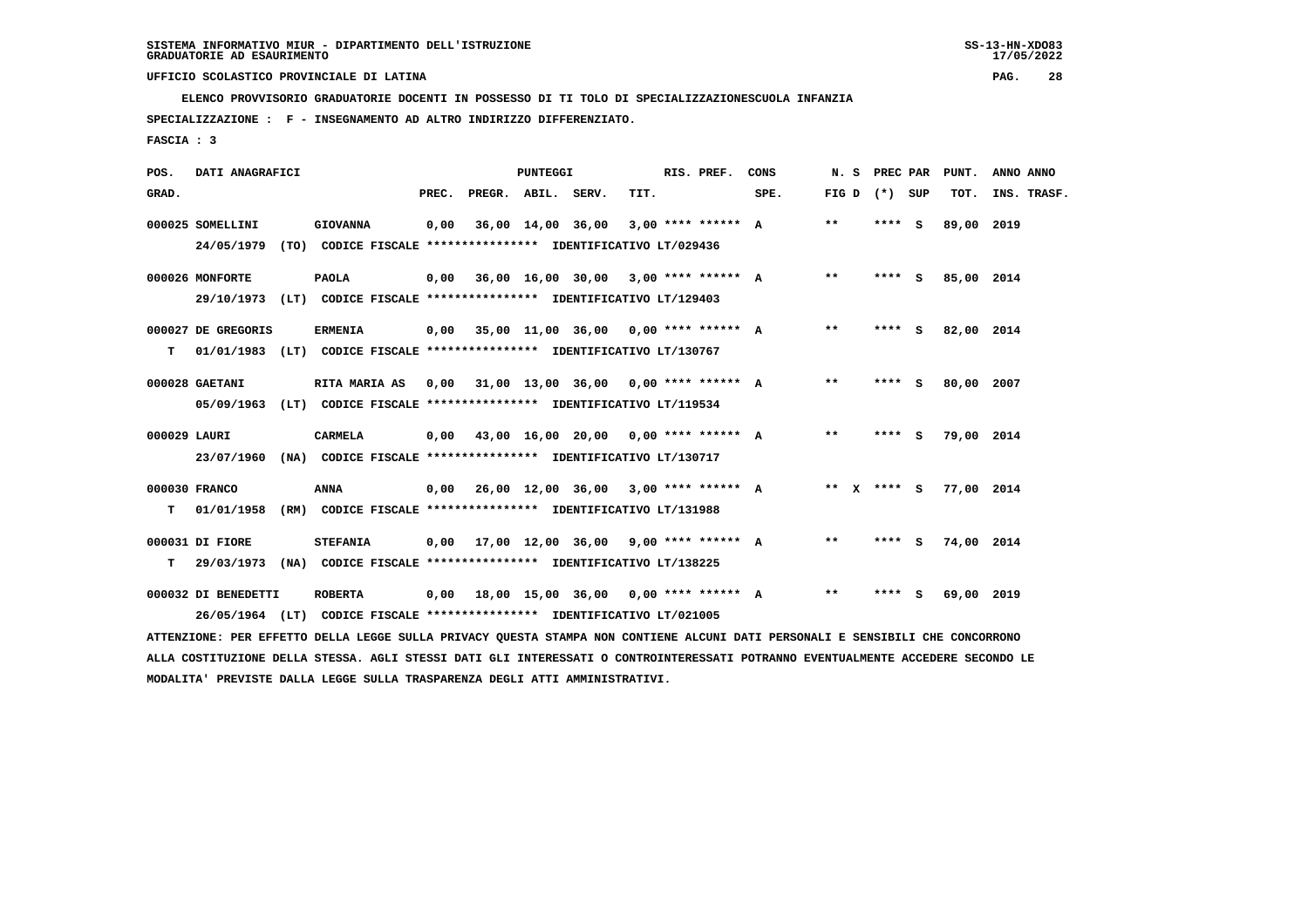**ELENCO PROVVISORIO GRADUATORIE DOCENTI IN POSSESSO DI TI TOLO DI SPECIALIZZAZIONESCUOLA INFANZIA**

 **SPECIALIZZAZIONE : F - INSEGNAMENTO AD ALTRO INDIRIZZO DIFFERENZIATO.**

 **FASCIA : 3**

| POS.  | DATI ANAGRAFICI   |                                                                                                                               |       |                    | <b>PUNTEGGI</b> |                                             |      | RIS. PREF.           | CONS |                            | N. S PREC PAR     | PUNT.           | ANNO ANNO |             |
|-------|-------------------|-------------------------------------------------------------------------------------------------------------------------------|-------|--------------------|-----------------|---------------------------------------------|------|----------------------|------|----------------------------|-------------------|-----------------|-----------|-------------|
| GRAD. |                   |                                                                                                                               | PREC. | PREGR. ABIL. SERV. |                 |                                             | TIT. |                      | SPE. |                            | FIG $D$ $(*)$ SUP | тот.            |           | INS. TRASF. |
|       | 000033 SICILIANO  | <b>ANNA</b>                                                                                                                   | 0,00  |                    |                 | 18,00 13,00 36,00                           |      | $0.00$ **** ****** A |      |                            | ** $X$ **** S     | 67,00 2014      |           |             |
| T.    | 26/09/1964        | (CE) CODICE FISCALE **************** IDENTIFICATIVO LT/130990                                                                 |       |                    |                 |                                             |      |                      |      |                            |                   |                 |           |             |
|       | 000034 OLIVIERO   | <b>MARIA GRAZIA</b>                                                                                                           | 0,00  |                    |                 | 54,00 13,00 0,00 0,00 **** ****** A         |      |                      |      |                            | ** x **** S       | 67,00 2022 2022 |           |             |
| т     | 06/10/1958        | (NA) CODICE FISCALE **************** IDENTIFICATIVO LT/326500                                                                 |       |                    |                 |                                             |      |                      |      |                            |                   |                 |           |             |
|       | 000035 BIANCO     | LUIGI                                                                                                                         |       | $0,00$ 51,00 11,00 |                 |                                             |      |                      |      | **                         | **** S            | 62,00 2014      |           |             |
| T.    | 26/04/1974        | (EE) CODICE FISCALE **************** IDENTIFICATIVO LT/130359                                                                 |       |                    |                 |                                             |      |                      |      |                            |                   |                 |           |             |
|       | 000036 ARZANO     | <b>PAOLA</b>                                                                                                                  |       |                    |                 | $0,00$ 12,00 11,00 36,00 0,00 **** ****** A |      |                      |      | **                         | **** S            | 59,00 2014      |           |             |
| т     |                   | 31/10/1974 (LT) CODICE FISCALE **************** IDENTIFICATIVO LT/129309                                                      |       |                    |                 |                                             |      |                      |      |                            |                   |                 |           |             |
|       | 000037 IACOACCI   | <b>ADELE</b>                                                                                                                  | 0,00  |                    |                 | $6,00$ 14,00 36,00 0,00 **** ****** A       |      |                      |      | $***$                      | **** S            | 56,00 2019      |           |             |
|       | 27/06/1964        | (LT) CODICE FISCALE **************** IDENTIFICATIVO LT/037423                                                                 |       |                    |                 |                                             |      |                      |      |                            |                   |                 |           |             |
|       | 000038 PAPASERGIO | <b>JOANA ISABEL</b>                                                                                                           | 0,00  |                    | 40,00 15,00     | 0,00 0,00 **** ****** A                     |      |                      |      | $**$                       | **** S            | 55,00 2019      |           |             |
|       | 05/11/1969        | (EE) CODICE FISCALE **************** IDENTIFICATIVO LT/032193                                                                 |       |                    |                 |                                             |      |                      |      |                            |                   |                 |           |             |
|       | 000039 CANNAVALE  | <b>STEFANIA</b>                                                                                                               | 0,00  |                    |                 | $5,00$ 15,00 34,00 0,00 **** ****** A       |      |                      |      | $***$                      | **** S            | 54,00 2019      |           |             |
|       | 25/12/1968        | (RM) CODICE FISCALE **************** IDENTIFICATIVO LT/020831                                                                 |       |                    |                 |                                             |      |                      |      |                            |                   |                 |           |             |
|       | 000040 SPELDA     | <b>MARZIA</b>                                                                                                                 | 0,00  |                    |                 | $0.00$ 11.00 36.00 1.00 **** ****** A       |      |                      |      | $\pmb{\times}\pmb{\times}$ | **** S            | 48,00           | 2019      |             |
|       | 17/05/1970        | (LT) CODICE FISCALE **************** IDENTIFICATIVO LT/036981                                                                 |       |                    |                 |                                             |      |                      |      |                            |                   |                 |           |             |
|       |                   | ATTENZIONE: PER EFFETTO DELLA LEGGE SULLA PRIVACY QUESTA STAMPA NON CONTIENE ALCUNI DATI PERSONALI E SENSIBILI CHE CONCORRONO |       |                    |                 |                                             |      |                      |      |                            |                   |                 |           |             |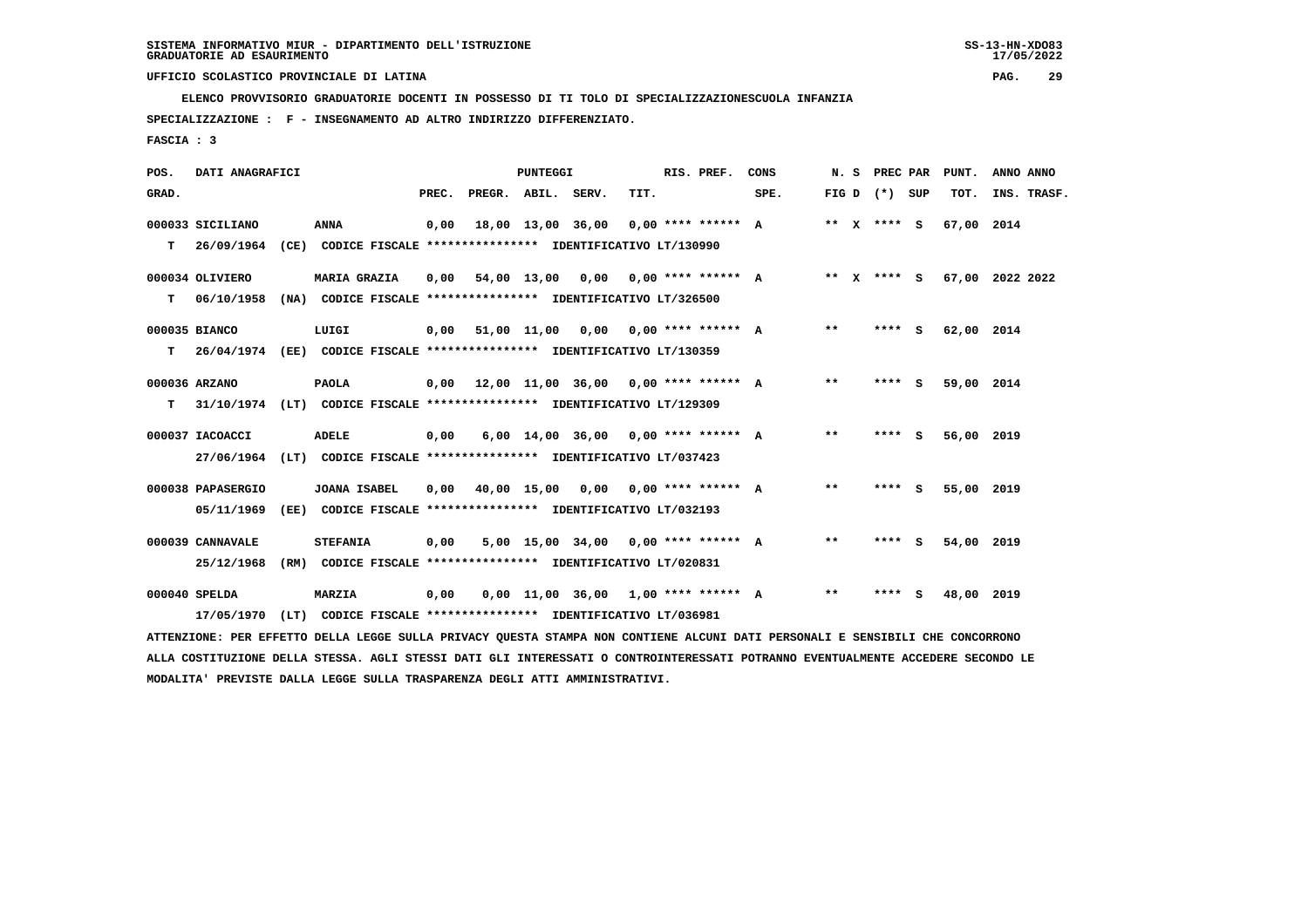**ELENCO PROVVISORIO GRADUATORIE DOCENTI IN POSSESSO DI TI TOLO DI SPECIALIZZAZIONESCUOLA INFANZIA**

 **SPECIALIZZAZIONE : F - INSEGNAMENTO AD ALTRO INDIRIZZO DIFFERENZIATO.**

 **FASCIA : 3**

| POS.         | DATI ANAGRAFICI    |      |                                                                                                                               |       |        | PUNTEGGI           |                                       |      | RIS. PREF.                       | CONS | N. S    | PREC PAR |     | PUNT.           | ANNO ANNO |             |
|--------------|--------------------|------|-------------------------------------------------------------------------------------------------------------------------------|-------|--------|--------------------|---------------------------------------|------|----------------------------------|------|---------|----------|-----|-----------------|-----------|-------------|
| GRAD.        |                    |      |                                                                                                                               | PREC. | PREGR. | ABIL.              | SERV.                                 | TIT. |                                  | SPE. | FIG D   | $(*)$    | SUP | TOT.            |           | INS. TRASF. |
| 000041 NUZZI |                    |      | MARGHERITA                                                                                                                    | 0,00  |        | $6,00$ 11,00 24,00 |                                       |      | $3,00$ **** ****** A             |      | $***$   | **** S   |     | 44,00           | 2022 2007 |             |
|              | 15/08/1967         | (CE) | CODICE FISCALE **************** IDENTIFICATIVO LT/037189                                                                      |       |        |                    |                                       |      |                                  |      |         |          |     |                 |           |             |
|              | 000042 MALAGISI    |      | <b>MARIA GRAZIA</b>                                                                                                           | 0,00  | 28,00  |                    | $0,00$ 14,00 0,00 **** ****** A       |      |                                  |      | $* *$   | **** S   |     | 42,00           | 2014      |             |
| т            | 15/02/1960         | (EE) | CODICE FISCALE **************** IDENTIFICATIVO LT/129835                                                                      |       |        |                    |                                       |      |                                  |      |         |          |     |                 |           |             |
|              | 000043 DELLA VOLPE |      | <b>CARMELA</b>                                                                                                                | 0,00  |        | 18,00 15,00        | 0,00                                  |      | $0.00$ **** ****** A             |      | $* *$   | **** S   |     | 33,00           | 2019 2019 |             |
|              | 27/11/1968         | (CE) | CODICE FISCALE **************** IDENTIFICATIVO LT/142738                                                                      |       |        |                    |                                       |      |                                  |      |         |          |     |                 |           |             |
|              | 000044 MIRABELLO   |      | MONICA                                                                                                                        | 0,00  |        |                    | $0,00$ 15,00 18,00 0,00 **** ****** A |      |                                  |      | $* *$   | **** S   |     | 33,00 2022 2007 |           |             |
|              | 11/07/1971         | (LT) | CODICE FISCALE **************** IDENTIFICATIVO LT/037633                                                                      |       |        |                    |                                       |      |                                  |      |         |          |     |                 |           |             |
|              | 000045 PACINI      |      | <b>GIOVANNA</b>                                                                                                               | 0,00  |        | 20,00 11,00        | 0,00                                  |      | $0.00$ **** ****** A             |      | $***$   | **** S   |     | 31,00 2022      |           |             |
| т            | 04/02/1967         |      | (LT) CODICE FISCALE **************** IDENTIFICATIVO LT/130699                                                                 |       |        |                    |                                       |      |                                  |      |         |          |     |                 |           |             |
|              | 000046 SULPIZI     |      | <b>ELISA</b>                                                                                                                  | 0,00  |        | $7,00$ 15,00       |                                       |      | $0.00$ $0.00$ $***$ **** ***** A |      | **      | **** S   |     | 22,00           | 2000      |             |
|              | 29/08/1960         |      | (EE) CODICE FISCALE **************** IDENTIFICATIVO LT/020635                                                                 |       |        |                    |                                       |      |                                  |      |         |          |     |                 |           |             |
| 000047 NASSA |                    |      | ANNA MARIA                                                                                                                    | 0,00  |        | 6,00 16,00         |                                       |      | $0,00$ $0,00$ **** ****** A      |      | $***$ X | **** S   |     | 22,00 2022 2022 |           |             |
|              | 26/12/1966         |      | (CE) CODICE FISCALE **************** IDENTIFICATIVO LT/326502                                                                 |       |        |                    |                                       |      |                                  |      |         |          |     |                 |           |             |
|              | 000048 AGOSTINELLI |      | <b>TERESA</b>                                                                                                                 | 0,00  |        | 6,00 14,00         |                                       |      | $0,00$ $0,00$ **** ****** A      |      | $***$   | ****     | - S | 20,00 2003 2003 |           |             |
|              | 31/01/1966         | (LT) | CODICE FISCALE **************** IDENTIFICATIVO LT/030857                                                                      |       |        |                    |                                       |      |                                  |      |         |          |     |                 |           |             |
|              |                    |      | ATTENZIONE: PER EFFETTO DELLA LEGGE SULLA PRIVACY QUESTA STAMPA NON CONTIENE ALCUNI DATI PERSONALI E SENSIBILI CHE CONCORRONO |       |        |                    |                                       |      |                                  |      |         |          |     |                 |           |             |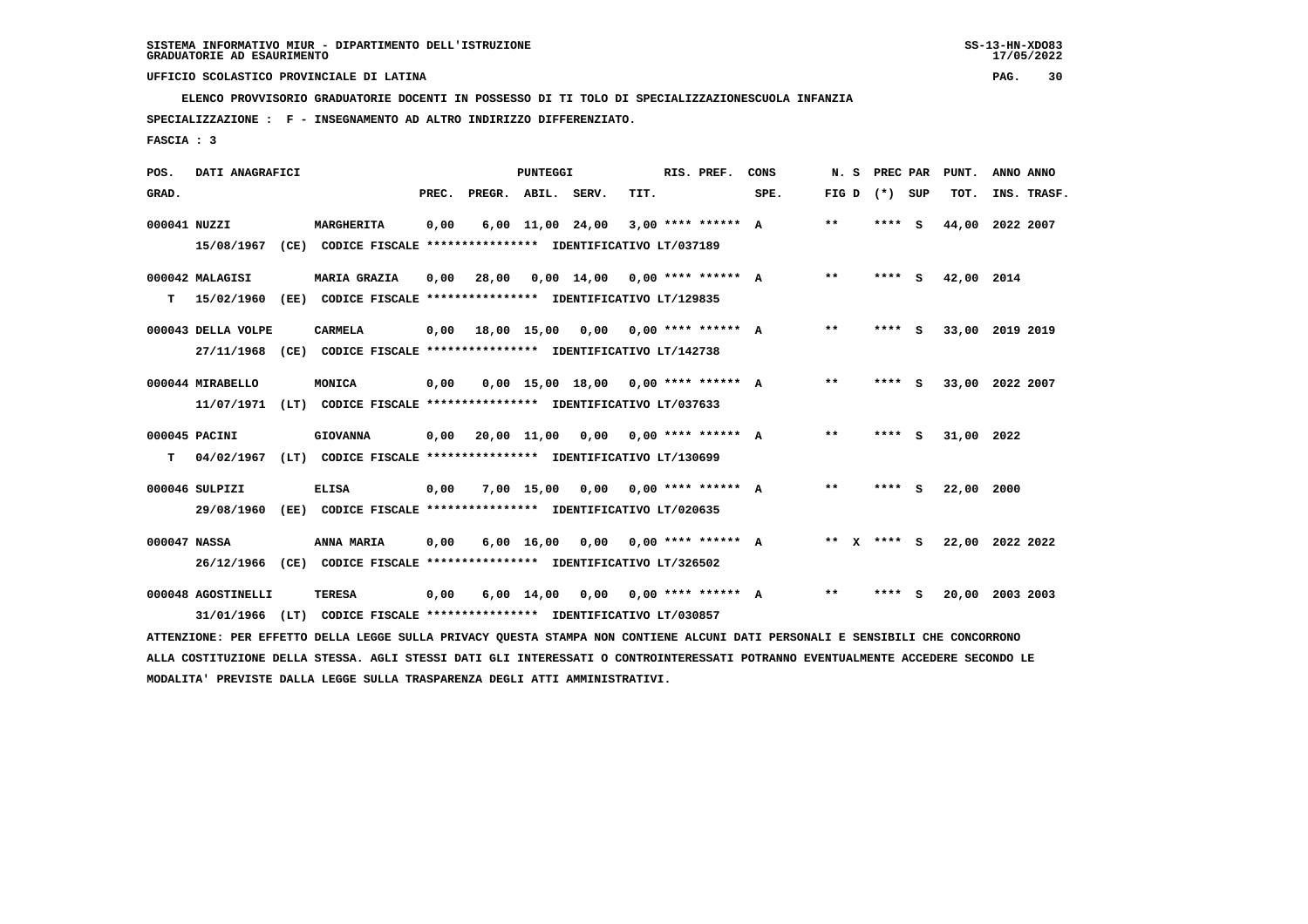**ELENCO PROVVISORIO GRADUATORIE DOCENTI IN POSSESSO DI TI TOLO DI SPECIALIZZAZIONESCUOLA INFANZIA**

 **SPECIALIZZAZIONE : F - INSEGNAMENTO AD ALTRO INDIRIZZO DIFFERENZIATO.**

 **FASCIA : 3**

| POS.  | DATI ANAGRAFICI  |                                                                                                                                 |       |              | PUNTEGGI   |                                      |      | RIS. PREF.           | CONS | N. S  | <b>PREC PAR</b> |     | PUNT.      | ANNO ANNO       |
|-------|------------------|---------------------------------------------------------------------------------------------------------------------------------|-------|--------------|------------|--------------------------------------|------|----------------------|------|-------|-----------------|-----|------------|-----------------|
| GRAD. |                  |                                                                                                                                 | PREC. | PREGR. ABIL. |            | SERV.                                | TIT. |                      | SPE. | FIG D | $(*)$           | SUP | TOT.       | INS. TRASF.     |
|       | 000049 D'ARIENZO | <b>LORETANA</b>                                                                                                                 | 0,00  |              | 7,00 12,00 | 0,00                                 |      | $0,00$ **** ****** A |      | **    | **** S          |     | 19,00      | 2019            |
|       | 23/01/1965       | (EE) CODICE FISCALE **************** IDENTIFICATIVO LT/020951                                                                   |       |              |            |                                      |      |                      |      |       |                 |     |            |                 |
|       | 000050 CHIARO    | <b>AGNESE</b>                                                                                                                   | 0,00  |              | 3,00 15,00 | 0,00                                 |      | 0,00 **** ****** A   |      |       | ** x **** s     |     | 18,00 2000 |                 |
|       | 18/07/1966       | (LT) CODICE FISCALE **************** IDENTIFICATIVO LT/021325                                                                   |       |              |            |                                      |      |                      |      |       |                 |     |            |                 |
|       | 000051 CORRENTE  | <b>PASQUALINA</b>                                                                                                               | 0,00  |              | 3,00 14,00 | 0,00                                 |      | 0,00 **** ****** A   |      |       | ** x **** s     |     |            | 17,00 2007 2007 |
|       | 27/03/1962       | (LT) CODICE FISCALE **************** IDENTIFICATIVO LT/037342                                                                   |       |              |            |                                      |      |                      |      |       |                 |     |            |                 |
|       | 000052 GUZZON    | LORETA                                                                                                                          | 0,00  |              | 3,00 13,00 | 0,00                                 |      | 0,00 **** ****** A   |      | $**$  | **** S          |     | 16,00 2014 |                 |
| т     | 06/01/1971       | (LT) CODICE FISCALE **************** IDENTIFICATIVO LT/133655                                                                   |       |              |            |                                      |      |                      |      |       |                 |     |            |                 |
|       | 000053 FIORANI   | <b>ANTONELLA</b>                                                                                                                | 0,00  | 16,00        | 0,00       | 0,00                                 |      | 0,00 **** ****** A   |      | $***$ | **** S          |     |            | 16,00 2022 2022 |
| т     | 06/06/1967       | (LT) CODICE FISCALE **************** IDENTIFICATIVO LT/326486                                                                   |       |              |            |                                      |      |                      |      |       |                 |     |            |                 |
|       | 000054 CANNELLA  | MARISA                                                                                                                          | 0,00  |              |            | $3,00$ 11,00 0,00 0,00 **** ****** A |      |                      |      | $***$ | **** S          |     | 14,00 2014 |                 |
| т     | 12/01/1967       | (LT) CODICE FISCALE **************** IDENTIFICATIVO LT/135846                                                                   |       |              |            |                                      |      |                      |      |       |                 |     |            |                 |
|       | 000055 GUZZON    | ALBA                                                                                                                            | 0,00  |              |            | $0,00$ 14,00 0,00 0,00 **** ****** A |      |                      |      | $***$ | **** S          |     | 14,00 2014 |                 |
| т     | 23/03/1969       | (LT) CODICE FISCALE **************** IDENTIFICATIVO LT/131792                                                                   |       |              |            |                                      |      |                      |      |       |                 |     |            |                 |
|       | 000056 MANNUCCI  | <b>FLAVIA</b>                                                                                                                   | 0,00  | 13,00        | 0,00       | 0,00                                 |      | 0,00 **** ****** A   |      |       | ** X **** S     |     |            | 13,00 2022 2022 |
|       | 22/04/1979       | (RM) CODICE FISCALE **************** IDENTIFICATIVO LT/326508                                                                   |       |              |            |                                      |      |                      |      |       |                 |     |            |                 |
|       |                  | ATTENZIONE: PER EFFETTO DELLA LEGGE SULLA PRIVACY QUESTA STAMPA NON CONTIENE ALCUNI DATI PERSONALI E SENSIBILI CHE CONCORRONO   |       |              |            |                                      |      |                      |      |       |                 |     |            |                 |
|       |                  | ALLA COSTITUZIONE DELLA STESSA. AGLI STESSI DATI GLI INTERESSATI O CONTROINTERESSATI POTRANNO EVENTUALMENTE ACCEDERE SECONDO LE |       |              |            |                                      |      |                      |      |       |                 |     |            |                 |

 **MODALITA' PREVISTE DALLA LEGGE SULLA TRASPARENZA DEGLI ATTI AMMINISTRATIVI.**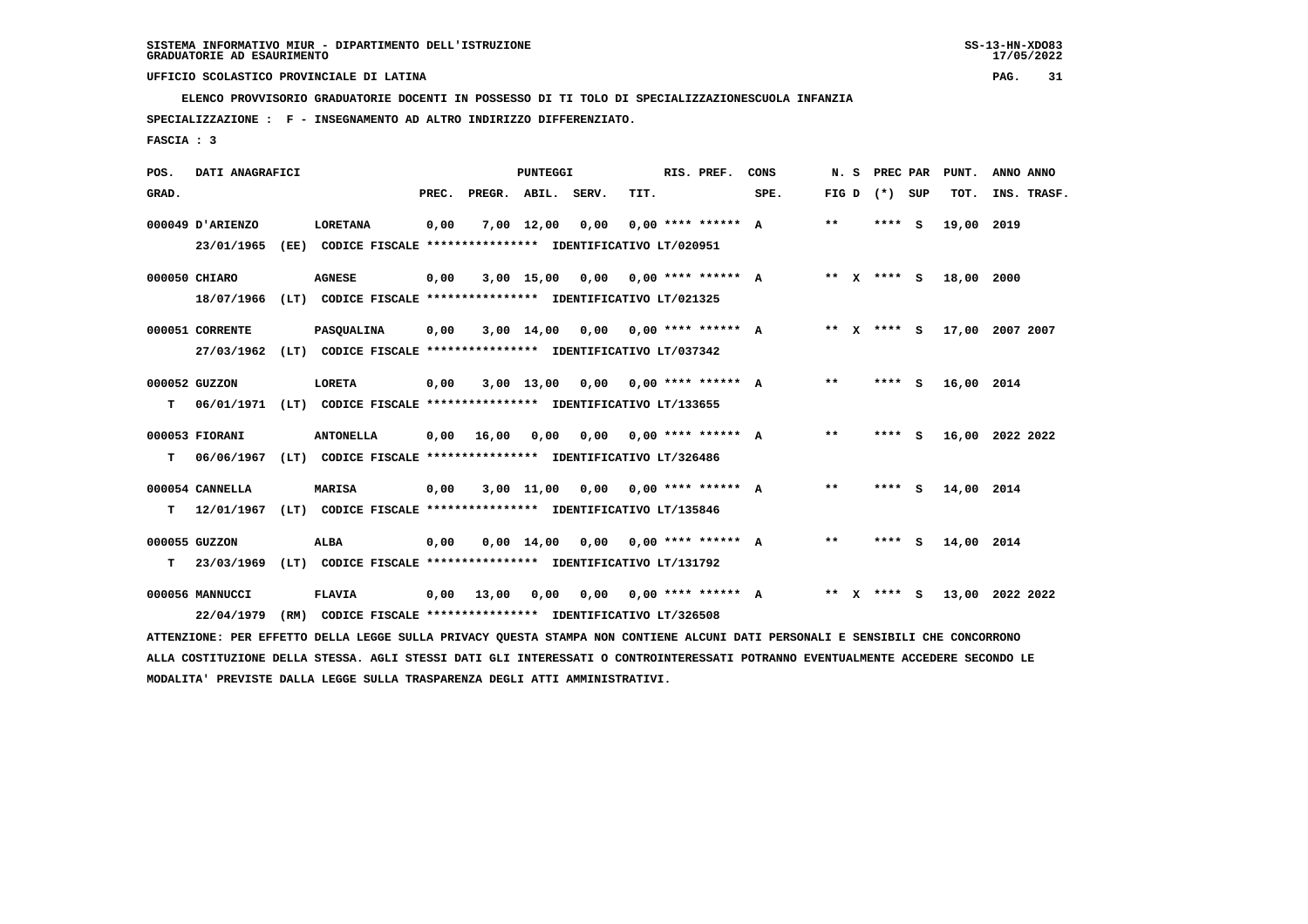**SISTEMA INFORMATIVO MIUR - DIPARTIMENTO DELL'ISTRUZIONE SS-13-HN-XDO83 GRADUATORIE AD ESAURIMENTO 17/05/2022**

## **UFFICIO SCOLASTICO PROVINCIALE DI LATINA PAG. 32**

 **ELENCO PROVVISORIO GRADUATORIE DOCENTI IN POSSESSO DI TI TOLO DI SPECIALIZZAZIONESCUOLA INFANZIA**

 **SPECIALIZZAZIONE : F - INSEGNAMENTO AD ALTRO INDIRIZZO DIFFERENZIATO.**

 **FASCIA : 3**

| POS.  | DATI ANAGRAFICI   |      |                                  |       |        | PUNTEGGI   |                          |      | RIS. PREF.           | CONS | N. S    |        | PREC PAR | PUNT.      | ANNO ANNO   |  |
|-------|-------------------|------|----------------------------------|-------|--------|------------|--------------------------|------|----------------------|------|---------|--------|----------|------------|-------------|--|
| GRAD. |                   |      |                                  | PREC. | PREGR. | ABIL.      | SERV.                    | TIT. |                      | SPE. | FIG D   | $(* )$ | SUP      | TOT.       | INS. TRASF. |  |
|       | 000057 VELLUCCI   |      | <b>GASPARE</b>                   | 0,00  |        | 0,00 11,00 | 0,00                     |      | $1.00$ **** ****** A |      | $* *$   | ****   |          | 12,00 2014 |             |  |
| т     | 12/02/1971        | (LT) | CODICE FISCALE ****************  |       |        |            | IDENTIFICATIVO LT/142661 |      |                      |      |         |        |          |            |             |  |
|       | 000058 NAPOLITANO |      | <b>ANGELINA</b>                  | 0,00  | 0,00   | 11,00      | 0,00                     |      | $0.00$ **** ****** A |      | $* *$   | ****   | s        | 11,00      | 2014        |  |
| т     | 27/03/1970        | (NA) | CODICE FISCALE ****************  |       |        |            | IDENTIFICATIVO LT/129757 |      |                      |      |         |        |          |            |             |  |
|       | 000059 CANZONIERI |      | PATRIZIA                         | 0,00  |        | 0,00 11,00 | 0,00                     |      | $0,00$ **** ****** A |      | $***$ X | ****   | s        | 11,00      | 2022        |  |
| т     | 14/06/1967        | (SA) | CODICE FISCALE ***************** |       |        |            | IDENTIFICATIVO LT/130524 |      |                      |      |         |        |          |            |             |  |